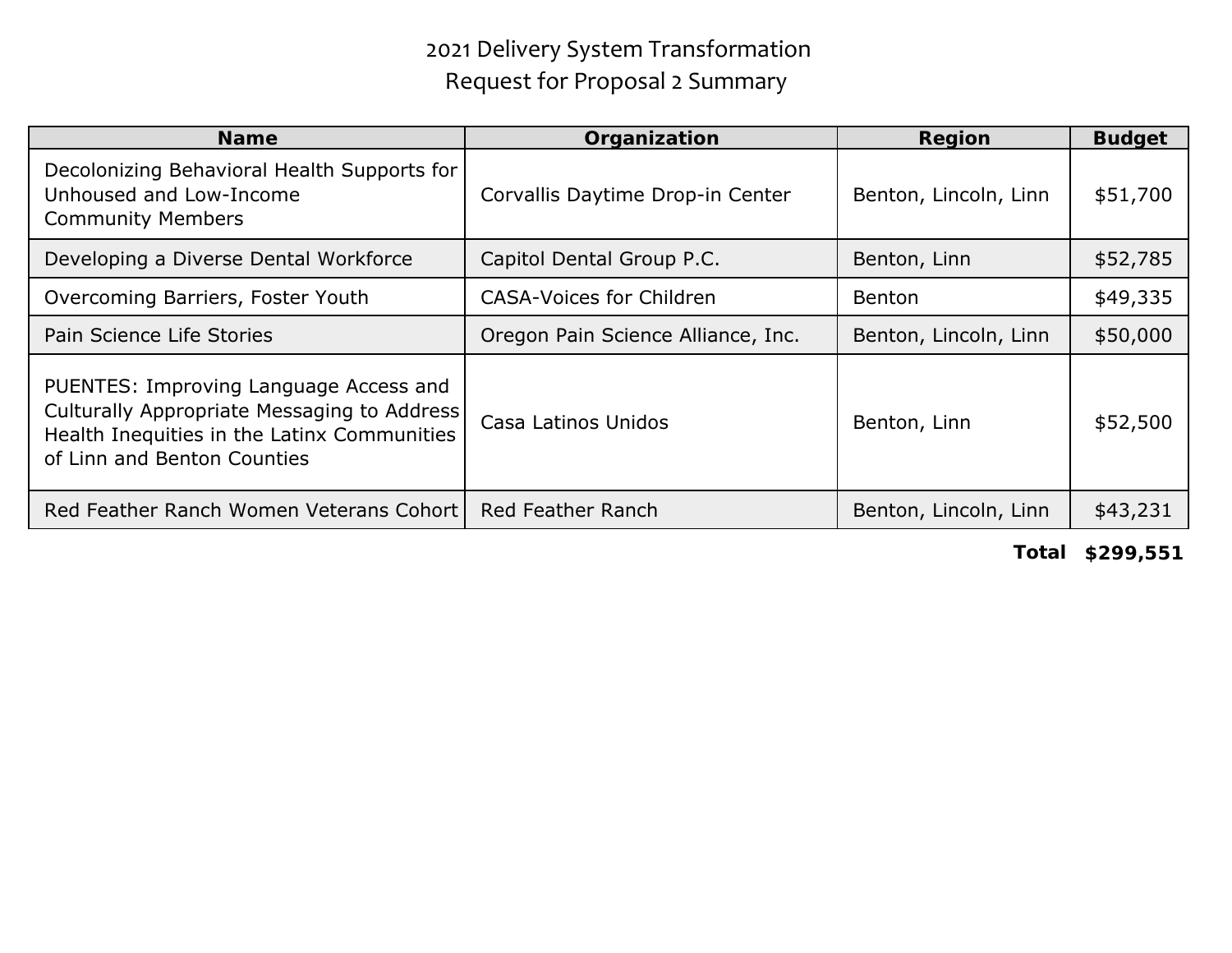**Decolonizing Behavioral Health Supports for Unhoused and Low-Income Community Members**

**Backbone Organization:** Corvallis Daytime Drop-in Center

**Billing Address:** PO Box 1705, Corvallis, OR 97339

**Site:** 530 SW 4th St., Corvallis OR 97333

**Counties:** Benton, Linn, Lincoln (some)

**Priority Areas:**

- Addressing trauma
- Improving access to behavioral health services in non-traditional ways
- Increasing and improving access to behavioral health care in light of COVID-19
- Subpopulations of IHN-CCO members that experience health disparities

**Community Health Improvement Plan (CHIP) Outcomes, Indicator Concepts, and Areas of Opportunity:**

A1: Increase the percentage of members who receive appropriate care at the appropriate time and place.

BH1: Reduce stigma and increase community awareness that behavioral health issues are normal and widely experienced.

BH3: Increase mental health and substance use screenings, services, referrals, and peer and parent support.

BH4: Improve care for members experiencing mental health crisis.

BH5: Improve care for members experiencing severe and persistent mental illness.

BH6: Behavioral health funded and practiced with equal value and priority as physical health.

SD4: Increase health equity.

| <b>Pilot Contacts</b> | <b>Name</b>     | Email                     |
|-----------------------|-----------------|---------------------------|
| Primary               | Allison Hobgood | Allison.hobgood@gmail.com |
| Proposal              | See above       | See above                 |
| Contracting           | See above       | See above                 |
| Financial             | See above       | See above                 |
| Reporting             | See above       | See above                 |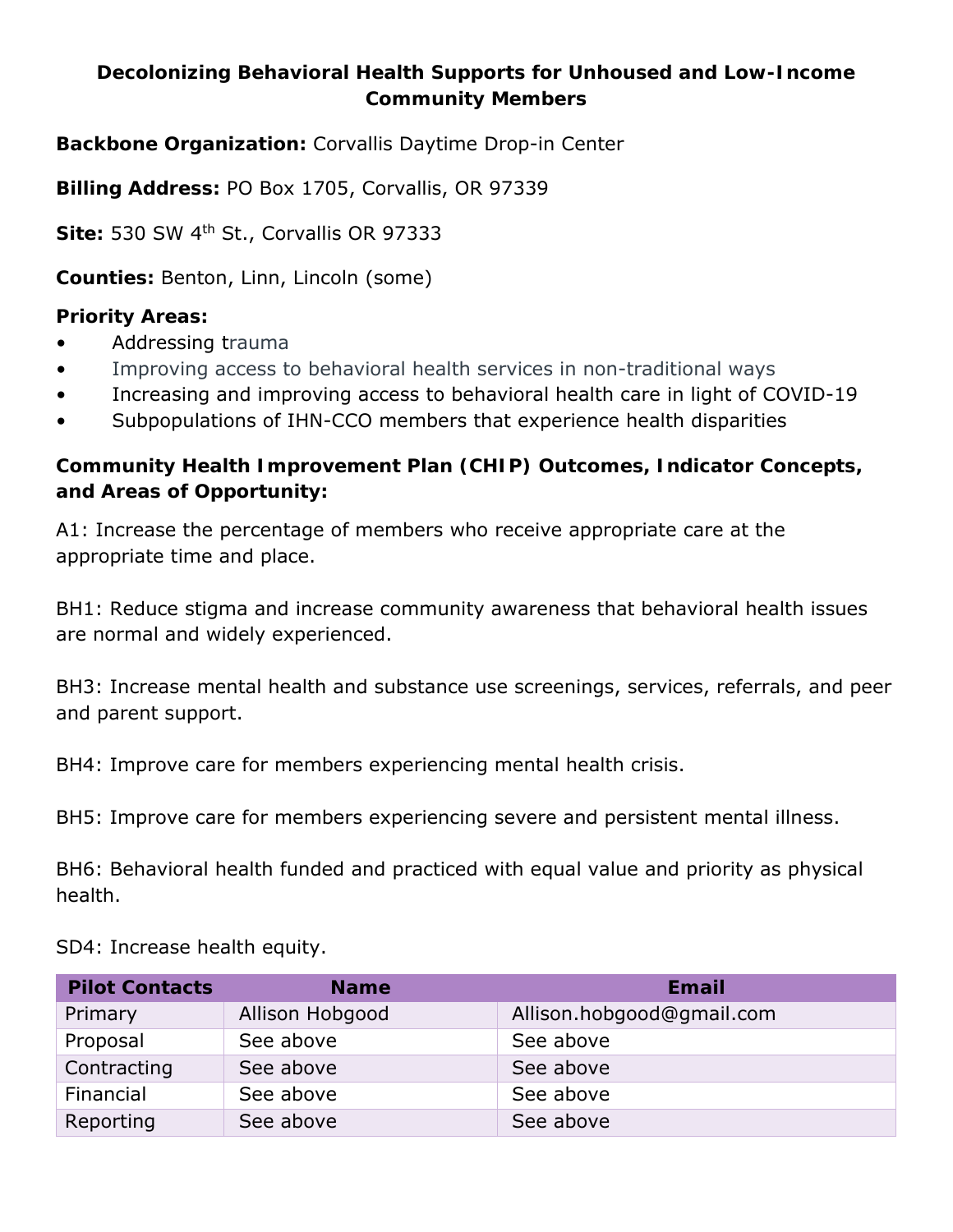**Corvallis Daytime Drop-in Center, Proposal Narrative:** Decolonizing Behavioral Health Supports for Unhoused and Low-Income Community Members

#### **A. Executive Summary (½ page)**

Corvallis Daytime Drop-in Center is a crucial resource hub for information, referral, and direct services for individuals experiencing poverty in the Linn-Benton county community. CDDC meets people's basic needs, provides dignified advocacy, offers opportunities for building community and social networks, and supports individuals' welfare across emergency, transitional, and ongoing life circumstances. *Our innovative grant project, one that provides new and different learning, aims to decrease systemic barriers and promote increased health equity for homeless and low income community members through more robust behavioral health direct support.*

The need for more robust behavioral health direct support in the Linn-Benton homeless community is undeniable, and the economic impact of the pandemic has only intensified that need. CDDC's pilot project is a response to the fact that the majority of our low income and homeless neighbors have significant behavioral health needs, from addressing depression to PTSD to schizophrenia to substance abuse to childhood trauma. It is also a response to the reality that traditional behavioral health models are deeply inequitable and, through racism, ableism, and the drive for profit, have actively harmed many of the individuals we serve. CDDC proposes to pilot a collaborative, tiered behavioral health support system that includes a team of volunteers, interns, and staff. We envision a flexible, innovative, non-traditional model of "counseling" invested in decolonizing approaches and unconventional opportunities for increased mental wellness that employs compassionate listening, thoughtful hospitality, and low-pressure invitation for guests to share their stories so as to initiate healing.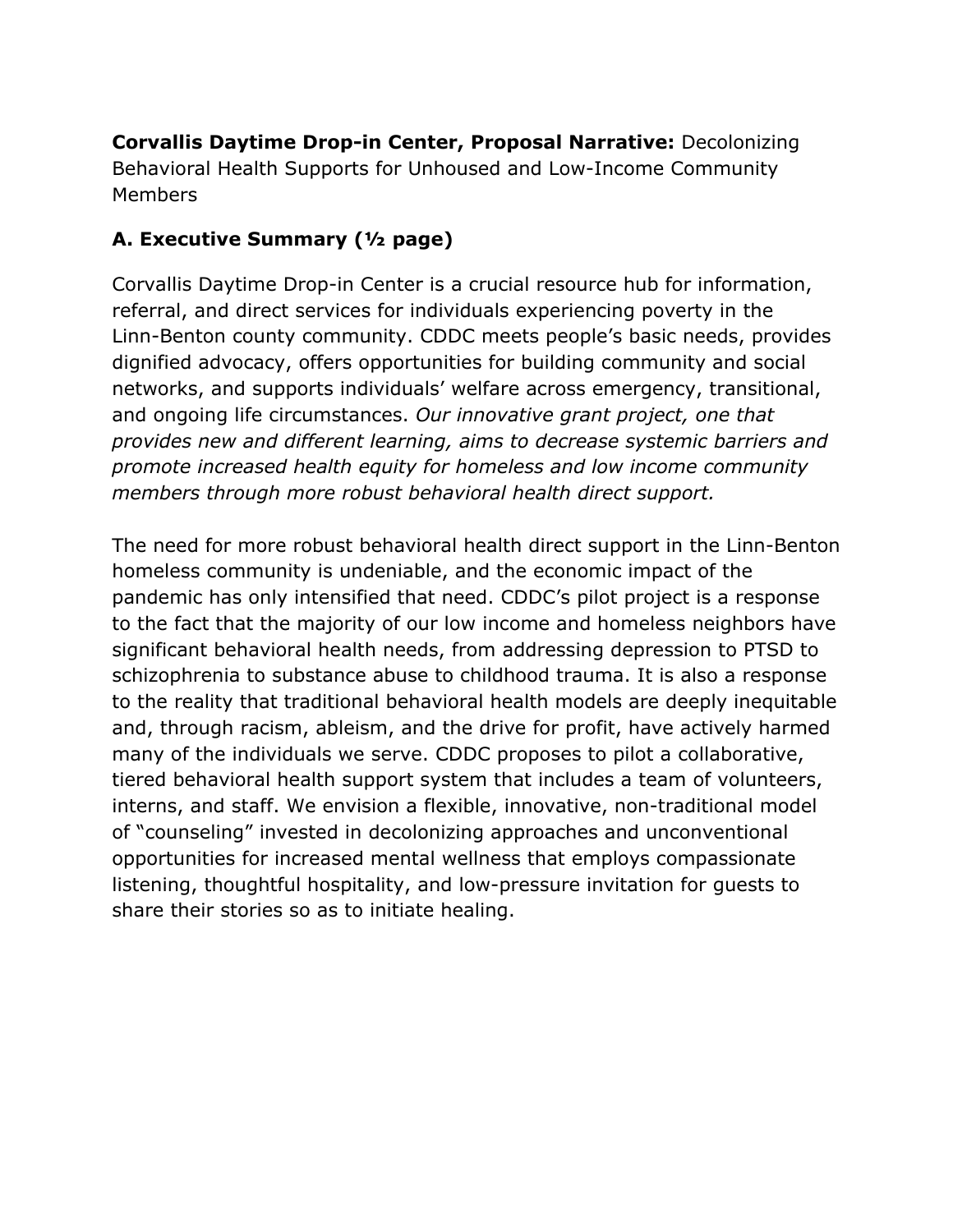#### **B. Pilot Description (2-4 pages)**

General Description: The need for more robust behavioral health direct support in the Linn-Benton homeless community is undeniable, and the economic impact of the pandemic has only intensified that need. Trends show homelessness growing in Oregon. Conditions such as trauma, mental illness, and substance abuse are strongly associated with being chronically unsheltered. People experiencing behavioral health issues, houselessness, or living in poverty (all part of our target population) face far worse health outcomes than the general population. Our work at CDDC always emphasizes social determinants of health and decreasing systemic barriers that make it difficult for marginalized, historically excluded people to fully thrive. Our project acknowledges how deep social biases as well as conditions in which people are born, grow, and age can unjustly impact everything from access to care to life longevity. Our project is a response to the fact that the majority of our low income and homeless neighbors have significant behavioral health needs, from addressing depression to PTSD to schizophrenia to substance abuse to childhood trauma. It is also a response to the reality that traditional behavioral health models are deeply inequitable and, through racism, ableism, and the drive for profit, have actively harmed many of the individuals we serve.

Designed for wealthier, non-minoritized populations, traditional "counseling" models do not suit the unique needs and circumstances of many CDDC guests. Making appointments scheduled far in advance and waiting months to see a professional miss the mark for a population with no or unreliable transportation, unpredictable life schedules, and more acute needs. Telehealth is a non-starter for people with no access to technology. Costs for conventional care and medication are out of reach for most of our guests. The model of compassionate care we aim to develop at CDDC is a culturally relevant, inclusive model tailored to the specific access and equity needs of homeless and low income individuals. It meets people where they are. It acknowledges that micro-interactions over coffee in a moment of hospitality constitute a kind of "therapy." This model is never punitive (no penalties for missing appointments). It realizes that a "clinical setting" might be outside at a community table or during street outreach at the door to someone's tent. It understands that pain and depression, for instance, operate in the context of historically oppressive social structures that create negative feelings we have been taught to imagine as wholly individualized. This model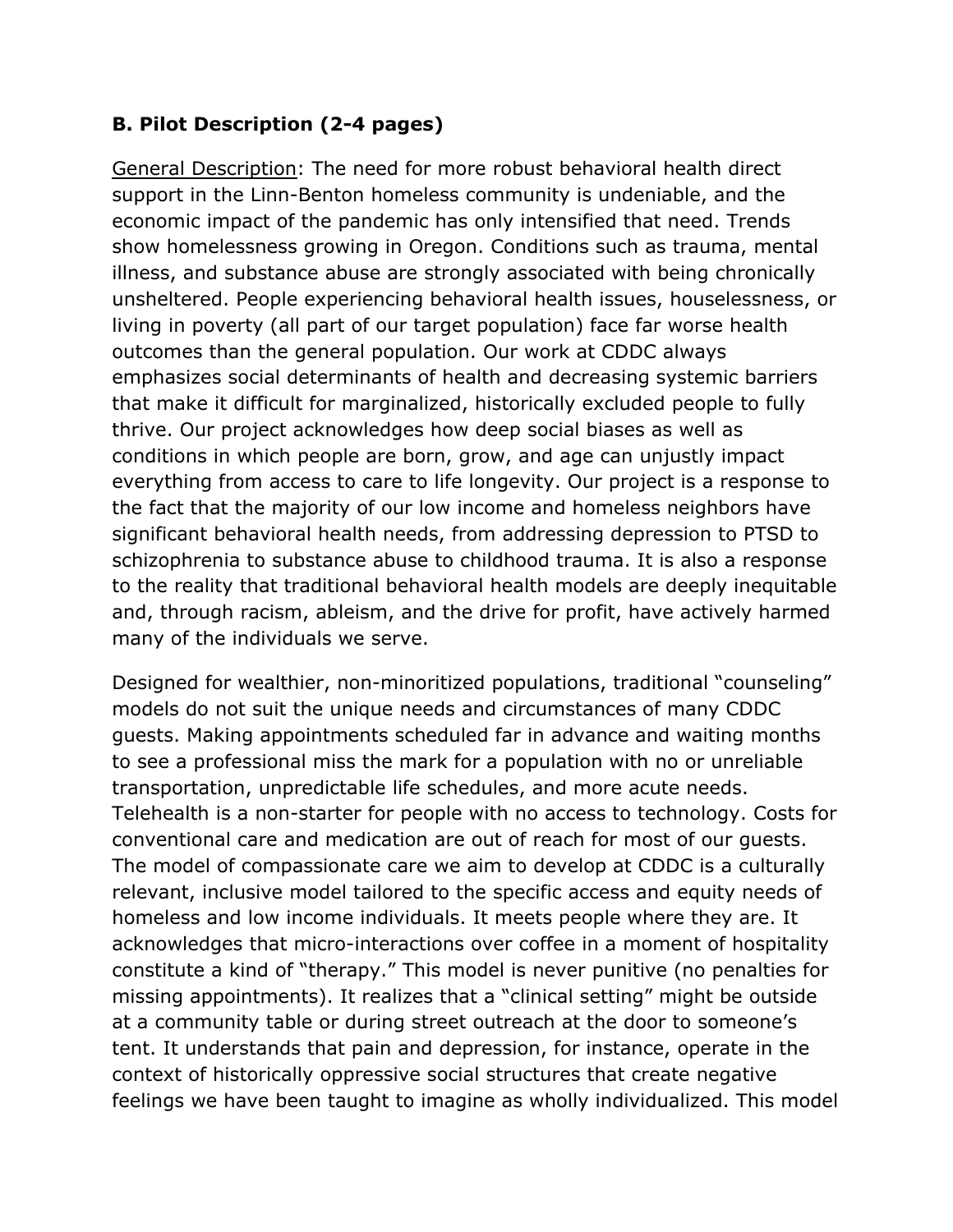aims to decolonize and destigmatize behavioral health, as well as help CDDC guests self-advocate for their wellness, even if that is in a single conversation or one-off interaction.

We want to ensure that CDDC guests are more fully seen and heard in a low-barrier, low-stakes, highly accessible way. We propose to pilot a collaborative, tiered behavioral health support system that includes a team of volunteers, interns, and staff that have different approaches, strengths, and skill sets that might resonate with CDDC guests depending upon where they are in their life journeys. While the precise shape of the support system is still evolving in consultation with the individuals we serve, we are building an innovative, non-traditional model of "counseling" invested in decolonizing approaches and unconventional opportunities for increased mental wellness that employs compassionate listening, thoughtful hospitality, and low-pressure invitation for guests to share stories so as to initiate healing.

Goals and Activities: addressing trauma; improving access to behavioral health services in non-traditional ways; increasing and improving access to behavioral health care in light of COVID-19; supporting subpopulations of IHN-CCO members that experience health disparities. CDDC's pilot specifically forwards the following SMART goals, all of which are innovative strategies that will help increase health equity in our target population:

Goal 1: By the end of 2022, offer 100% of desiring CDDC guests greater access to behavioral health services that address their distinct needs; Goal 2: By the end of 2022, see 20% increase in CDDC guests using in-house behavioral health services; Goal 3: By the end of 2022, directly engage via street outreach 20% more individuals experiencing homelessness to link them to CDDC behavioral health supports; Goal 4: By the end of 2022, directly engage 40-50% of CDDC guests who are BIPOC about the program's strengths/weaknesses as they impact racial minorities, and make changes.

These specific goals are in alignment with our broader goals to help promote people's decreased need for crisis interventions and increased mental wellness. Our pilot's goals also align with the DST's global mission to help people achieve better health and access at lesser cost. Our pilot will be transformative and create opportunities for innovation and learning, even as it directly and holistically impacts the wellness of people in poverty, many of whom identify as disabled. Further in line with the DST's health equity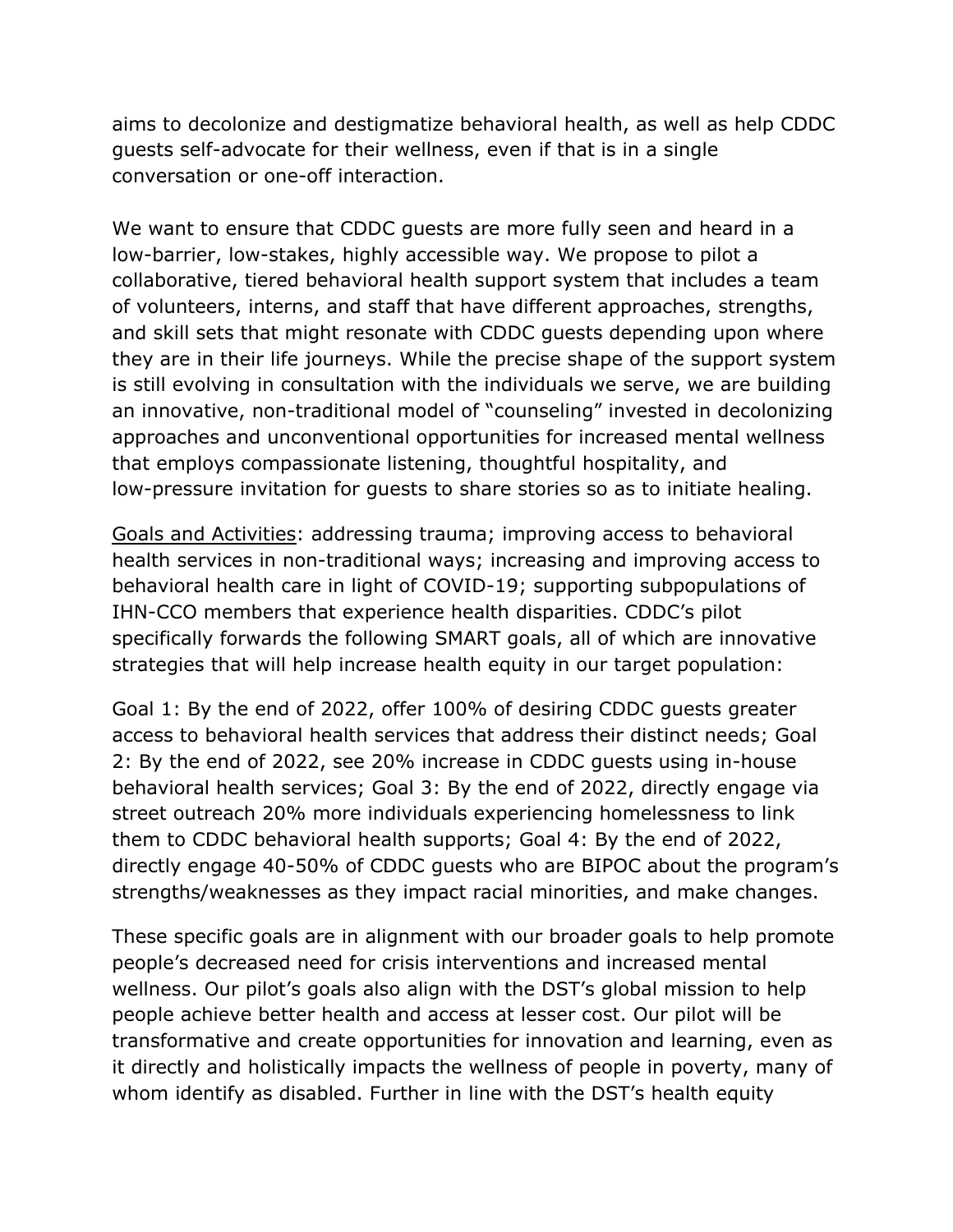initiatives, this pilot creates new and different relationships between marginalized people and their allies, transforms community and healthcare connections, and bolsters crucial linkages between individuals outside of traditional health services settings.

Health Equity Outcomes: Attaining the above goals will correspond directly to the following, measurable IHN-CCO Community Health Improvement Plan (CHIP) desired outcomes: A1: Increase the percentage of members who receive appropriate care at the appropriate time and place; BH1: Reduce stigma and increase community awareness that behavioral health issues are normal and widely experienced; BH3: Increase mental health and substance use screenings, services, referrals, and peer and parent support; BH4: Improve care for members experiencing mental health crisis; BH5: Improve care for members experiencing severe and persistent mental illness; BH6: Behavioral health funded and practiced with equal value and priority as physical health; SD4: Increase health equity.

Roles, Responsibilities, and Partnerships: One significant strength of CDDC's pilot lies in its foundational collaborations and the network of partners it already has established. Our pilot team will consist of:

Hezekiah Franklin--CDDC Frontline Community Wellness Support staff Kristin Moen--CDDC volunteer, Psychiatric Nurse Practitioner in training Greg Smith--CDDC consultant, Licensed Clinical Social Worker Pamel Kolbas--CDDC volunteer, Licensed Professional Counselor in training Molly Hartshorn--CDDC intern and PSU student, clinical MSW in-training Chris Gray--Benton County Health Department Harm Reduction staff Maddie Bean--CDDC Street Outreach and Response Team Coordinator 2-3 volunteers--support "Conversation Table" for listening/witnessing guests Allison Hobgood--CDDC, Executive Director

We have been envisioning and beginning to build some core components of this flexible, innovative, non-traditional model. One key player will be our Frontline Community Wellness Support staff, a familiar face that guests can count on every single day when they are at CDDC. This "counselor" will practice compassionate listening and thoughtful hospitality, as well as trauma-informed care and low-barrier access. This staff will offer warm hand-offs to our more clinically-trained counselors who explicitly believe in the power of non-traditional milieu work, decolonizing approaches, and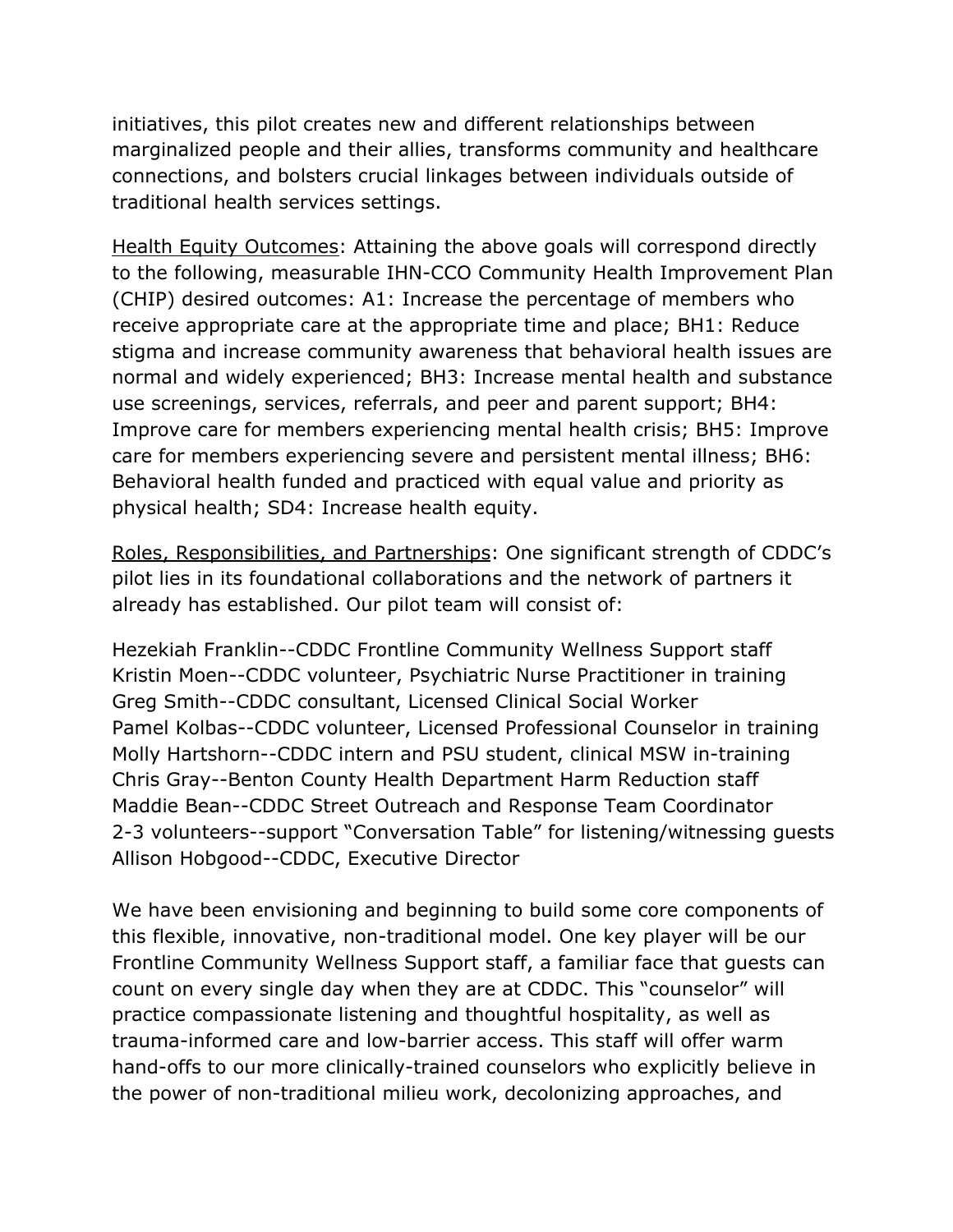unconventional opportunities for connection and advocacy around mental wellness. They will meet with guests literally where they are--often sitting outside our building or in briefer passing during street outreach, and then in more confidential settings for longer durations as trust evolves. Ideally, this support team will include a staff member trained in acute behavioral health crisis management. Benton County Health Department Harm Reduction and SORT staff will augment our efforts both at CDDC and out in the field, and 2-3 rotating volunteers will support ongoing "Conversation Tables" at CDDC for listening to guests and witnessing them and their stories. CDDC Executive Director will oversee this pilot and team.

Community Engagement: As a community resource hub, CDDC is deeply committed to strengthening partnerships and creating new alliances that support transformation of the healthcare delivery system. We are always considering how to give individuals better health and improved access at reduced (or no) costs. None of this is possible without support from local community partners. This pilot is broadly connected with related activities happening both regionally and nationally insofar as behavioral health support is a key health equity issue across healthcare systems and community-based organizations. From supplemental grant funding to thought partners to material supports to spreading the word, some key regional collaborators in this pilot likely will include Community Services Consortium (tri-county), Portland State University, the City of Corvallis, the HOPE Board, Disability Equity Center, Benton County (Mental) Health Department, Corvallis Police Department Crisis Co-Response Team, Assertive Community Treatment Team, and SORT.

Risks and Challenges: The main risk/challenge we anticipate is 1) guests' resistance to behavioral health support given the depth of their traumas and previous experiences with the medical industrial complex. Our unique model of care aims to address that challenge head on by offering counseling supports that are radically different from what people are accustomed to. Other risks/challenges are: 2) need for more material space in which to offer confidential services; 3) balancing formal necessities typical to behavioral health support (case notes and ROIs, for example) with low-barrier access principles. CDDC is exploring space expansion possibilities to ameliorate challenge 2. Our partnership with PSU and our clinical intern, who will also explicitly partner around behavioral health systems management, will be a boon in addressing challenge 3.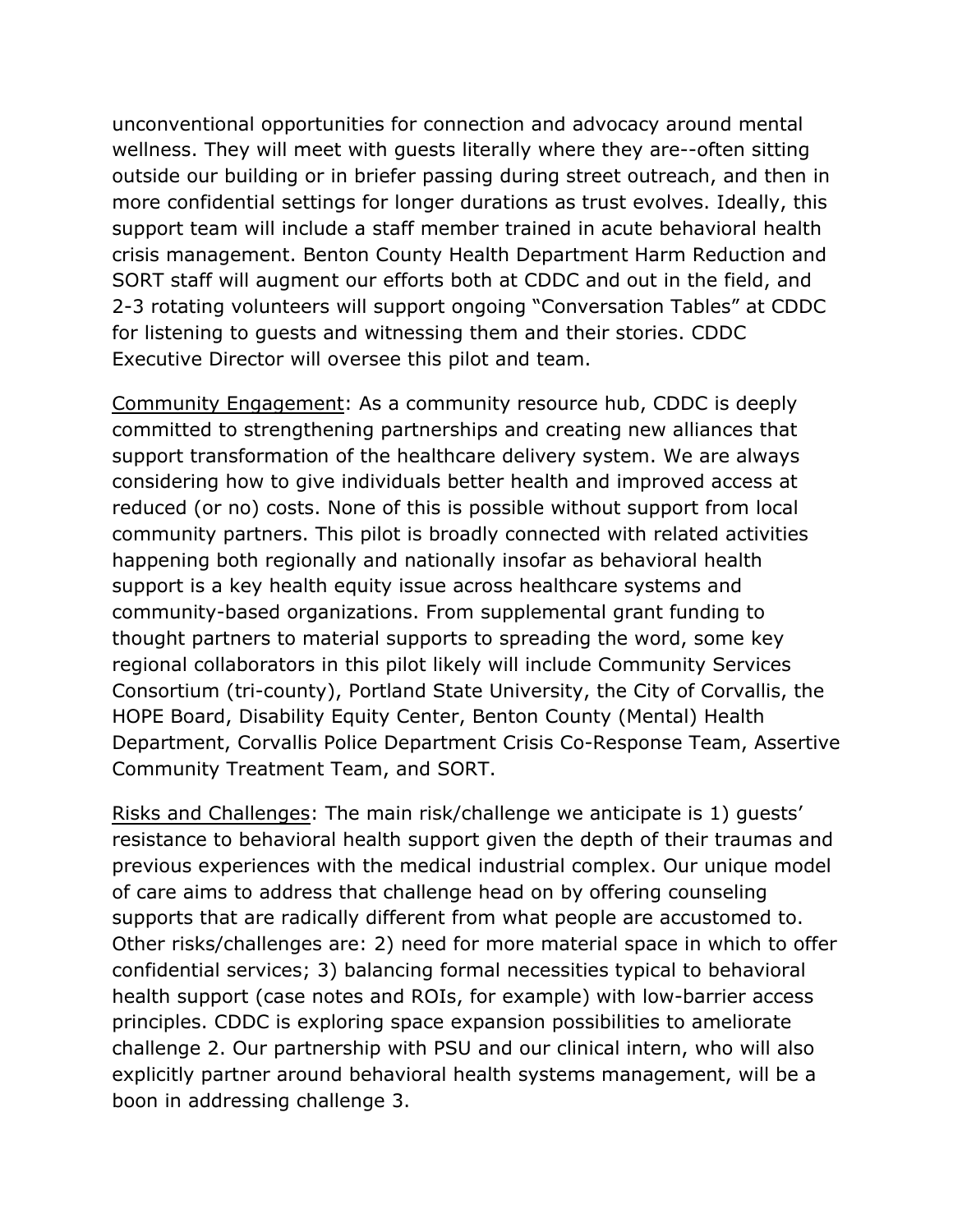## **C. Sustainability Plan (½ page)**

The behavioral health model we want to further explore and grow has already met with enthusiastic support at CDDC. We successfully hired Hezekiah Franklin into the CDDC Frontline Community Wellness Support staff position he started last year as a volunteer. Greg Smith currently sees guests for counseling Monday-Wednesdays, while Pamela Kolbas does both milieu work and holds confidential conversations on Mondays. The addition of a few more volunteers to hold "conversation tables" will augment our low-barrier hospitality that is a first step toward building necessary trust with guests. Kristen Moen and Molly Hartshorn will join the team over summer and fall to significantly amplify our capacity to offer services. As SORT also expands under Maddie Bean's leadership, our ability to reach people who are living in encampments will also dramatically increase.

For financial sustainability, we will continue to seek other grant support as well as establish a formal fundraising strategy that builds on a campaign we did last year to create space for confidential counseling at CDDC. Indeed, CDDC's Executive Director has a demonstrated history of successful grant writing and fundraising and has the knowledge and skills necessary to create long-term funding opportunities from a variety of sources, streams, and partnerships.

CDDC is very excited about the possibility of replicability and scalability of our pilot. This behavioral health model could be implemented at day centers around the region/state. Legislation lately has brought funding to support new navigation centers for unhoused people in numerous counties throughout Oregon. Mental health support of this kind could be integrated into services in those new hubs. Replicability and transferability might also impact street outreach crisis response. Ongoing collaborations with CPD and BCMHD, for example, will allow for conversation about decolonizing, non-enforcement models of crisis response that emulate and expand on CDDC's model of compassionate, trauma-informed, low-barrier, harm reduction-focused behavioral health interventions.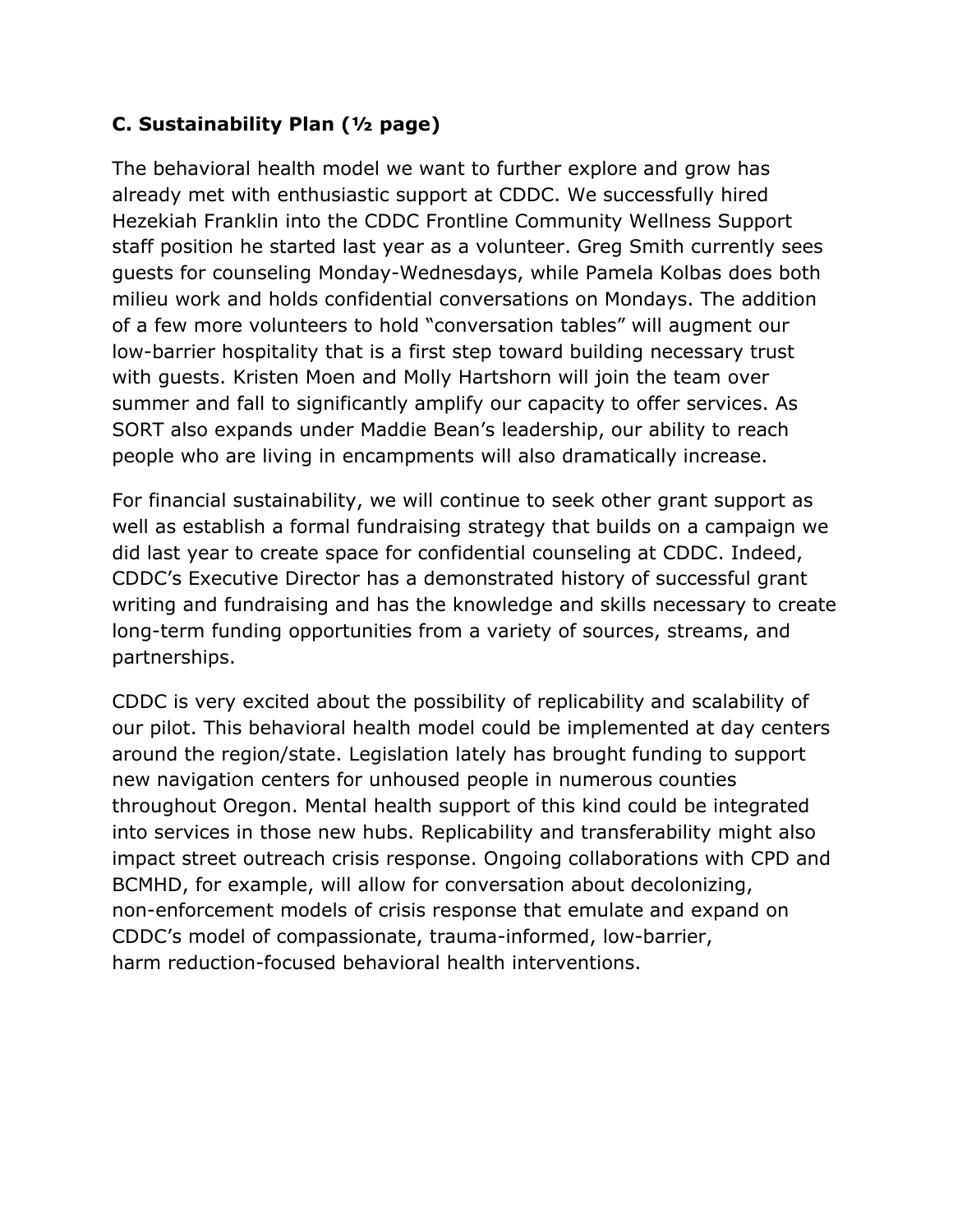## Activities and Monitoring Grid

Decolonizing Behavioral Health Supports for Unhoused and Low-Income Community Members

| <b>Baseline or</b>                       | <b>Monitoring Activities</b> | <b>Benchmark or</b>                       | <b>Met By</b> |
|------------------------------------------|------------------------------|-------------------------------------------|---------------|
| <b>Current State</b>                     |                              | <b>Future State</b>                       | (MM/YYYY)     |
| <b>ACCESS and EQUITY: need for</b>       | identify and implement       | decolonized, non-traditional              | 12/31/2022    |
| increased access to behavioral health    |                              | options for filling behavioral            |               |
| services that address CDDC guests'       |                              | health support gaps                       |               |
| distinct needs                           |                              |                                           |               |
| SDOH, ACCESS, and EQUITY: need to        | research, communication,     | targeted services attuned to              | 12/31/2022    |
| ensure services are meeting needs of     | outreach, and implement      | impacts of settler colonialism            |               |
| <b>BIPOC community members</b>           |                              | and white supremacy                       |               |
| <b>EQUITY and SUSTAINABILITY:</b>        | development,                 | formal community outreach                 | 12/31/2022    |
| informal community outreach plan         | communication, implement     | plan in collaboration with                |               |
|                                          |                              | partners, especially SORT                 |               |
| SDOH, ACCESS, and EQUITY: effect         | develop and implement        | measurable increase in CDDC               | 12/31/2022    |
| increase in CDDC guests using in-house   |                              | guests using in-house                     |               |
| behavioral health services               |                              | behavioral health services                |               |
| SDOH and EQUITY: lack of resources       | identify, advise, and        | offer resources about                     | 12/31/2022    |
| about behavioral health support impacts  | communicate                  | behavioral health support                 |               |
| and destigmatizing care                  |                              | impacts and and destigmatize              |               |
|                                          |                              | care                                      |               |
| <b>ACCESS and EQUITY: minimal</b>        | identify, advise, and        | amplified supported resource              | 12/31/2022    |
| supported resource navigation around     | communicate                  | navigation around behavioral              |               |
| behavioral health options, traditional & |                              | health options, traditional &             |               |
| non                                      |                              | non                                       |               |
| <b>REPLICABILITY and SCALABILITY:</b>    | development,                 | replicate trauma-informed, low-12/31/2022 |               |
| need for increased                       | communication, implement     | barrier, harm-reduction                   |               |
| partnership/collaboration to scale and   |                              | focused behavioral health                 |               |
| replicate services in region/state       |                              | interventions                             |               |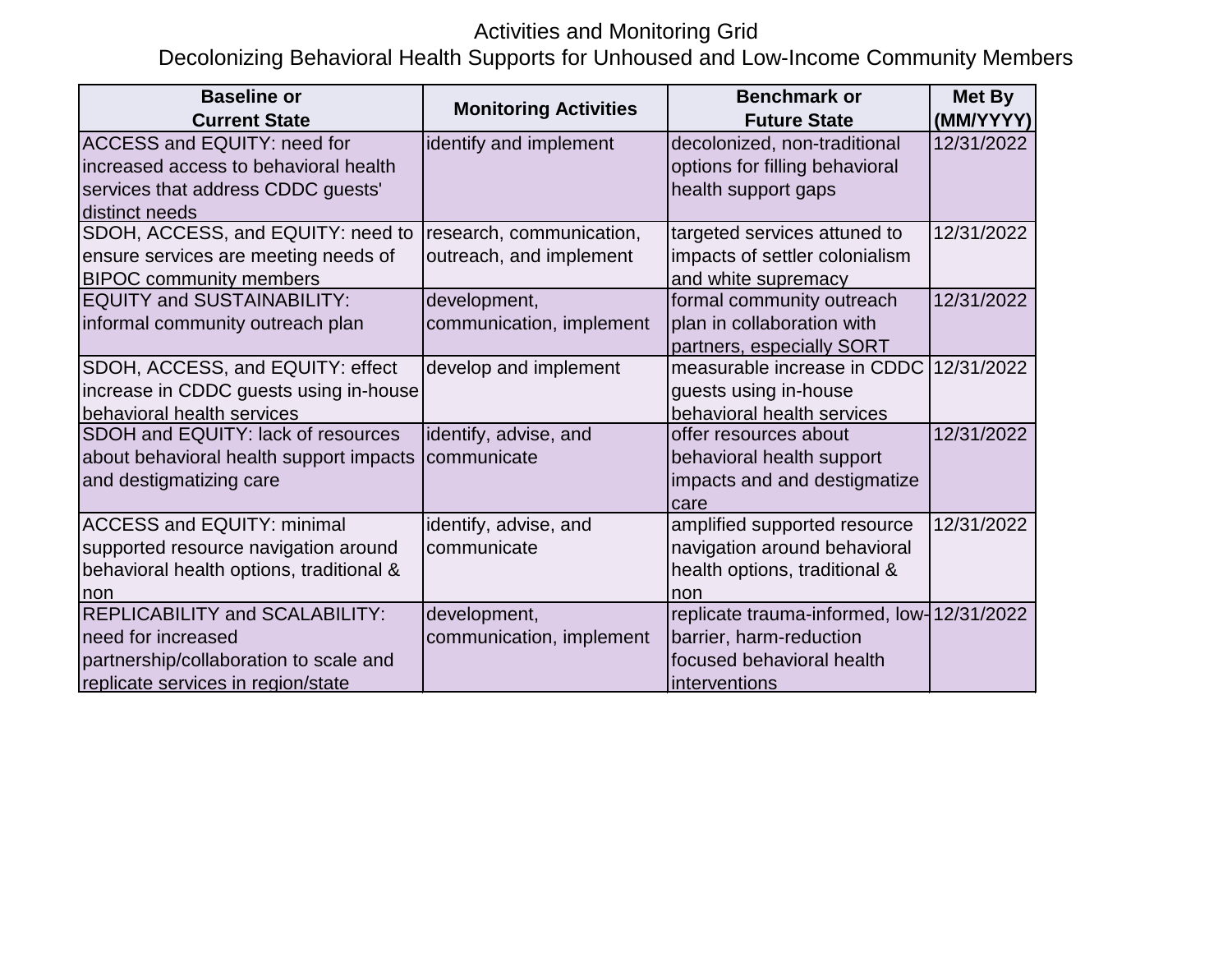**Pilot:** Decolonizing Behavioral Health Supports for Unhoused and Low-Income Community Members

| <b>Pilot Start Date:</b>                                   | 1/1/2022                                                   |                 | <b>Pilot End Date:</b> | 12/1/2022                |
|------------------------------------------------------------|------------------------------------------------------------|-----------------|------------------------|--------------------------|
| <b>Direct Costs</b>                                        |                                                            |                 | <b>Total Cost</b>      | <b>Amount Requested*</b> |
|                                                            | offer greater access to behavioral health services through |                 | \$30,000.00            | \$30,000.00              |
| adequate resources and supports                            |                                                            |                 |                        |                          |
| ensure services are meeting needs of BIPOC community       |                                                            | \$10,000.00     | \$10,000.00            |                          |
| increase service use through community outreach, including |                                                            | \$7,000.00      | \$7,000.00             |                          |
| street outreach                                            |                                                            |                 |                        |                          |
| <b>Total Direct Costs</b>                                  |                                                            | <b>Rate (%)</b> | \$47,000.00            | \$47,000.00              |
| Indirect Expenses                                          |                                                            | 10.00%          | \$4,700.00             | \$4,700.00               |
| <b>Total Project Budget</b>                                |                                                            |                 | \$51,700.00            | \$51,700.00              |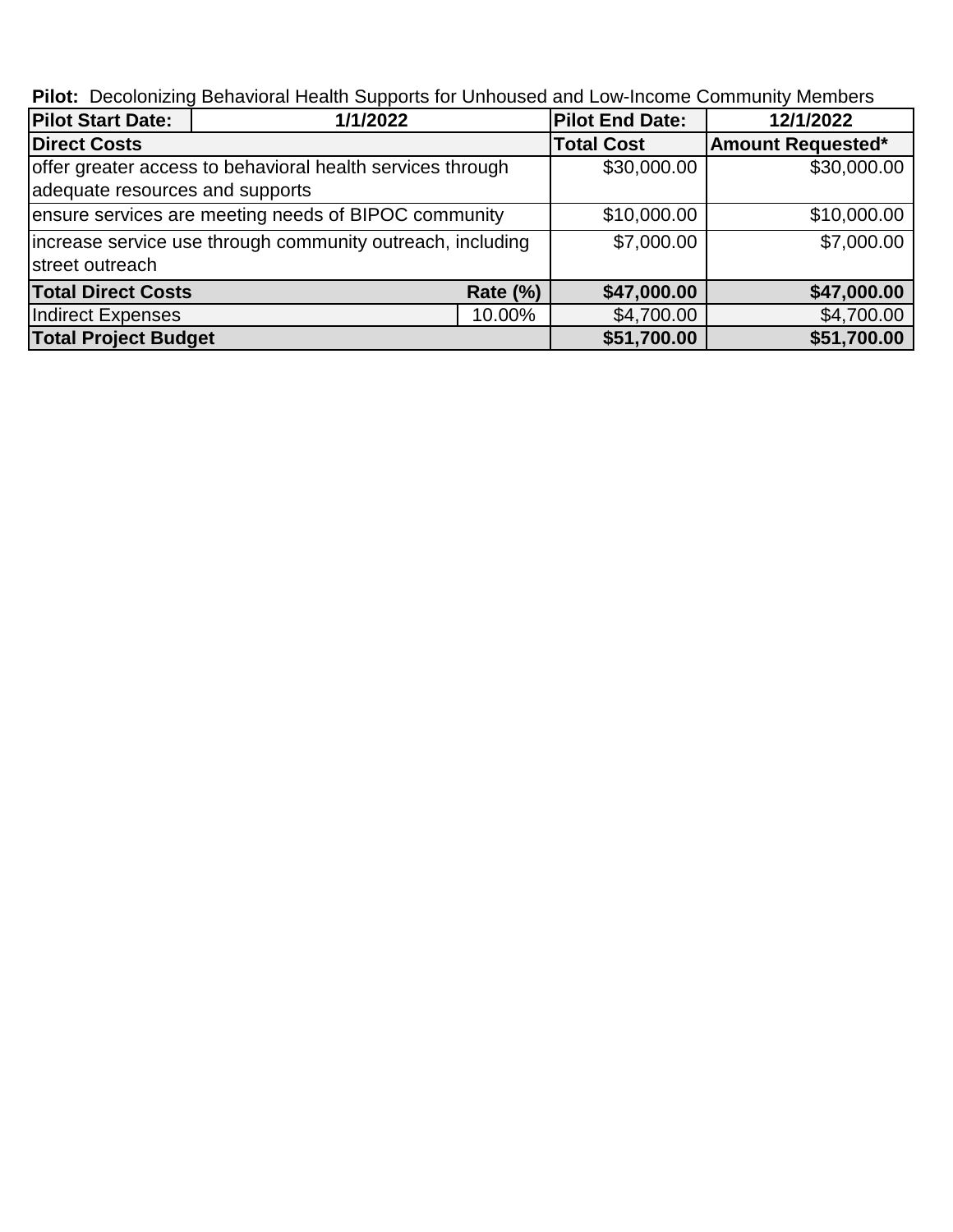## **Developing a Diverse Dental Workforce**

**Backbone Organization: Capitol Dental Care**

**Billing Address:** 3000 Market St NE, Suite 228 Salem, OR 97301

**Sites:** Lebanon, Corvallis

**Counties:** Linn, Benton

**Priority Areas:**

- Developing a bilingual and bicultural workforce
- Pay equity through building and sustaining the workforce
- Subpopulations of IHN-CCO members that experience health disparities o E.g. Latino/a/x, LGBTQ+, disabled folx, indigenous, foster care youth, youth in transition from foster care

**Community Health Improvement Plan (CHIP) Outcomes, Indicator Concepts, and Areas of Opportunity:**

A1: Increase the percentage of members who receive appropriate care at the appropriate time and place.

Indicator Concepts

d. Appropriate physical, behavioral, and oral preventive healthcare for all ages

SD4: Increase health equity.

Areas of Opportunity

i. Health disparities experienced by members due to age, disability, gender identity, geographical location, income, race or ethnicity, sex, sexual orientation, etc.

| <b>Pilot Contacts</b> | <b>Name</b> | Email                |
|-----------------------|-------------|----------------------|
| Primary               | Linda Mann  | mannl@interdent.com  |
| Proposal              | Karen Hall  | hallka@interdent.com |
| Contracting           | Linda Mann  | mannl@interdent.com  |
| Financial             | Linda Mann  | mannl@interdent.com  |
| Reporting             | Karen Hall  | hallka@interdent.com |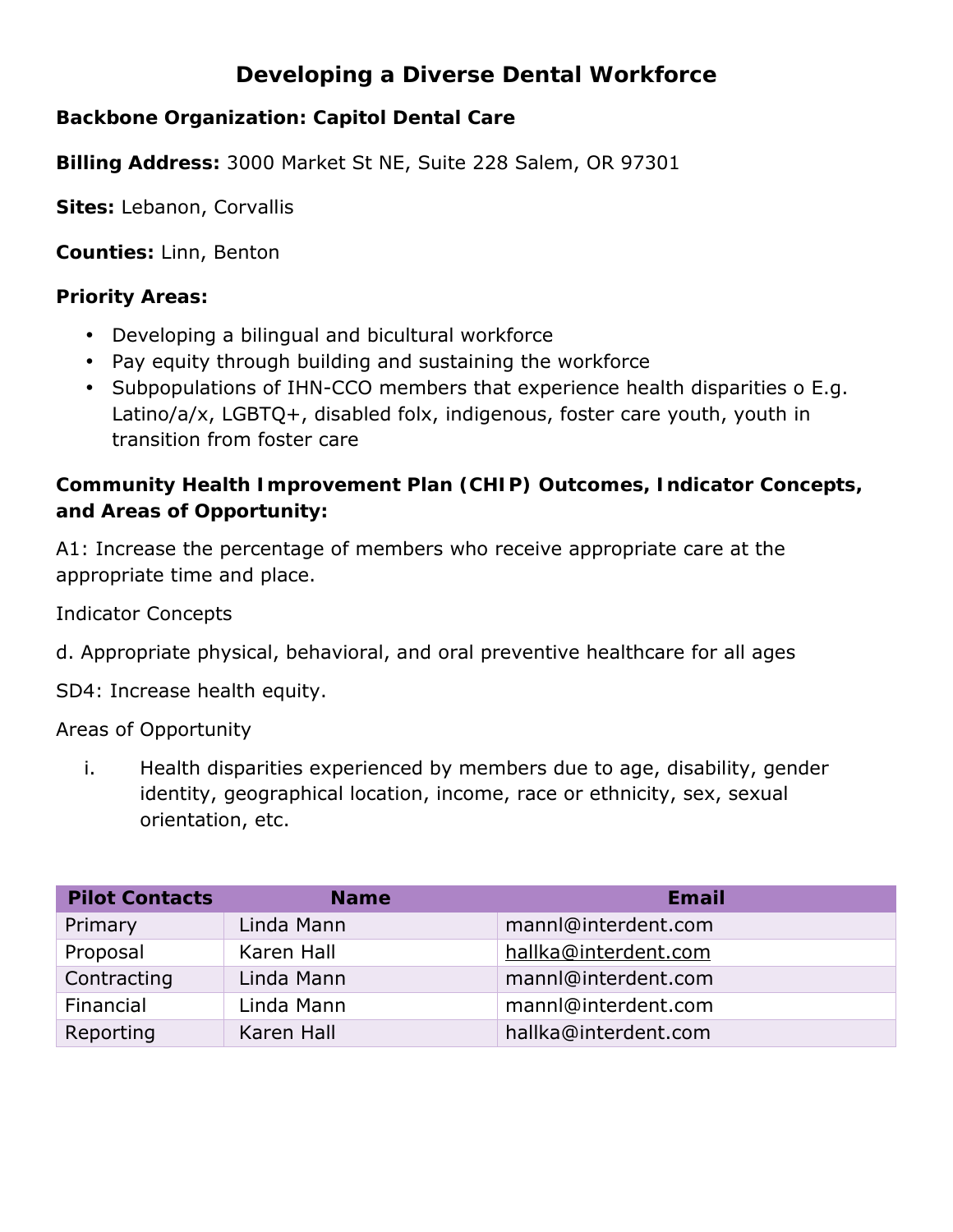#### 2. Proposal Narrative

#### A. Executive Summary

Developing a Diverse Dental Workforce aims to fast-track high school graduates into a dental career as certified dental assistants and interpreters after graduation. Capitol Dental Care (CDC) has a dental assisting (DA) program to train dental assistants, but getting applicants to utilize this training program is difficult in the current employment environment. "There was a shortage of dental assistants even before the COVID-19 pandemic, but now the shortage is worse," according to the national dental publication DentistryIQ. Dental assisting is a career that's in high demand and is expected to grow over the next decade. According to the Bureau of Labor Statistics (BLS), "employment of dental assistants is projected to grow 19 percent from 2016 to 2026, much faster than the average for all occupations." By partnering with two local high schools, bilingual and bicultural students will be selected for this funded pilot. We will be relying heavily on the schools' expertise and experience in their career counseling programs to advertise and identify applicants for this program. Upon completion, graduates will have radiology and dental assisting certification and will be contracted for full-time placement with full-time benefits as dental assistants in a CDC dental office. In addition, they will have fulfilled the requirements for the Oregon Health Care Interpreter Program.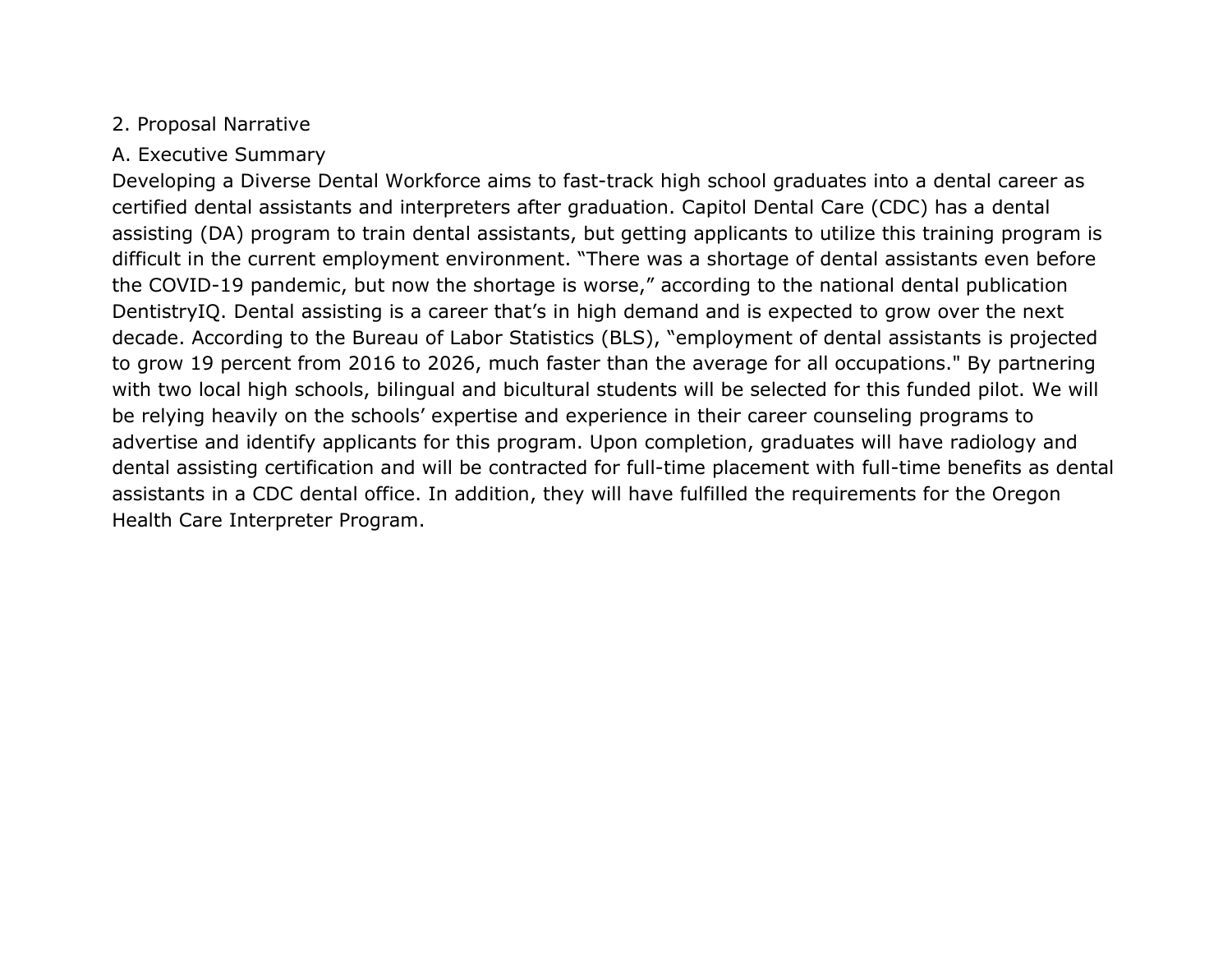## B. Pilot Description

Detailed description of the proposed pilot including:

• Pilot goals, activities, and how they will be measured as indicators for achieving the outcomes

| Goal 1: Create partnerships and applicant pool                                                         |                                                                           |                                    |                           |  |  |
|--------------------------------------------------------------------------------------------------------|---------------------------------------------------------------------------|------------------------------------|---------------------------|--|--|
| Activity 1:                                                                                            | Create MOU contracts with Lebanon and Corvallis High Schools              |                                    |                           |  |  |
| Activity 2:                                                                                            | Create application for DA program                                         |                                    |                           |  |  |
| Activity 3:                                                                                            | Select applicants for DA program                                          |                                    |                           |  |  |
| Intervention                                                                                           |                                                                           | <b>Activities</b>                  | Measurement               |  |  |
|                                                                                                        | In collaboration with partnering high                                     | We anticipate it will take several | Measurement of success is |  |  |
|                                                                                                        | schools, we will develop the Memorandum                                   | meetings with our high school      | having the MOU and        |  |  |
|                                                                                                        | of Understanding (MOU) with Lebanon and                                   | partners to develop the MOU and    | application completed     |  |  |
|                                                                                                        | Corvallis High Schools to create this unique                              | application for the pilot.         | within one month, and the |  |  |
| partnership. In addition, we will work with<br>The partners will need to<br>applicants selected within |                                                                           |                                    |                           |  |  |
| these partners to develop the application<br>advertise the project and<br>three months.                |                                                                           |                                    |                           |  |  |
| and select students from the applicant<br>encourage participation. We will                             |                                                                           |                                    |                           |  |  |
| pool. This will need to be done prior to<br>speak at the high school and be                            |                                                                           |                                    |                           |  |  |
|                                                                                                        | January 1 so that students can start<br>available to answer questions for |                                    |                           |  |  |
|                                                                                                        | students.<br>program in winter term.                                      |                                    |                           |  |  |
|                                                                                                        |                                                                           |                                    |                           |  |  |
| Goal 2: Train and place DAs into workforce                                                             |                                                                           |                                    |                           |  |  |
| Activity 1: Utilize CDC DA program for training                                                        |                                                                           |                                    |                           |  |  |
| Activity 2: Place newly trained DAs into full-time CDC employment                                      |                                                                           |                                    |                           |  |  |
| Activity 3: Guide students through Oregon Health Care Interpreter Program                              |                                                                           |                                    |                           |  |  |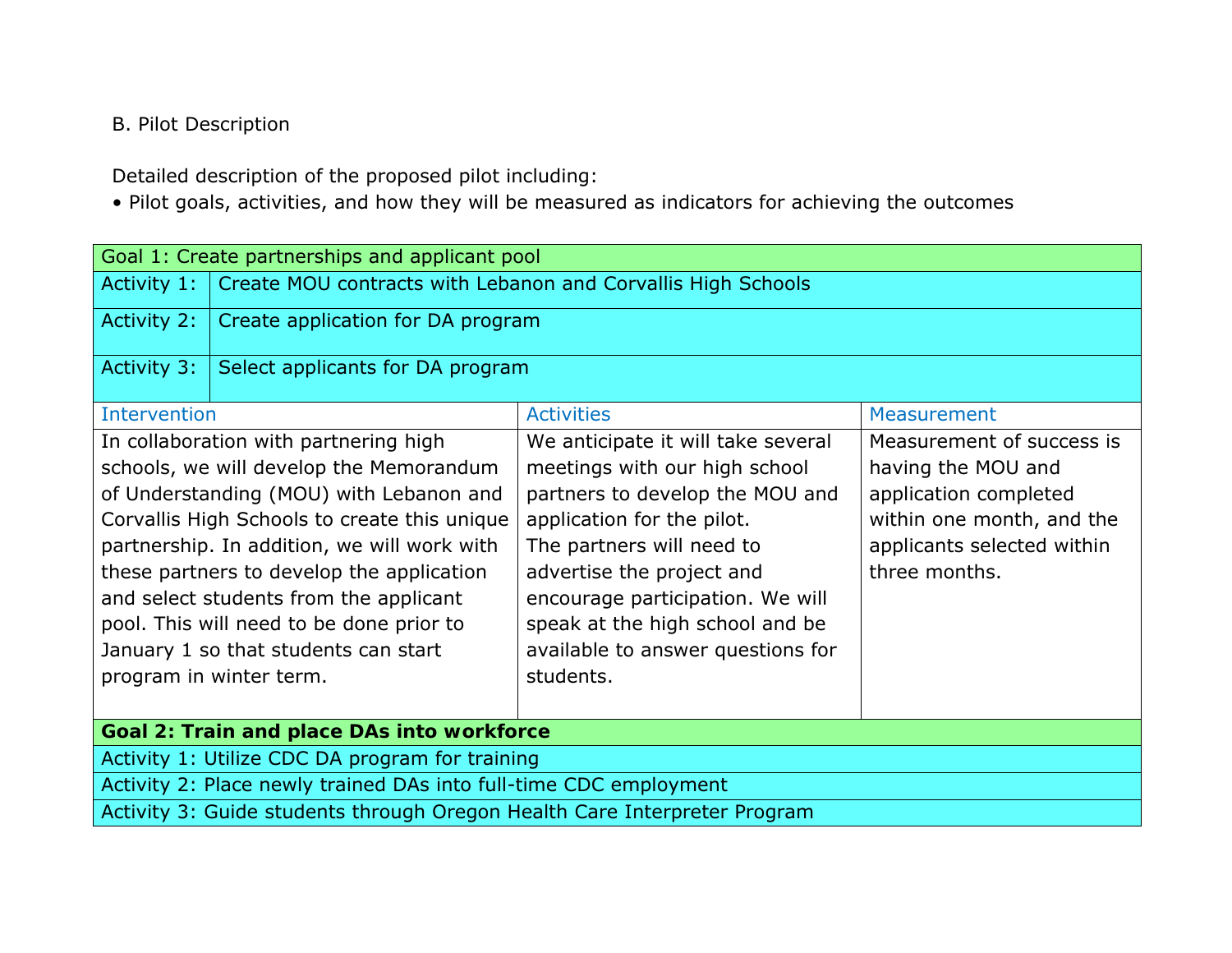| <b>Intervention</b>                                     | <b>Activities</b>                   | <b>Measurement</b>          |
|---------------------------------------------------------|-------------------------------------|-----------------------------|
| Using CDC's DA training program, provide                | After discussing with high schools, | Measurement of success      |
| education to students during their senior               | determine when the training can     | will be 75% completion of   |
| year of high school (either during regular              | take place for students- during     | the program. In addition,   |
| school hours or after school, depending on              | high school hours or before/after   | we anticipate that of those |
| what the school will allow). Upon                       | school. Work with students to       | who complete the program,   |
| graduation, place them into contracted                  | determine which CDC office would    | all will become contracted  |
| full-time employment into a CDC dental                  | be most convenient for hands on     | full time employees.        |
| office with full-time benefits. Students will           | training and placement upon         | Another measurement of      |
| also fulfill the requirements for certification         | graduation.                         | success will be if the      |
| as Health Care Interpreters. CDC will pay               |                                     | students can successfully   |
| for all tests and licensing requirements and            |                                     | pass all the exams for      |
| provide opportunities to get the mandatory              |                                     | dental assisting, radiology |
| documented interpreting experience.                     |                                     | and Health Care             |
|                                                         |                                     | Interpreting.               |
|                                                         |                                     |                             |
| Goal 3: Improve patient experiences and health outcomes |                                     |                             |
| Activity 1: Completion of DA survey @ 4,12 months       |                                     |                             |
| Activity 2: Completion of staff surveys @ 4,12 months   |                                     |                             |
| Activity 3: Completion of patient surveys @ 4,12 months |                                     |                             |
| <b>Intervention</b>                                     | <b>Activities</b>                   | <b>Measurement</b>          |
| The new DAs and staff will complete                     | We will create and distribute       | A return rate of 50%        |
| surveys which will be subjective in nature.             | surveys to the offices where the    | surveyed from staff and     |
| The survey will focus on if the DA and staff            | DAs are placed upon graduation.     | patients and 100% of DAs    |
| feel like the patient experience and health             | The offices will be responsible to  | would be a measure of       |
| outcomes of patients are improved with                  | distribute and collect the surveys  | success. We anticipate that |
| having the bilingual/biracial DA on staff.              | to staff and patients at 4 months   | of those surveyed, 75%      |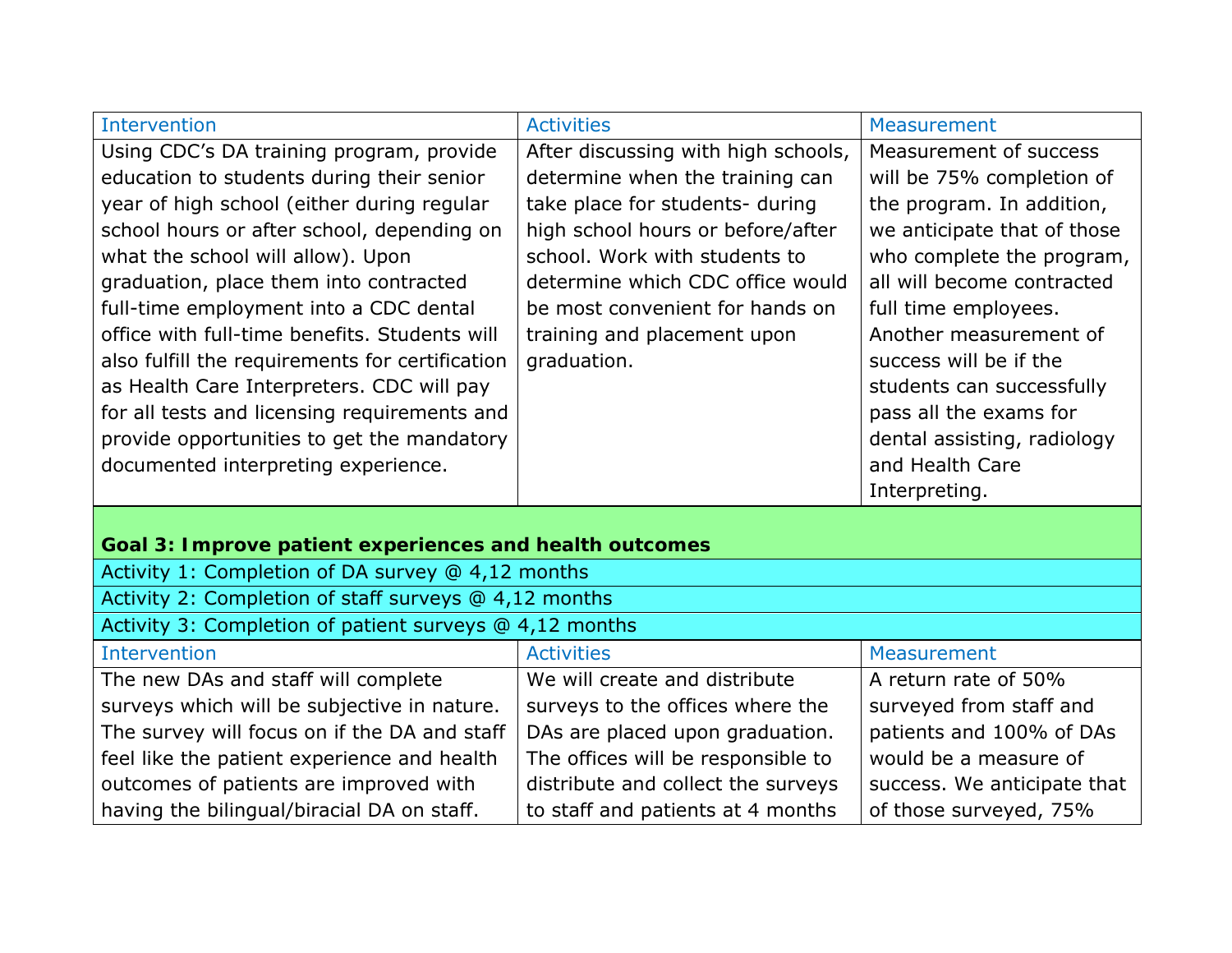| The patient surveys collected from patients $\vert$ and 12 months after the new DA |                                   | would say that patient      |
|------------------------------------------------------------------------------------|-----------------------------------|-----------------------------|
| who were non-English speakers and of the                                           | starts. The DA or dentist will be | experiences and health      |
| same race and spoke the same language                                              | responsible to determine which    | outcomes improved by        |
| of the DA will also be collected.                                                  | patients should be surveyed.      | having a biracial/bilingual |
|                                                                                    |                                   | support staff available.    |

• List all partners that will be working on the pilot and the tasks they will undertake

**Lebanon High School-** Craig Swanson, Principal - **craig.swanson@lebanon.k12.or.us** will assign and oversee staff to-

- Help create MOU
- Help create DA Program application
- Help select applicants
- Evaluate program for improvements for following year
- Liaison between students and DA coordinator

**Corvallis School District-** Rynda Gregory, Teaching and Learning Coordinator**-**

**rynda.gregory@corvallis.k12.or.us**

- Help create MOU
- Help create DA Program application
- Help select applicants
- Evaluate program for improvements for following year
- Liaison between students and DA coordinator
- Describe how the pilot will promote health equity and reduce health disparities

We are expecting that our members whose primary language is a language our new students/graduates speak will have a greater comfort level while being treated in the dental office. Research such as "Bridging Literacy and Language Differences for Better Health Outcomes: Characterizing a Bilingual Health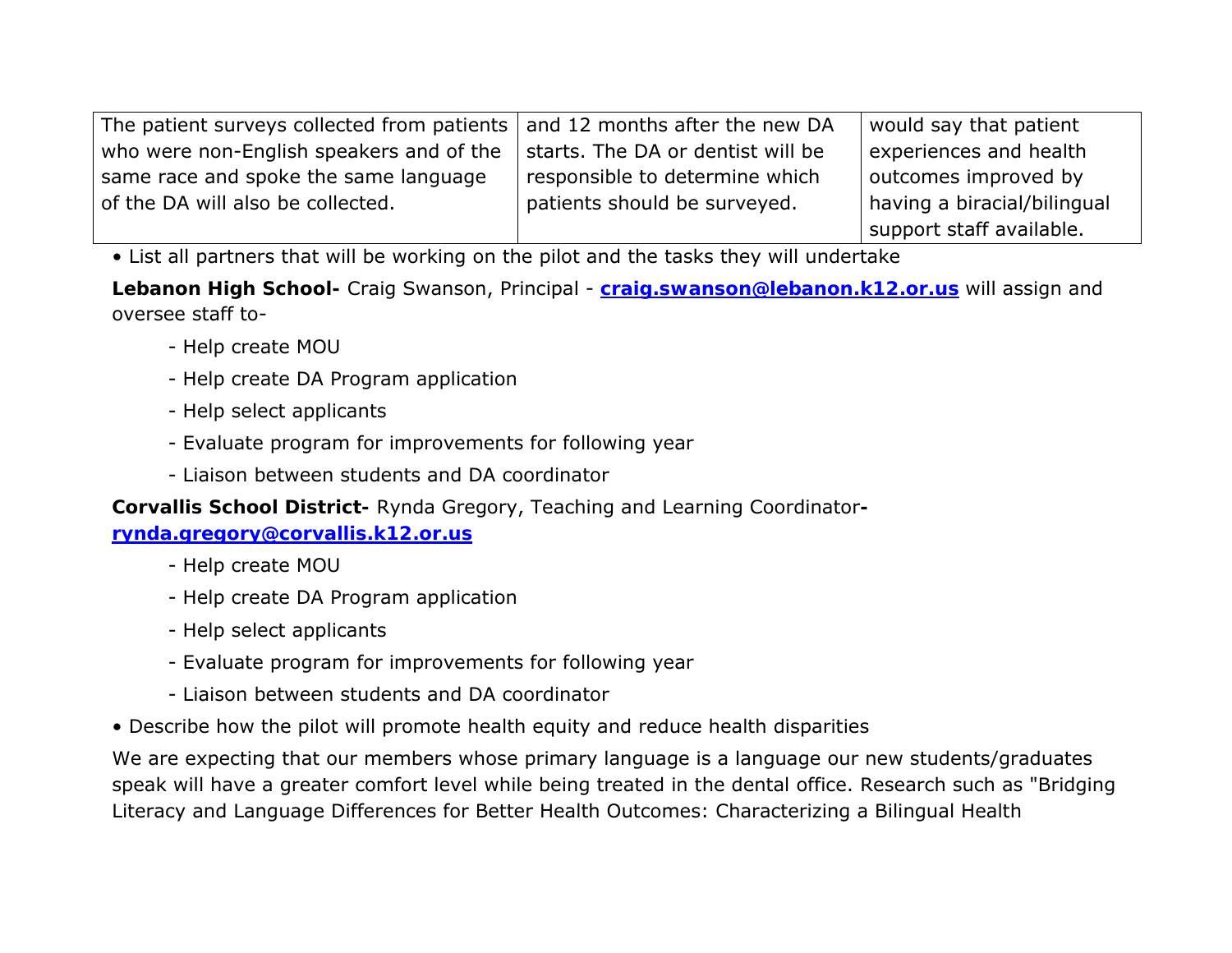Specialist" emphasize how important the role of having bilingual and biracial support staff is and their role in improving oral health outcomes. According to the Oregon Health Authority, 80% of Oregon dentists and 87.5% Oregon dental hygienists reported their race as "white" in the Oregon's Dental Workforce Report 2015-16.

(https://www.oregon.gov/oha/HPA/ANALYTICS/HealthCareWorkforceReporting/1\_Dental\_Wkfc\_2016.pdf). This is a large number of dental providers who could benefit from having support staff who are not only biracial, but bilingual. We will survey the DA, staff and patients after the new DA has been employed for 4 and 12 months to verify the effect of having a bilingual/biracial support staff available. The students will also complete the requirements for Oregon Health Care Interpreter certification so they will be certified to provide mandated interpretation services for patients in the dental office, as per newly passed HB2359 which requires coordinated care organizations (and therefor dental care organizations) to work with health care interpreters listed on health care interpreter registry.

• Describe the individuals tasked with portions of the pilot and their roles and experience

**Capitol Dental Care**-Linda Mann, Director of Community Outreach, mannl@interdent.com will provide oversight and direction to the pilot.

Jessica Andrews, Expanded Functions Dental Assistant and DA Educator, AndrewsJ@interdent.com will be DA educator, coordinator and liaison to the high schools and students.

Deanna Lambert, Director of Operations Region 5, LambertD@interdent.com will ensure staffing operations and educational qualifications are met.

**Lebanon High School**- Craig Swanson, Principal - **craig.swanson@lebanon.k12.or.us** will assign high school staff members to help with details of the program as needed to ensure successful implementation including: assisting in writing the MOU and application, helping in the selection process of candidates and providing input for evaluating the program.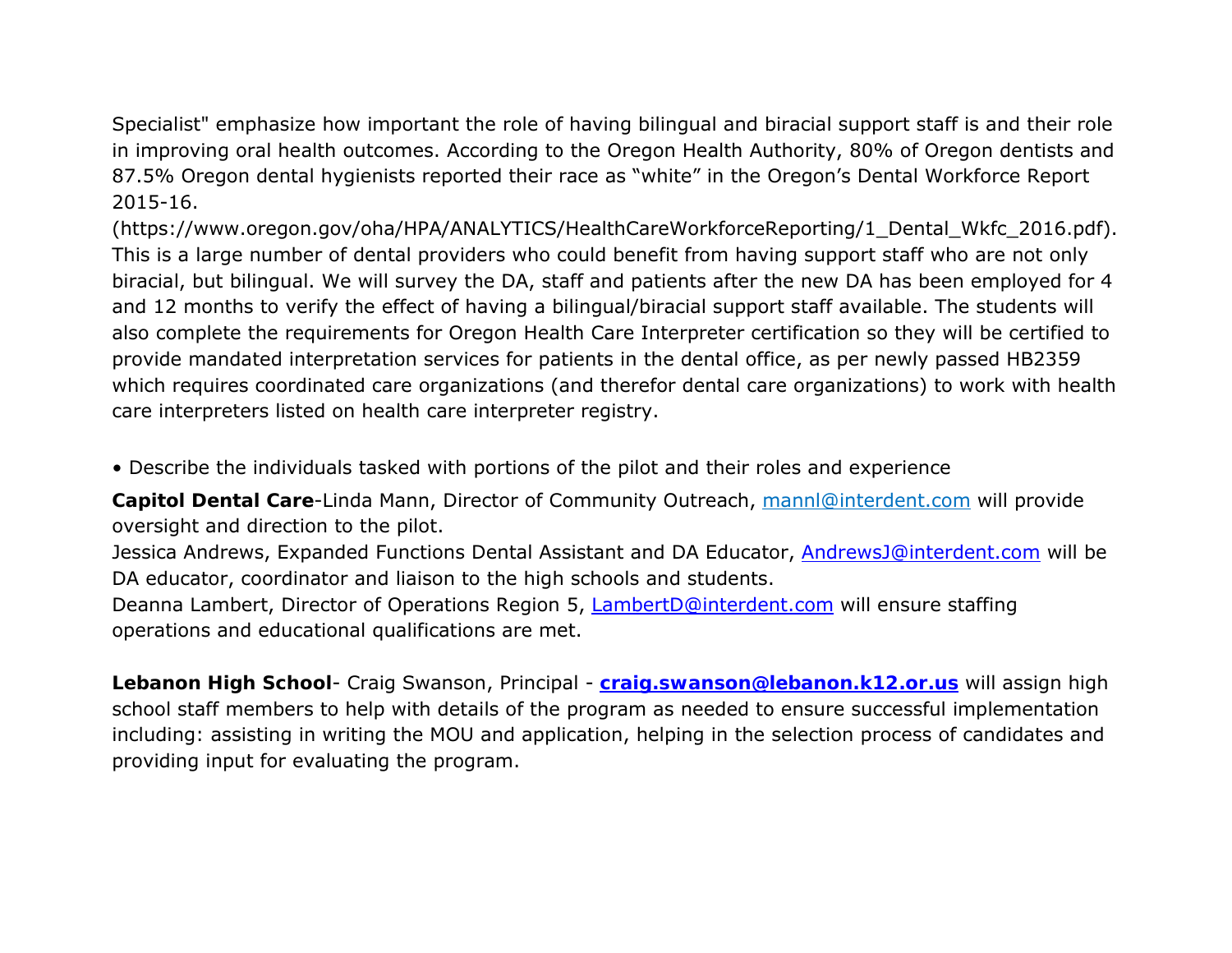**Corvallis School District-** Rynda Gregory, Teaching and Learning Coordinator**rynda.gregory@corvallis.k12.or.us** will assign high school staff members to help with details of the program as needed to ensure successful implementation including: assisting in writing the MOU and application, helping in the selection process of candidates and providing input for evaluating the program.

• Describe how members of the community will hear about your project

In addition to the IHN DST community, the high school will advertise the program through their networks to engage senior students and their parents. Our network of dental offices which extends throughout Oregon, Washington and California will learn about the project through our corporate newsletter.

• Describe potential risks and how the pilot plans to address them

As in all pilots which involve staffing, there are risks of staffing changes. As an organization we mitigate those risks by our ability to cross-train many members of our team. In addition, we anticipate that circumstances may cause the DA students to have difficulty completing the program by graduation. We have team members who can spend additional time providing assistance with studying or hands on training as needed.

#### C. Sustainability Plan

We are very excited about the potential for this project to be replicated to other regions if successfully implemented in these two high schools. Providing an avenue for a career with upward mobility for graduating seniors with full-time work and full benefits is valuable for high schools to offer. Since we have dental offices in many regions throughout the state, we would be able to employ graduating DAs in many regions. After spending the time to create MOUs, applications, workflows and fine tuning the DA training, the cost of replicating in other high schools would be less than the initial pilot and much easier to accomplish for our organization.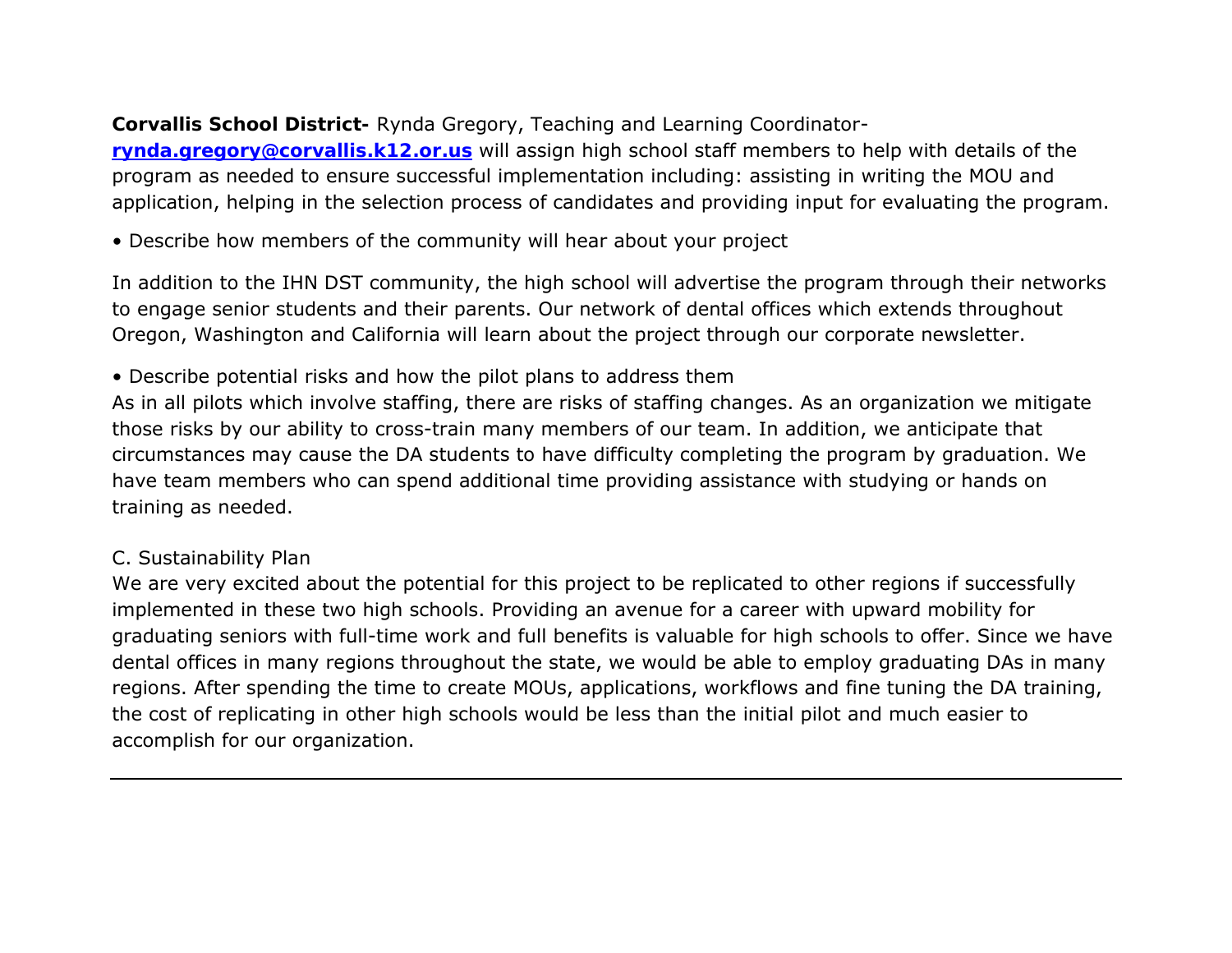## Activities and Monitoring Grid Developing a Diverse Dental Workforce

| <b>Baseline or</b><br><b>Current State</b>                                                                                    | <b>Monitoring Activities</b>                                                                                                                                                                                           | <b>Benchmark or</b><br><b>Future State</b>                                                 | Met By<br>(MM/YYYY) |
|-------------------------------------------------------------------------------------------------------------------------------|------------------------------------------------------------------------------------------------------------------------------------------------------------------------------------------------------------------------|--------------------------------------------------------------------------------------------|---------------------|
|                                                                                                                               | Create MOU contracts with Lebanon and                                                                                                                                                                                  |                                                                                            |                     |
| Create partnerships                                                                                                           | Corvallis High Schools                                                                                                                                                                                                 | Contracts will be finalized                                                                | October-21          |
|                                                                                                                               | Create application for program, interview                                                                                                                                                                              | Applicants will be chosen for the DA                                                       |                     |
| Create applicant pool                                                                                                         | applicants                                                                                                                                                                                                             | program                                                                                    | December-21         |
| Integrate CDC DA training program into<br>school programming to educate students<br>and provide training for DA certification | DA instructor will provide classroom education education completed upon<br>for students and coordinate in-office training for graduation, most or all in-office<br>students.                                           | Students will have classroom<br>training completed by graduation                           | June-22             |
| Care Interpreter Program                                                                                                      | Pay for and provide dedicated classroom and in-<br>office time for completing requirements for the<br>Support students to complete Oregon Health Oregon Health Care Interpreting Program and<br>certification process. | Completion of requirements for<br>certification                                            | July-22             |
| Completion of surveys by DA students, staff<br>and patients                                                                   | Improved health outcome surveys will be<br>distributed to DA students, staff and patients at<br>4 months and 12 months after DA enters<br>workforce.                                                                   | 75% of those surveyed will say<br>patient experience and health<br>outcomes were improved. | October-22          |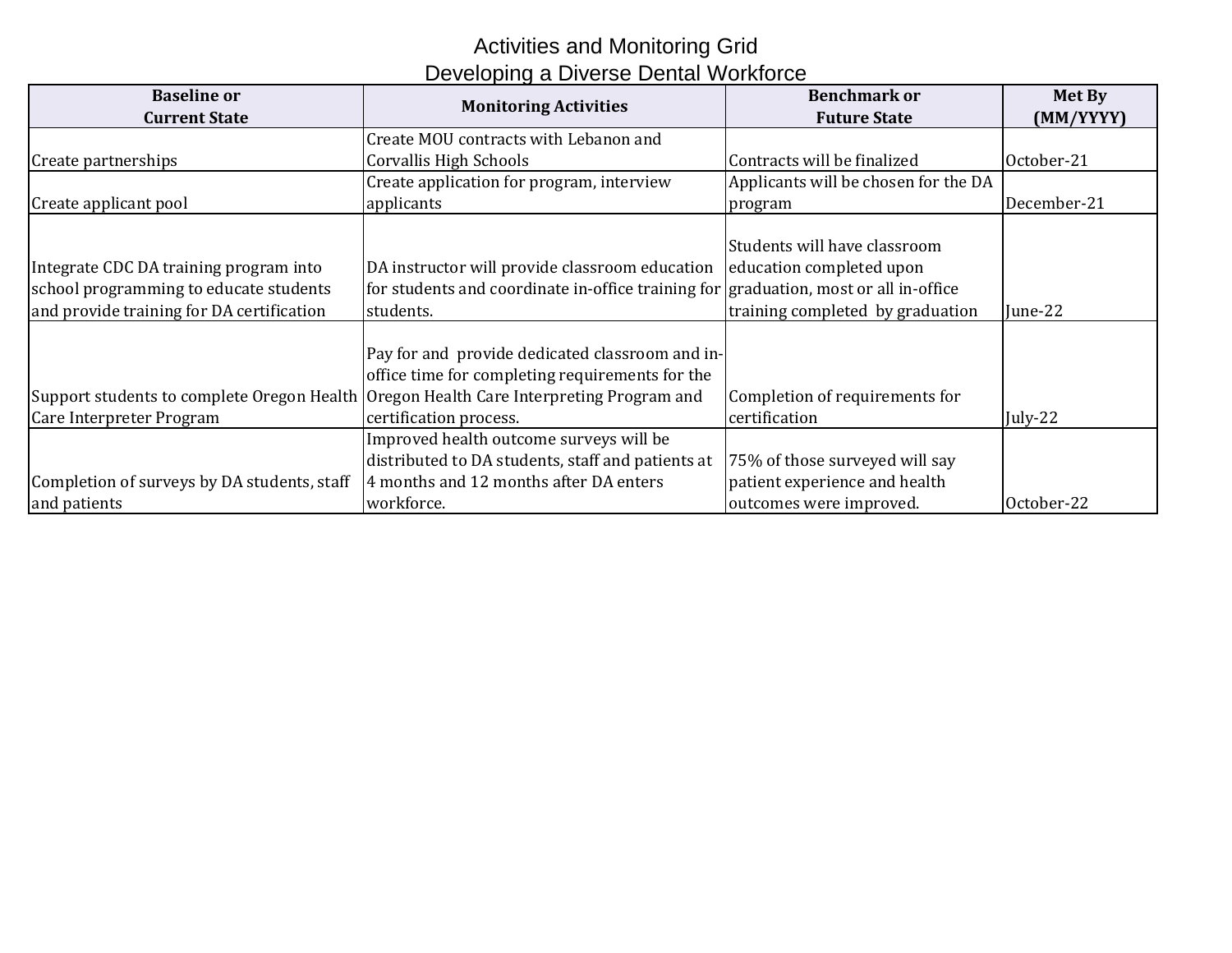**Pilot:** Developing a Diverse Dental Workforce

| <b>Pilot Start Date:</b>                  | 1/1/2022 |                 | <b>Pilot End Date:</b> | 12/31/2022               |
|-------------------------------------------|----------|-----------------|------------------------|--------------------------|
| <b>Direct Costs</b>                       |          |                 | <b>Total Cost</b>      | <b>Amount Requested*</b> |
| DA Educator/Coordinator                   |          |                 | \$39,000.00            | \$37,000.00              |
| laptop, projector, IT                     |          |                 | \$2,000.00             | \$2,000.00               |
| training for interpreter certification    |          |                 | \$4,400.00             | \$4,400.00               |
| <b>Travel for DA Educator/Coordinator</b> |          |                 | \$2,500.00             | \$2,500.00               |
| Host dental office for students           |          |                 | \$7,500.00             | \$0.00                   |
| <b>Total Direct Costs</b>                 |          | <b>Rate (%)</b> | \$55,400.00            | \$45,900.00              |
| <b>Indirect Expenses</b>                  |          | 15.00%          | \$8,310.00             | \$6,885.00               |
| <b>Total Project Budget</b>               |          |                 | \$63,710.00            | \$52,785.00              |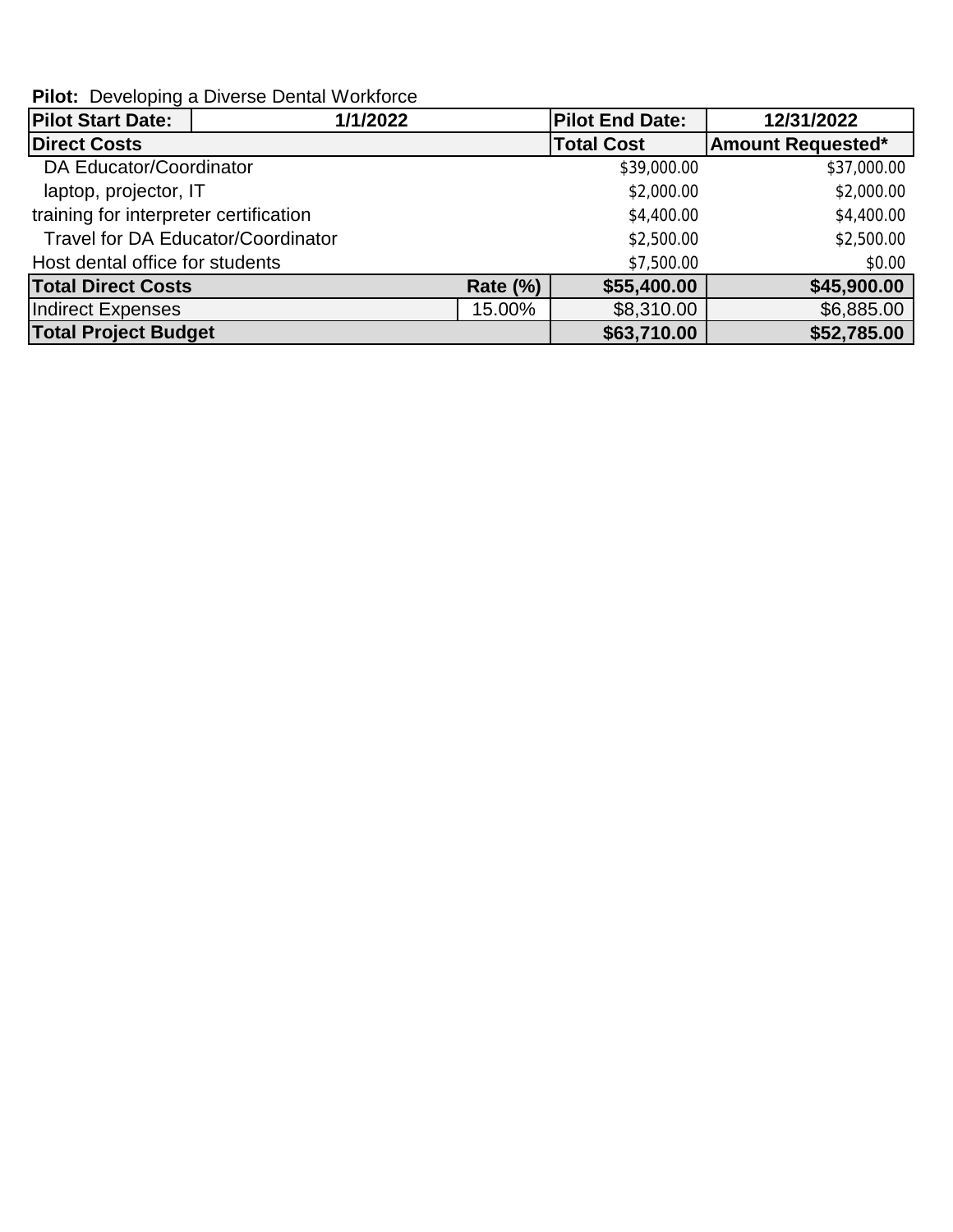## **Overcoming Barriers, Foster Youth**

**Backbone Organization:** CASA-Voices for Children

**Billing Address:** 129 NW 4th Street, Suite B., Corvallis, OR 97330

**Site:** Home base will be at our office, 129 NW 4th Street, Suite B., Corvallis, OR 97330

**County:** Benton

**Priority Area:** Subpopulations of IHN-CCO members that experience health disparities, addressing trauma

**Community Health Improvement Plan (CHIP) Outcomes, Indicator Concepts, and Areas of Opportunity:** Access (A 1), Social Determinates of Health (SD 4)

| <b>Pilot Contacts</b> | <b>Name</b> | Email                           |
|-----------------------|-------------|---------------------------------|
| Primary               | Kari Pinard | executive.director@casa-vfc.org |
| Proposal              | Kari Pinard | executive.director@casa-vfc.org |
| Contracting           | Kari Pinard | executive.director@casa-vfc.org |
| Financial             | Kari Pinard | executive.director@casa-vfc.org |
| Reporting             | Kari Pinard | executive.director@casa-vfc.org |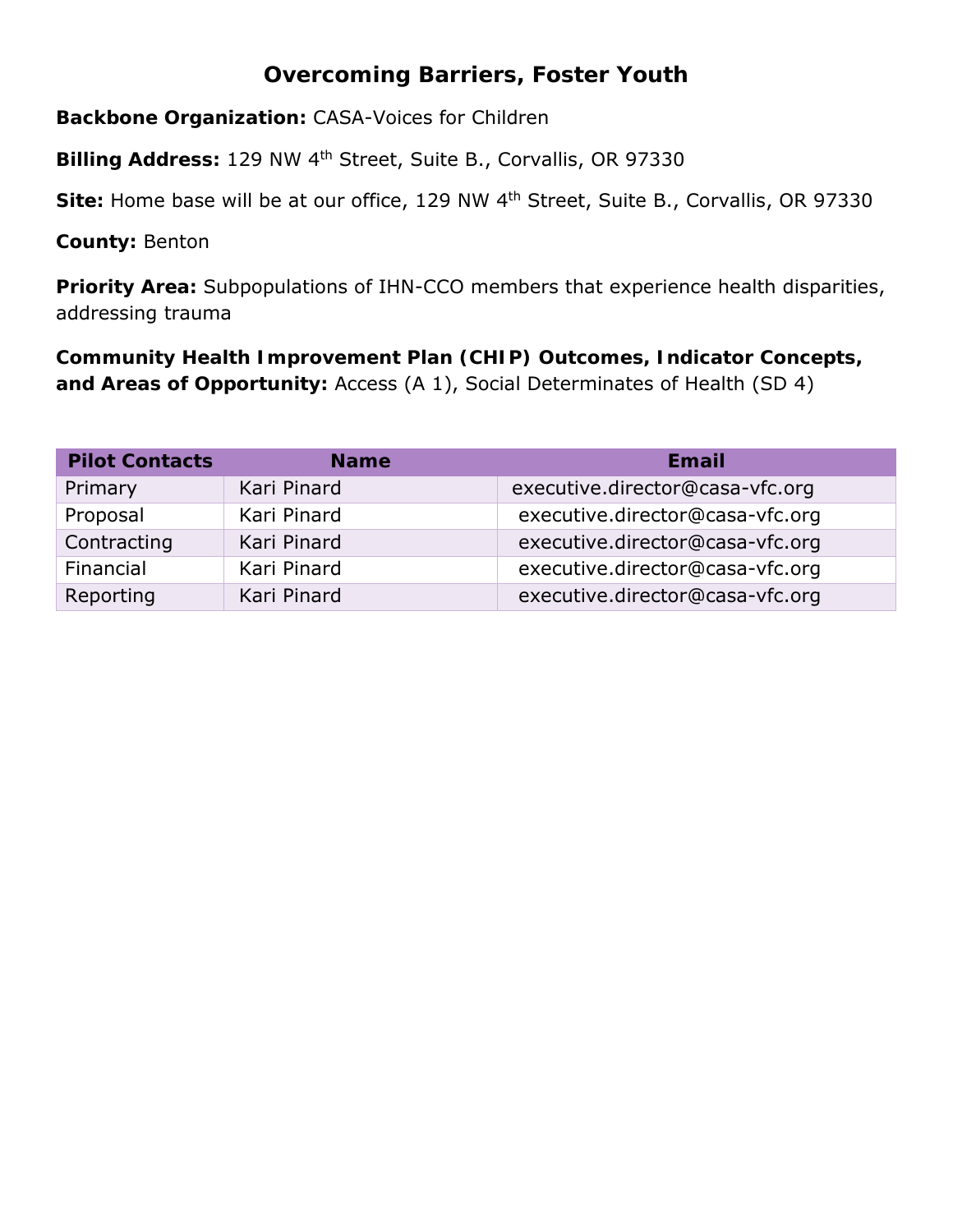#### **Overcoming Barriers, Foster Youth**

#### **CASA-Voices for Children**

#### **Executive Summary**

With this pilot, CASA-Voices for Children plans to expand our services to include a number of new projects that focus on the overall well-being of a child in foster care. We have created these programs as we have identified barriers in our community that have put our foster children at a disadvantage when it comes to health equity and health disparities. Some of these barriers include lack of access to health care, lack of continuity with providers, and lack of self-advocacy skills when it comes to one's own health.

One project that we will be focusing on during this pilot includes monitoring medical, dental, vision, mental health, and service referrals for our foster children. We will ensure that our foster children will attend medical appointments as recommended and any subsequential referrals are made. CASA-VFC will work with community partners like Old Mill, Encompass, and other service providers to request records from and communicate with.

Additionally, other projects include engaging with the Juvenile Court Improvement Program and the implementation of the Independent Living Program, our Trauma Informed Tutoring Program, and Cultural Advocate Partner Program. With these projects, CASA-VFC will help combat the disparities that our foster children face.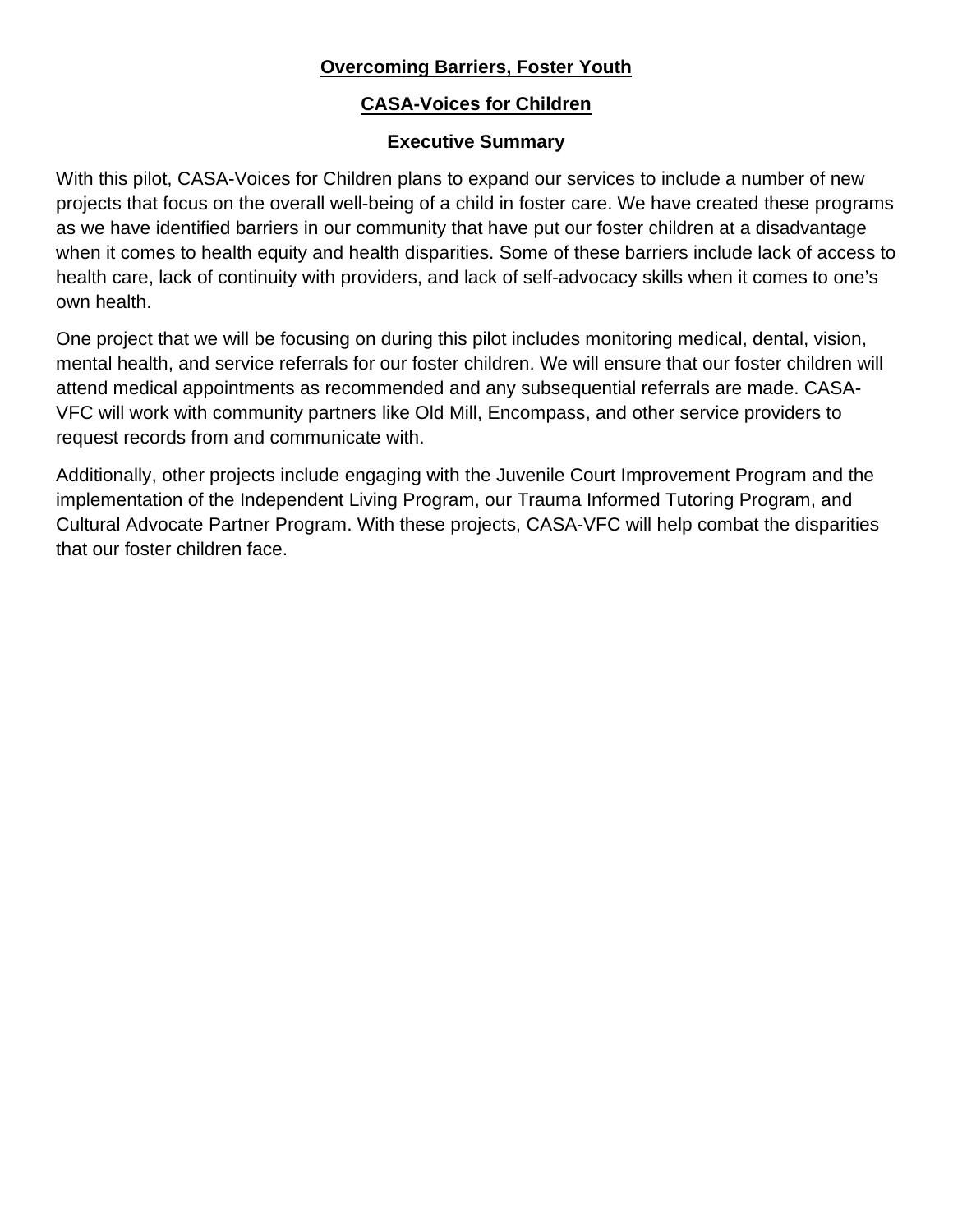#### **Pilot Description**

• Pilot goals, activities, and how they will be measured as indicators for achieving the outcomes

CASA-Voices for Children's mission is to ensure the best outcome and future for each abused and neglected child in Benton County and beyond by training volunteers to provide advocacy, life skills and expanding services to help kids thrive. CASA-VFC does this by appointing a community volunteer to advocate for the needs and best interests of each child.

While this is the foundation of our organization, CASA-VFC is also creating new programs to expand our services to meet the needs of our children. As part of our new pilot, we will follow the well-being of each of our foster youth. This includes requesting medical records, talking with biological parents/foster parents about medical, dental, vision, and mental health needs and concerns as well as speaking with medical professions about individual children and youths. We ensure that each child is receiving consistent medical care and that their medical needs are being addressed with the appropriate services. One way we have been doing this is by partnering with Encompass to discuss how we can work together to ensure this consistency and break down any barriers a foster parent may have when making appointments for their youth. We request records quarterly to ensure doctor's appointments have been attended and that the child is in good health and follows ups are attended as necessary with referrals being made if needed. We meet with Encompass quarterly. CASA staff and advocates will have access to all appropriate services a child is engaged in during the duration of their case to ensure a child's needs are fully considered when making recommendations to the court and other parties.

CASA-VFC attends JCIP (Juvenile Court Improvement Program) which is a project designed to improve court practice in child abuse and neglect cases. We have worked with Encompass so that they could present their ideas regarding the best interest of the health of children to the rest of the legal parties including the Judge. CASA-VFC is currently chairing a subcommittee to continue this work and will be presenting more information to the JCIP team as barriers and improvements are identified. CASA-VFC attends JCIP monthly and will attend all subcommittee meetings.

CASA-VFC is also designing and piloting an Independent Living Program which will work with foster youth preparing to exit the foster care system by meeting their specific needs. We will be teaching skills that are necessary for adulthood - one of the focuses being on health care. We will help them develop the skills to understand why consistent medical care (this includes but is not limited to physical health, dental, vision, mental health) is important, how to contact their doctor, how to make an appointment, and how to advocate for themselves when it comes to their own medical needs. CASA-VFC will engage 75% of teens in the Independent Living Program to equip them with specific skills needed to be successful in adulthood during this pilot. CASA-VFC will be provided training to our advocates to support and teach life specific life skills unique to our population of teens.

We have also implemented a trauma informed tutoring program that works with our foster youth who are behind in school. All CASA-VFC's tutors attend a trauma informed training during which they gain skills and are better equipped to work with foster youth who have experienced trauma in an appropriate way. Tutors will stay with their youth for at least one semester/term, if not the entire year. Tutors will meet with their youth once a week, the length of the tutoring session will be determined by the youth's need. By the end of this pilot, CASA-VFC will provide 100% of children/youth who have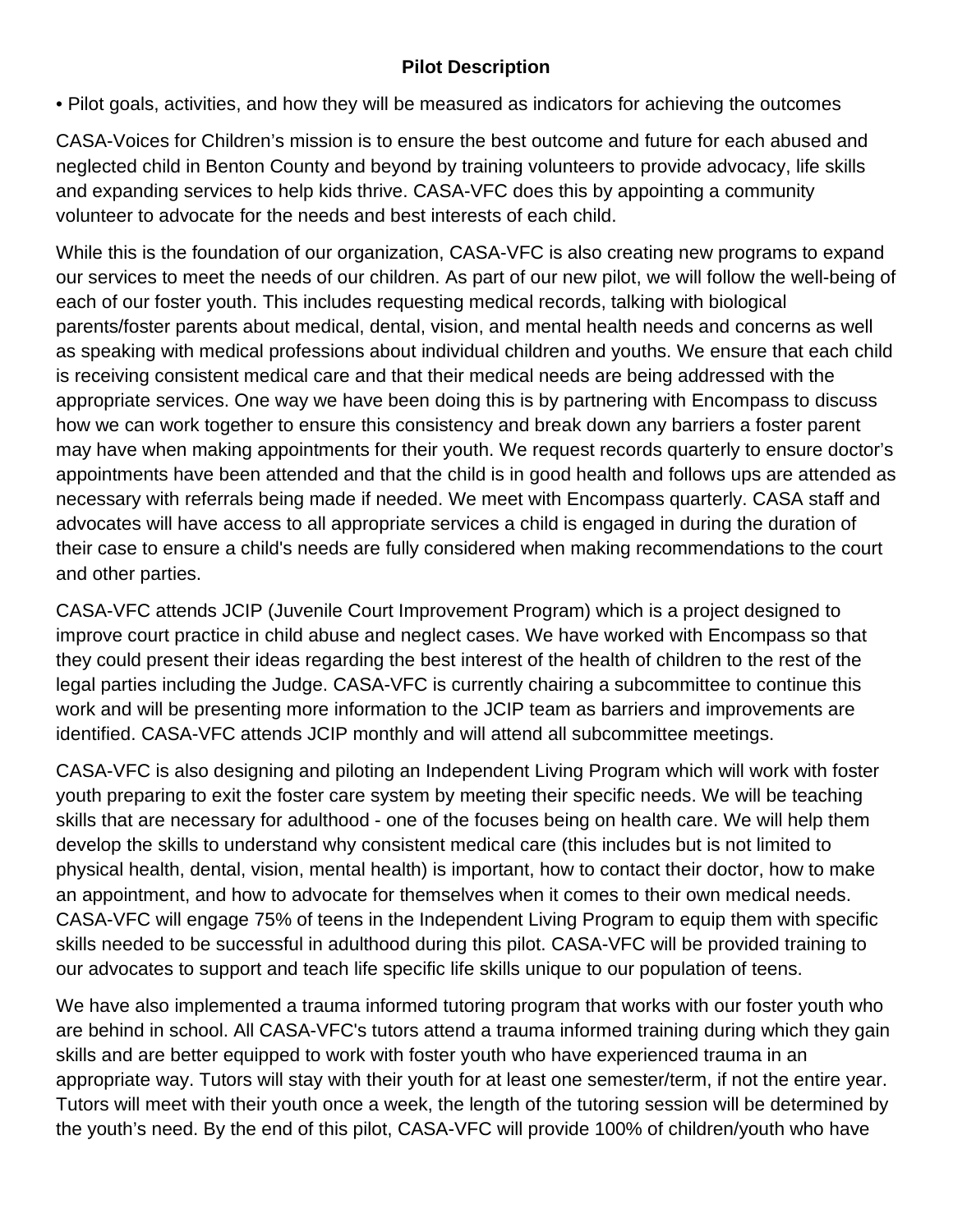been identified as needing a tutor with a trauma informed tutor. CASA-VFC will monitor and record our children/youth's academic progress.

We will be creating a pilot Cultural Advocate Partner Program to work with our foster children that come from a community that experiences heath disparities. CASA-VFC will work to ensure our Cultural Advocate Partners will represent the demographic of our children and families. Nationally, foster care includes a disproportional demographic of children who identify as a minority culture or identify with the LGBTQ+ community. CASA-VFC will continue to strive for diversity amongst our board, staff, and advocates – this includes the inclusion of people whose first language is one other than English.

• List all partners that will be working on the pilot and the tasks they will undertake

CASA-VFC is a community collaborator that focuses on child abuse advocacy, prevention, and awareness. Staff and volunteers provide and work with a variety of organizations in the development of curriculum and educational programs, conferences, workshops, and forums.

CASA collaborates with the following organizations most frequently:

DHS Child Welfare - Work to ensure that children and their parents received the services and support needed to reunify the family or in some cases move to and finalize adoptions and other permanency plans.

Juvenile Court System - Work with all legal parties to improve the experiences for families and children/youth involved in the legal system. Develop best practices to ensure that each legal part was aware of their expectations and those of others.

Jackson Street Youth Shelter - Collaborate with regarding common youth, assist with referrals and utilize each other's area of expertise. Collaborate with for the Independent Living Program to ensure there is no duplication in services and meets specific target audience's needs.

ABC House – Collaborate with for community trainings and utilize their expertise in our advocate training. We also serve as CART (Child Abuse Response Team) members together which staffs child abuse and neglect cases within Benton County.

Old Mill Center - Large scope of collaboration; therapy, recommendations, referrals, supports for our children, foster families, and biological families.

Benton County Mental Health - Member of WRAP teams to collaborate with service providers to meet children and family needs.

Encompass – Will work with Encompass and Dr. Cousin's to ensure consistent and timely medical care for foster youth.

School districts - Collaborate with school districts and ensure CASA-VFC attends school meetings, requests records, and monitors academic performance and behavior.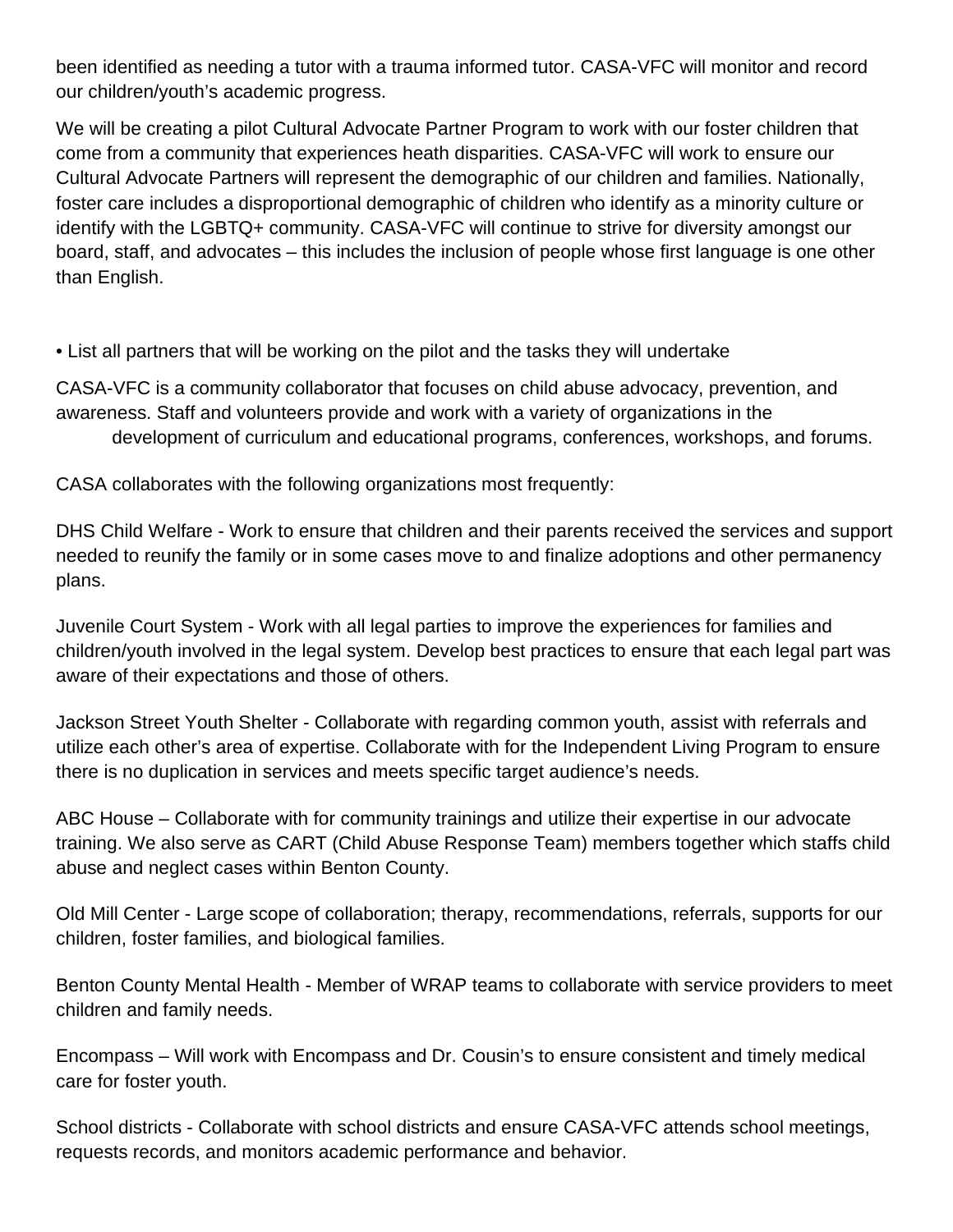Local Service Providers - CASA-VFC will work with all service providers that a foster care youth in engaged with; we will request records and discuss progress and ensure they receive all necessary services.

• Describe how the pilot will promote health equity and reduce health disparities

CASA-VFC serves all children that are in the Child Welfare System in Benton County. Therefore our demographic is reflective of the open legal DHS cases in our county and our work is done within the boundaries of said demographic.

As we have continued to work with foster youth, we have noticed barriers that they encounter which increases health disparities. We have been working to identify these barriers and find ways to overcome them whether that is by working with other agencies or piloting new programs within our organization. Some of these barriers are lack of access to health care, being waitlisted for services, lack of continuity with providers, lack of follow through for necessary referrals for services, and lack of self-advocacy skills when it comes to one's well-being and health.

By reducing barriers, CASA-VFC will ensure foster youth, foster parents, and biological parents understand the importance of health care, how to navigate the health care system, and advocate for themselves or their children. Many biological parents are reluctant to engage with medical providers for a number of reasons - one aspect of this project would be working with them to build relationships with medical professionals and breaking down any stigma that may be a barrier for them. This ultimately helps ensure foster youth will have consistent medical care once they exit the foster care system. We will collaborate with Encompass, to ensure children receive timely and consistent medical care while they are in foster care and will request medical records so that CASA-VFC is able to advocate appropriately for recommended services.

This past year, CASA-VFC implemented a required training for all staff members, board members, and advocates that focuses on LGBTQ+ best practices. This fall, we will be participating in an All Children, All Families training program that help us grow our knowledge surrounding LGBTQ+ issues. This knowledge will help promote health equity and reduce health disparities as we will be more familiar with how best to advocate for youth who identify as LGBTQ+ in appropriate manners.

• Describe the individuals tasked with portions of the pilot and their roles and experience

Alyssa received her bachelor's degree in Sociology from OSU. She has been with CASA-VFC for 3 years. Alyssa will be overseeing the Independent Living Program.

Kari Pinard went to OSU and has been an advocate for 18 years and the Executive Director for CASA-VFC for 9 years. Kari will oversee all new and on-going programs and attend JCIP.

Katie Gregory received her undergraduate degree in Educational Foundations from U of O and her master's degree in Curriculum and Teaching from U of O. She has been at CASA-VFC for 4 years. Katie will be ensuring the well-being of all foster child are being met by staff and advocates. She will also oversee the Trauma Informed Tutoring Program and will attend JCIP.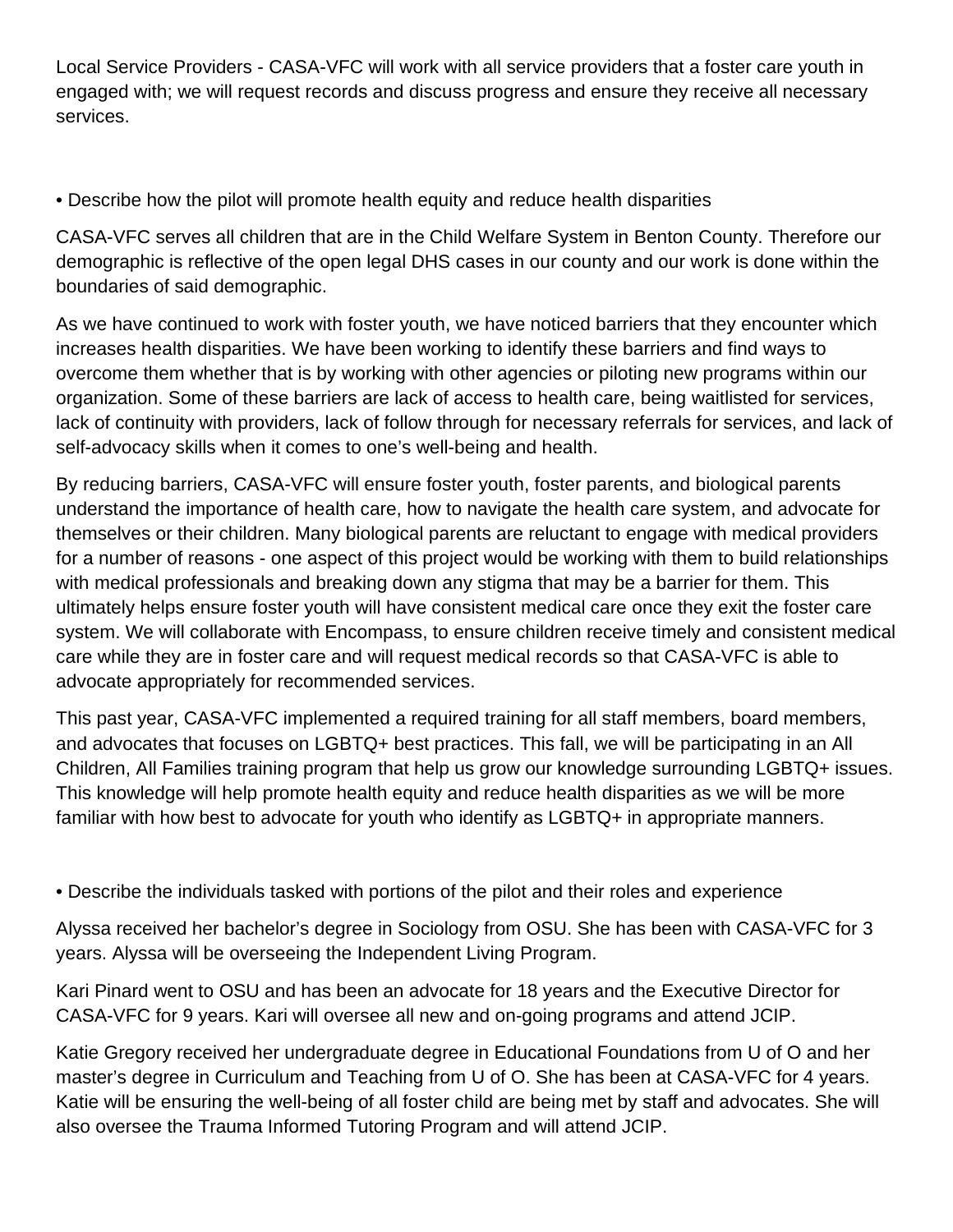Megan Ellertson received her undergraduate degree in Political Science from OSU and her master's degree in Economics from The University of Texas, Austin. Megan has been with CASA-VFC for 2.5 years. Megan requests records from service providers and tracks our data through our database.

Lisa Kropf received her undergraduate degree in marketing and management from Northwest University. Lisa is our newest addition to our CASA-VFC. Lisa will provide oversight to our advocates who will be monitoring the well-being of our foster children and will also directly monitor some of her own cases.

#### • Describe how members of the community will hear about your project

Members of our community will hear about our pilot through our community newsletter, our foster parent newsletter, and outreach events such as our annual Child Abuse Awareness month in April which is composed of different community events and provides exposure to our projects. We will collaborate with community partners to help grow our reach when it comes to our mission and organization.

#### • Describe potential risks and how the pilot plans to address them

Some potential risks that our target population of foster children face are not graduating from high school, homelessness, and perpetuating generational abuse. Our pilot plans to address these issues through the trauma informed tutoring program, Independent Living Program and through services. Engaging in mental health services/medical services will provide our foster children with the best chance to heal from trauma.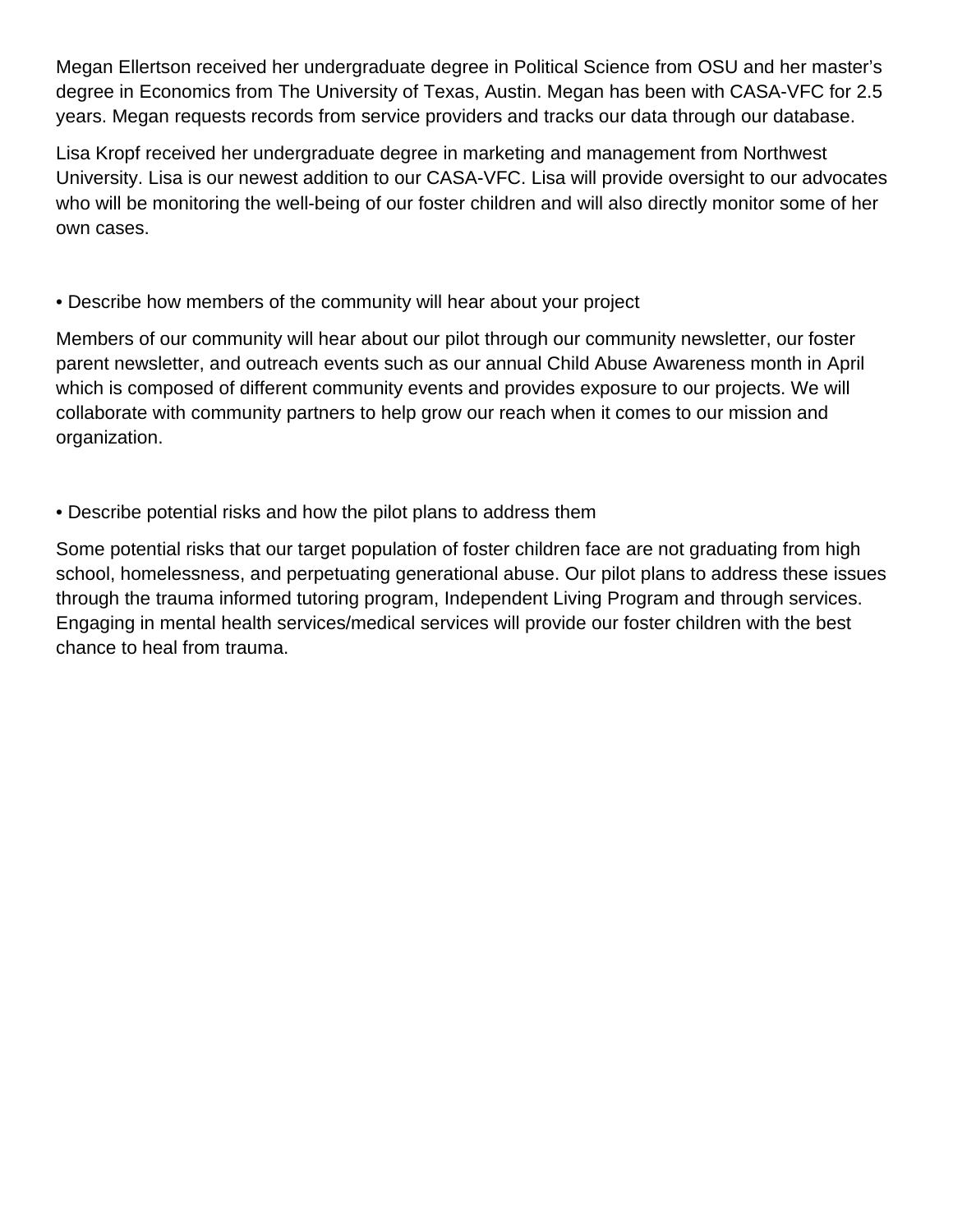Explain how the pilot is innovative, scalable, and transferable. Describe how the pilot, if ä, successful, will be sustained within your organization and how it could be spread to other organizations. Describe other organizations that have a vested interest in the pilot. Be sure to include other resources and organizations contributing to the success of the pilot. Explain how funding will continue after DST funding is completed.

CASA-VFC's pilot has worked to fill the gaps in services in our community and is an unduplicated program. At the end of this pilot, CASA-VFC would like to take this to other CASA programs in Oregon to implement based on their own community needs. The pilot is also unique to the CASA community and would help programs expand their reach and services they provide to foster youth.

CASA-VFC is a non-profit funded through community donations (in-kind and financial), grants and events. To ensure our continued financial stability we will continue developing our major donor base, engaging in fundraising events and applying for grants.

In addition, community collaborations and partnerships are vital to continue the success of our program. Community collaboration has been vital in opening and maintaining our advocacy center and donation center, and will continue to play an important role in the future. CASA-VFC has been shown lots of community support through in-kind donations of baby items, clothing, school supplies, quilts, and more. We are constantly striving to expand community relationships and increase our collaboration with other agencies. These relationships not only strengthen our organization, but also increase community awareness and support.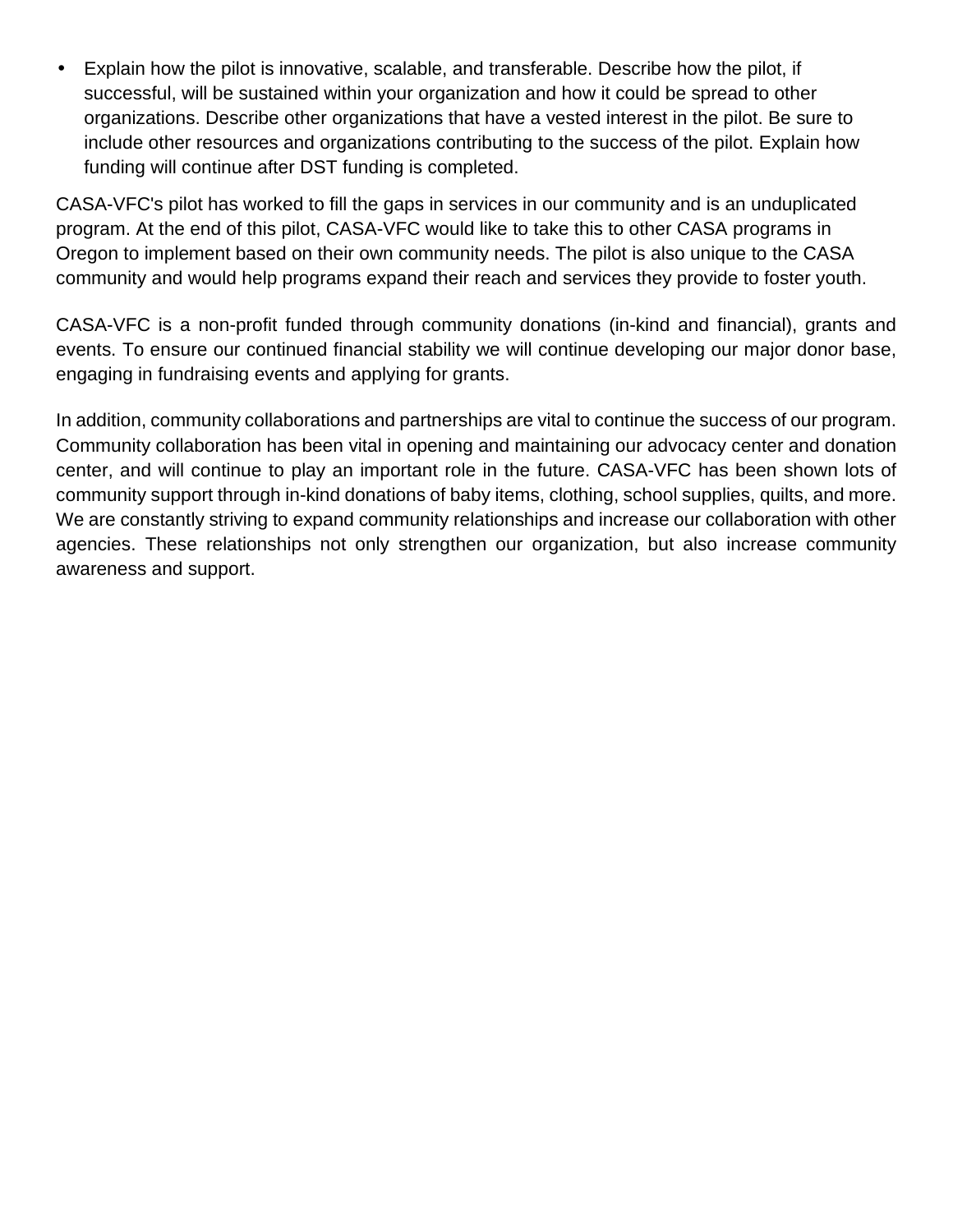#### Activities Monitoring Grid Overcoming Barriers, Foster Youth

| <b>Baseline or</b>                                     | $\sim$ vercommig Darners, I Oster Touth | <b>Benchmark or</b>                    | <b>Met By</b> |
|--------------------------------------------------------|-----------------------------------------|----------------------------------------|---------------|
| <b>Current State</b>                                   | <b>Monitoring Activities</b>            | <b>Future State</b>                    | (MM/YYYY)     |
| Foster children's medical, dental,                     |                                         |                                        |               |
| vision, mental health services have                    | Requesting records                      | 100% of foster children's medical,     |               |
| required timelines that are                            | and communicating                       | dental, vision, and mental health      |               |
| sometime met.                                          |                                         | services will be monitored.            |               |
|                                                        | with service providers.                 |                                        | December-22   |
|                                                        | <b>Attend monthly JCIP</b>              |                                        |               |
|                                                        | meetings and all                        |                                        |               |
|                                                        | subcommittee                            |                                        |               |
| Community partners meet for the                        | meetings. CASA-VFC                      | CASA-VFC staff will attend 100% of     |               |
| Juvenile Court Improvement                             | will continue to chair                  | JCIP and JCIP's subcommittee's         |               |
| Program monthly.                                       | the subcommittee.                       | meetings.                              | $Dec-22$      |
|                                                        | Equip teens will self-                  |                                        |               |
|                                                        | advocacy skills, life                   |                                        |               |
|                                                        | skills, and readiness                   |                                        |               |
| Foster children age out of the                         | skills for adulthood.                   |                                        |               |
| system with optional life skill                        | Train advocates on                      | 75% of teens will engage with the      |               |
| services, most of which do not meet how to teach these |                                         | <b>Independent Living Program that</b> |               |
| their specific needs.                                  | skills to teens.                        | meet their unique needs.               | $Dec-22$      |
|                                                        | Monitor the academic                    |                                        |               |
|                                                        | progress of each foster                 |                                        |               |
|                                                        | child. Request                          |                                        |               |
| Foster children enter the Child                        | academic records.                       | 100% of foster children that have      |               |
| Welfare System academically below Attend school        |                                         | been identified as needing a tutor,    |               |
| grade level.                                           | meetings.                               | will be assigned one.                  | Dec-22        |
|                                                        |                                         |                                        |               |
|                                                        | <b>Recruit and train</b>                |                                        |               |
|                                                        | <b>Cultural Advocate</b>                |                                        |               |
|                                                        | Partners. Create                        |                                        |               |
|                                                        | resources that                          |                                        |               |
|                                                        | represent our Cultural                  |                                        |               |
| Nationally, foster care includes a                     | <b>Advocate Partners.</b>               | <b>CASA-VFC will have implemented</b>  |               |
| disproportional demographic of                         | Diligently work to                      | the Cultural Advocate Partner          |               |
| children who identify as a minority                    | create and maintain                     | Program with partners who reflect      |               |
| culture or identify with the LGBTQ+                    | diversity amongst the                   | the demongraphic of our foster         |               |
| community.                                             | organization.                           | children.                              | $Dec-22$      |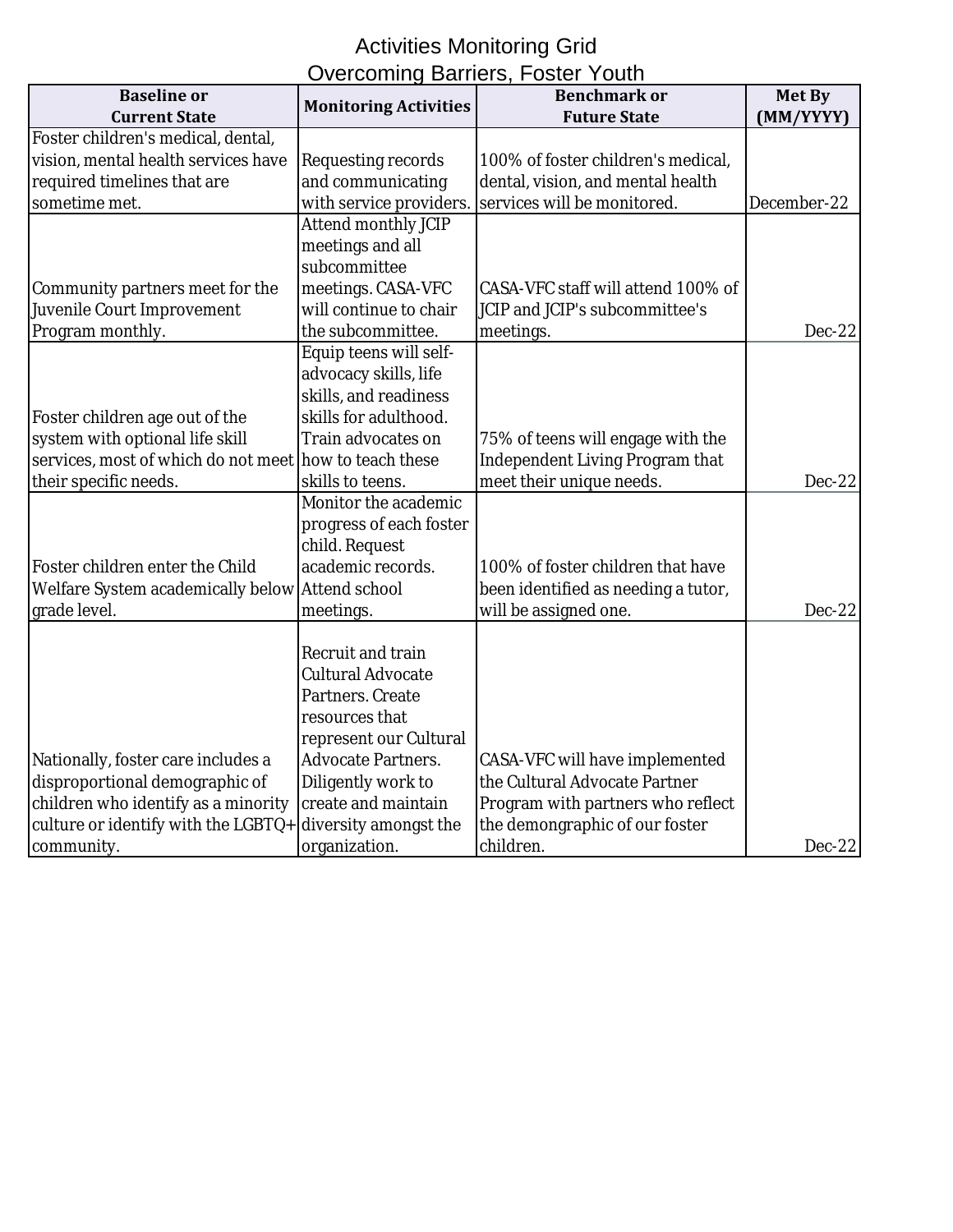## **Pilot: Overcoming Barriers, Foster Youth**

|                                                                                              |                                                                                                                                                                                                                                    | <b>Pilot End Date:</b>                                                                                                                                                                                                                                                                                                                                                                                                                                                                                                                                                                                                                                                                                                  | 12/31/2022                                                                                                                                                                                                   |
|----------------------------------------------------------------------------------------------|------------------------------------------------------------------------------------------------------------------------------------------------------------------------------------------------------------------------------------|-------------------------------------------------------------------------------------------------------------------------------------------------------------------------------------------------------------------------------------------------------------------------------------------------------------------------------------------------------------------------------------------------------------------------------------------------------------------------------------------------------------------------------------------------------------------------------------------------------------------------------------------------------------------------------------------------------------------------|--------------------------------------------------------------------------------------------------------------------------------------------------------------------------------------------------------------|
|                                                                                              |                                                                                                                                                                                                                                    | <b>Total Cost</b>                                                                                                                                                                                                                                                                                                                                                                                                                                                                                                                                                                                                                                                                                                       | <b>Amount Requested*</b>                                                                                                                                                                                     |
| Collaboration/coordination to ensure child/youth receives timely, appropriate and consistent |                                                                                                                                                                                                                                    |                                                                                                                                                                                                                                                                                                                                                                                                                                                                                                                                                                                                                                                                                                                         | \$20,000.00                                                                                                                                                                                                  |
|                                                                                              |                                                                                                                                                                                                                                    |                                                                                                                                                                                                                                                                                                                                                                                                                                                                                                                                                                                                                                                                                                                         |                                                                                                                                                                                                              |
|                                                                                              |                                                                                                                                                                                                                                    | \$65,000.00                                                                                                                                                                                                                                                                                                                                                                                                                                                                                                                                                                                                                                                                                                             | \$17,000.00                                                                                                                                                                                                  |
|                                                                                              |                                                                                                                                                                                                                                    |                                                                                                                                                                                                                                                                                                                                                                                                                                                                                                                                                                                                                                                                                                                         |                                                                                                                                                                                                              |
|                                                                                              |                                                                                                                                                                                                                                    |                                                                                                                                                                                                                                                                                                                                                                                                                                                                                                                                                                                                                                                                                                                         |                                                                                                                                                                                                              |
|                                                                                              |                                                                                                                                                                                                                                    |                                                                                                                                                                                                                                                                                                                                                                                                                                                                                                                                                                                                                                                                                                                         |                                                                                                                                                                                                              |
|                                                                                              |                                                                                                                                                                                                                                    |                                                                                                                                                                                                                                                                                                                                                                                                                                                                                                                                                                                                                                                                                                                         |                                                                                                                                                                                                              |
|                                                                                              |                                                                                                                                                                                                                                    | \$30,000.00                                                                                                                                                                                                                                                                                                                                                                                                                                                                                                                                                                                                                                                                                                             | \$5,900.00                                                                                                                                                                                                   |
|                                                                                              |                                                                                                                                                                                                                                    |                                                                                                                                                                                                                                                                                                                                                                                                                                                                                                                                                                                                                                                                                                                         |                                                                                                                                                                                                              |
|                                                                                              |                                                                                                                                                                                                                                    |                                                                                                                                                                                                                                                                                                                                                                                                                                                                                                                                                                                                                                                                                                                         |                                                                                                                                                                                                              |
|                                                                                              | Rate $(\%)$                                                                                                                                                                                                                        | \$180,000.00                                                                                                                                                                                                                                                                                                                                                                                                                                                                                                                                                                                                                                                                                                            | \$42,900.00                                                                                                                                                                                                  |
| (not to exceed                                                                               | 15.00%                                                                                                                                                                                                                             | \$27,000.00                                                                                                                                                                                                                                                                                                                                                                                                                                                                                                                                                                                                                                                                                                             | \$6,435.00                                                                                                                                                                                                   |
|                                                                                              |                                                                                                                                                                                                                                    | \$207,000.00                                                                                                                                                                                                                                                                                                                                                                                                                                                                                                                                                                                                                                                                                                            | \$49,335.00                                                                                                                                                                                                  |
|                                                                                              | $\mathcal{L}$ , and the contract of the contract of the contract of the contract of the contract of the contract of the contract of the contract of the contract of the contract of the contract of the contract of the contract o | 9/1/2021<br>medical, mental health, dental and vision care while they are in foster care.<br>Engaging partners; service providers, legal parties, school staff, foster parents, bio parents and<br>met. Ensure that the child/youth is treated with respect and dignity by everyone regardless of<br>their status as a foster child and/or their gender identity and their preferred pronouns/name.<br>Data tracking all information regarding a child and their well-being, gaps in services, identify<br>issues within the system that causes harm/trauma to child/youth. Identify and develop process<br>improvements to improve health equity and the overall well-being of the child.<br>$\epsilon$ and $\epsilon$ | \$85,000.00<br>any others involved with the child to ensure that the child/youth's needs are identified and being<br>$\mathbf{r}$ , $\mathbf{r}$ , $\mathbf{r}$ , $\mathbf{r}$ , $\mathbf{r}$ , $\mathbf{r}$ |

\*if amount requested is different from total cost, please describe the source of the additional funds in the narrative.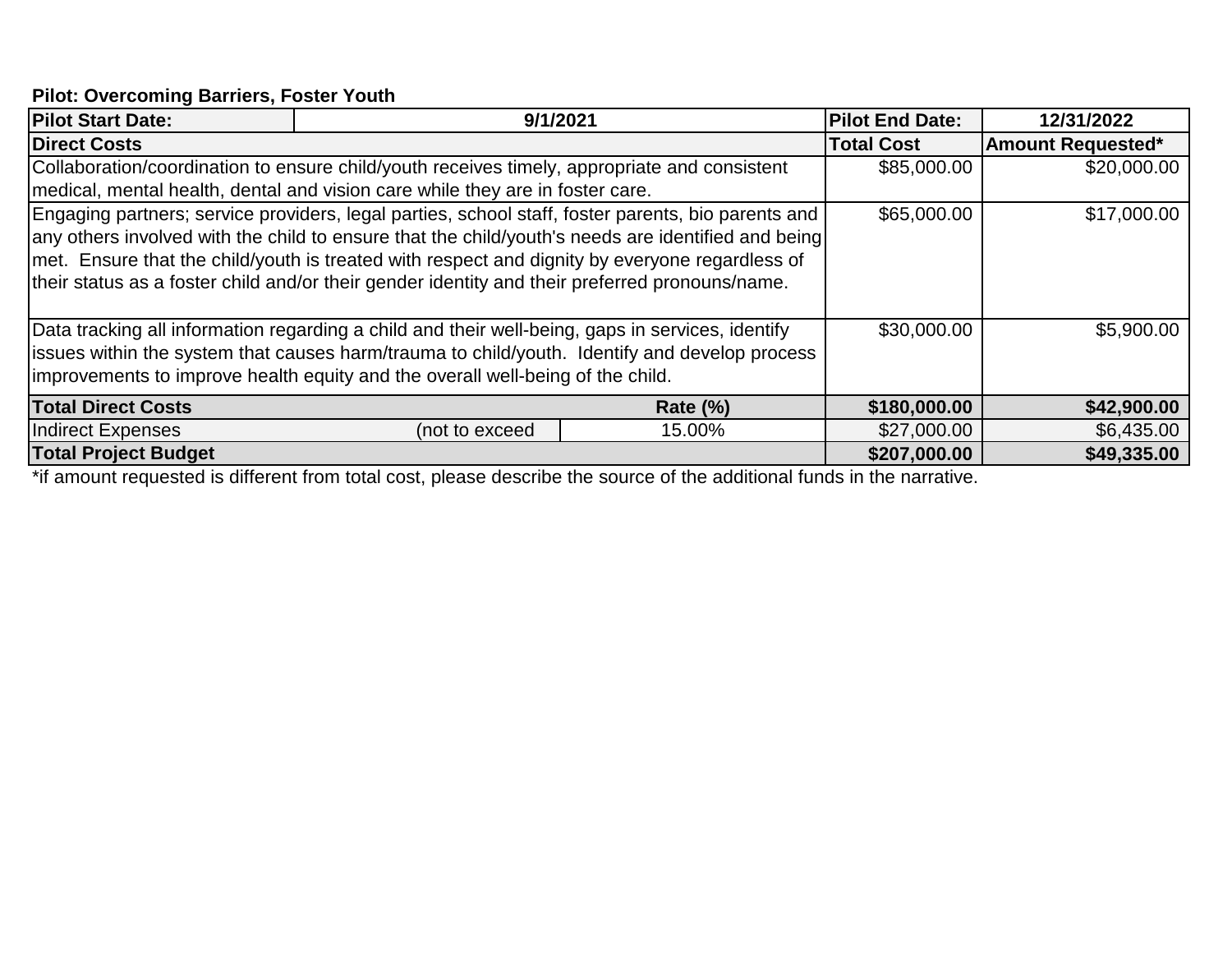## **Pain Science Life Stories**

**Backbone Organization:** Oregon Pain Science Alliance

**Billing Address:** 3565 NW Van Buren Ave, Corvallis OR 97330

**Sites:** Community venues in Sweet Home, Lebanon, Albany, Corvallis and Newport

**Counties:** Linn, Benton, Lincoln

**Priority Areas:**

- Addressing trauma
- Improving access to behavioral health services in non-traditional ways

**Community Health Improvement Plan (CHIP) Outcomes, Indicator Concepts, and Areas of Opportunity:** 

Behavioral Health

| <b>Pilot Contacts</b> | <b>Name</b>   | Email                    |
|-----------------------|---------------|--------------------------|
| Primary               | John R Kinney | jrolly@afiassociates.com |
| Proposal              | John R Kinney | jrolly@afiassociates.com |
| Contracting           | John R Kinney | jrolly@afiassociates.com |
| Financial             | John R Kinney | jrolly@afiassociates.com |
| Reporting             | John R Kinney | jrolly@afiassociates.com |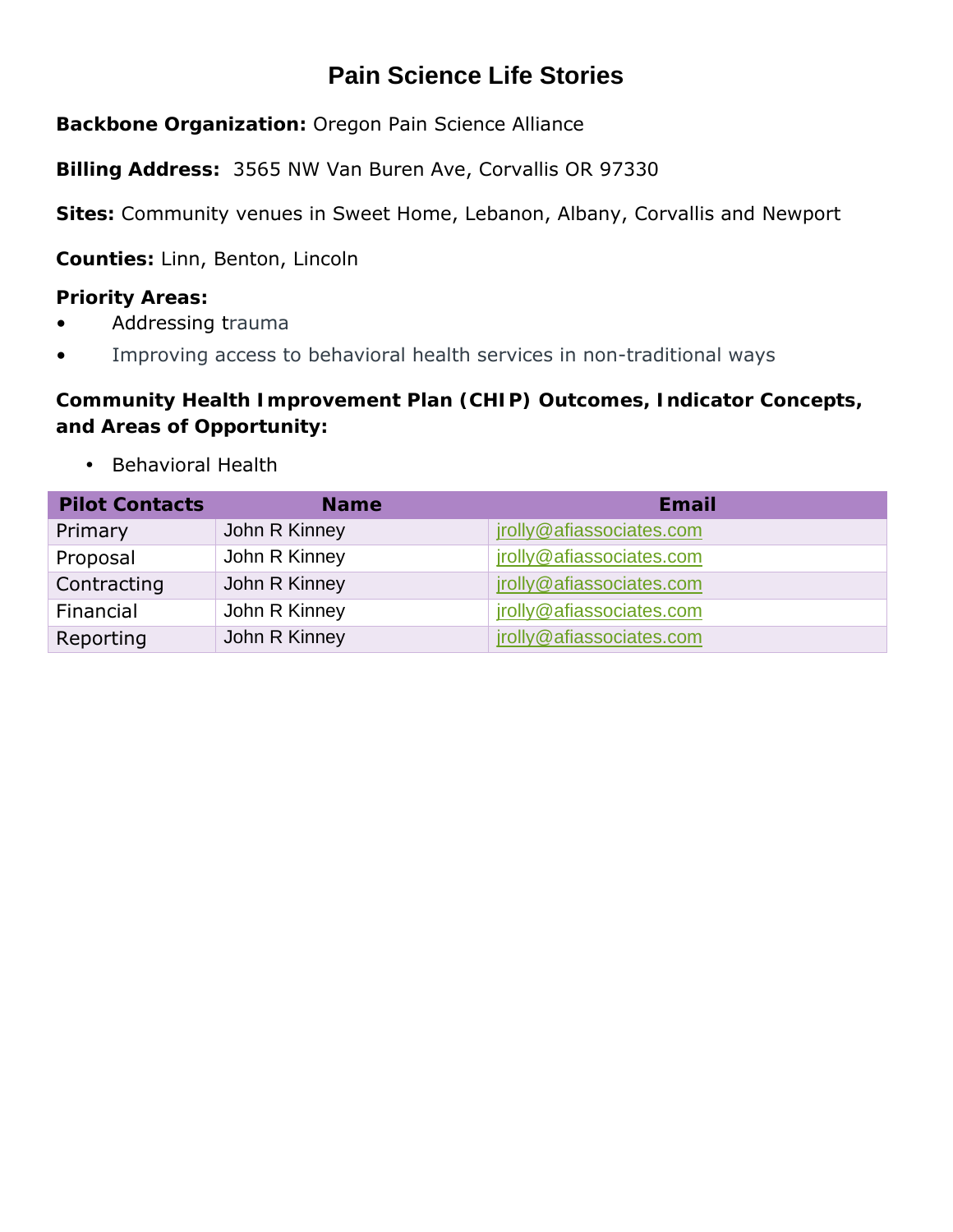IHN-CCO Pilot Proposal Project

## **'Pain Science Life Stories'**

Oregon Pain Science Alliance, Inc. (OPSA)

Contact: John R Kinney jrolly@afiassociates.com 541-231-5816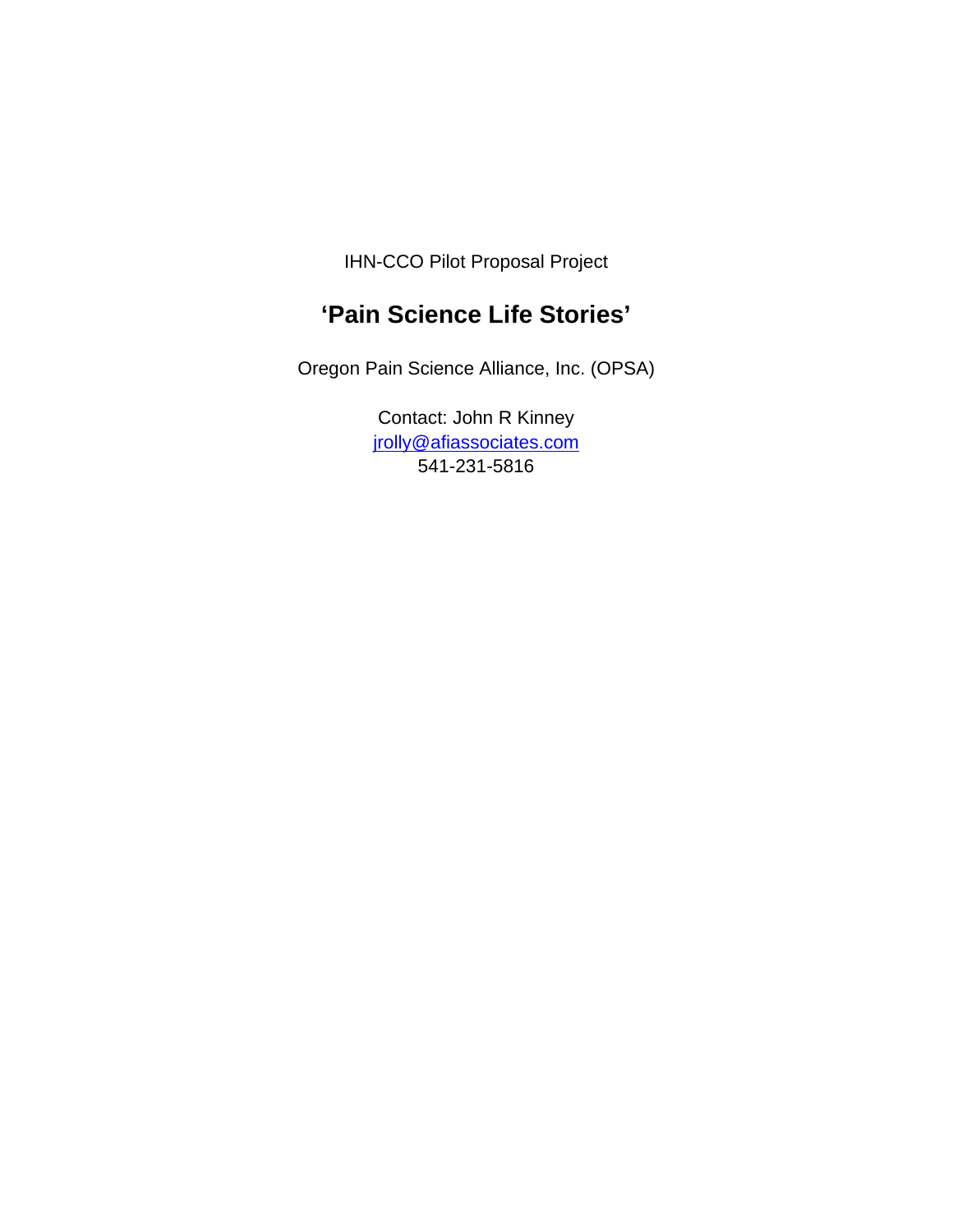#### **A. Executive Summary**

Neuroscience research in the last several decades has provided a new BioPsychoSocial understanding of the pain experience, which expands from the BioMechanical explanation dominant in the health community and the general population. The BioPsychoSocial understanding offers broad opportunities for anyone to take control of their pain experiences rather than depend on the healthcare system. Learning, and gaining confidence in self-care for pain experiences represents an innovation in healthcare. This would be a positive change for health outcomes and expectations of the healthcare system, and an effective alternative to opioids. Since pain is a factor in the majority of complaints presented to healthcare workers, innovations that effectively address the management of pain can be a systemic change for the healthcare system.

Our project would develop a system for OPSA to capture high-quality, edited video of the stories of health care workers whose practices are based on the BioPsychoSocial model and the stories of people whose lives have been changed by understanding Pain Science and the BioPsychoSocial model. OPSA has offered such story meetings throughout the mid-Willamette Valley for more than 4 years but has not had the high quality video capture and editing capability, or the on-demand access to those videos that this project would provide. The objective of OPSA is 'To transform society's understanding of pain and improve pain care options and outcomes; and to offer individuals, families and communities hope and choices by promoting education relating to: pain science, the emergent construction of pain experiences, and the potential for deconstruction of pain experiences with a primary focus on the merits of self-management and empowerment strategies in the transformation process.' OPSA is a nonprofit corporation with a membership of healthcare workers and community members that began offering pain story community session in four mid-valley communities about 4 years ago.

The project will include a larger venue conference on self-managing pain to kick-off the new access service and pre/post surveys of participants will measure changes in understanding and pain-beliefs that vitalize self-management. While the meetings and conference will be advertised to the general public, the notices and access information will be offered to all IHN-CCO entities for distribution to their members, along with the survey opportunity. The project offers new practices and avenues for addressing trauma and improving healthcare through self-care (behavioral services). The healthcare system will realize cost savings to the extent that people can develop effective self-care for pain experiences, and self-care offers greatly increased access to relief during pain experiences. Also, to the extent that patients can effectively manage their pain experiences, their demand for healthcare worker services should decrease the stress and burnout of workers.

#### **The desired content of each story would be:**

- 1. Healthcare worker story elements: experience in healthcare, beliefs about pain cause and management in the past and now, personal introduction to Pain Science, how Pain Science fits into current practice, how some specific healthcare concept fits into the pain experience and self-care, story of personal and/or un-named patient's experience(s), how that story relates to our current understanding of Pain Science and self-management, and a next step the listener might consider.
- 2. Self-care story elements: personal beliefs about pain cause and management in the past and now, personal introduction to Pain Science or to the practices based on Pain Science, pain self-management practices I find useful, and the difference in my pain experiences before and after my introduction to Pain Science.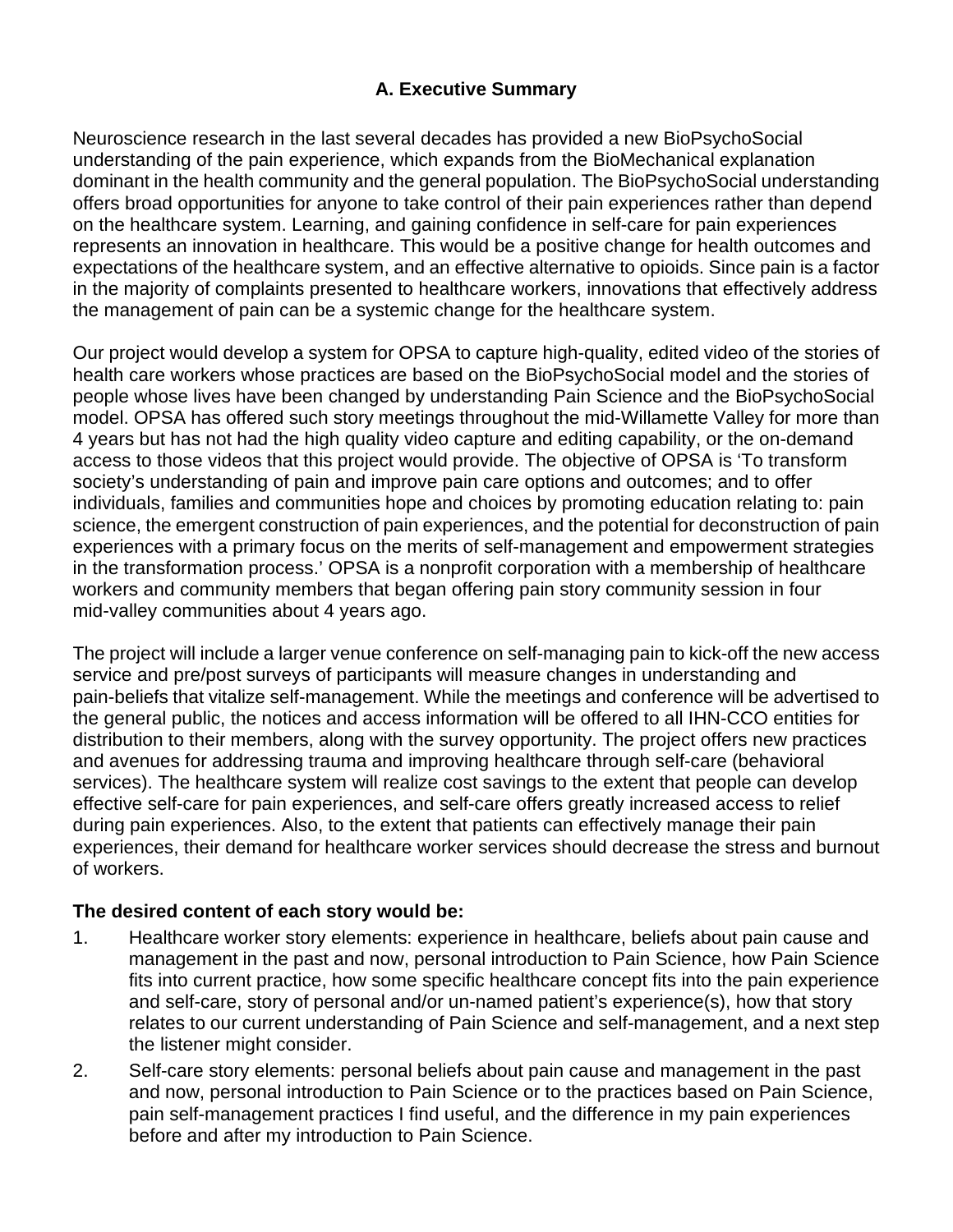#### **B. Pilot Description**

#### **Goals:**

- 1. To make life stories of Pain Science based healthcare practice and pain experience self-management **readily available** to IHN-CCO members at community sessions and on the internet.
- 2. To **promote change** in IHN-CCO member's, and their healthcare worker's beliefs based on Pain Science understanding, concerning the factors contributing to pain experiences and to a person's ability to manage their pain experiences,.
- 3. To provide **logical and emotional life stories** of Pain Science based healthcare practice and pain experience self-management to IHN-CCO members, and the general public, through community sessions and on-demand via the internet, in order to change their beliefs about pain.

#### **Outcome measurements: (This project does not fit directly into the RFP Outcomes categories, but should impact them in the long-term, because pain experiences frequently interact with trauma and behavioral issues, and Pain Science self-care addresses behavioral beliefs about the causes of pain.)**

- 1. The number of IHN-CCO entities willing to collaborate by **proactive recommendation** of the Pain Science Life Stories sessions and web site to their healthcare workers and members, who are in the target group.
- 2. The number of IHN-CCO **healthcare workers** who choose to **access** the Pain Science Life Stories sessions and media.
- 3. The number of IHN-CCO **members** who choose to **access** the Pain Science Life Stories sessions and media.
- 4. The change reported by IHN-CCO **healthcare workers**, of their **beliefs** concerning Pain Science-based practices and self-care after each community session and each media access session.
- 5. The change reported by IHN-CCO **members**, of their **beliefs** concerning Pain Science-based practices and self-care after each community session and each media access session.
- 6. The change reported by **general public individuals** of their **beliefs** concerning Pain Science-based practices and self-care after each community session and each media access session.
- 7. The number of IHN-CCO **members scheduling pain-science-based healthcare** after encountering the project stories.

#### **Expected outcomes with respect to project goals:**

- 1. The project is expected to produce changes of beliefs within the IHN-CCO members and the general public toward the Pain Science based understanding of pain experiences and self-management.
- 2. Beliefs are very difficult to directly change but belief change must occur for pain suffers to realize any benefit from Pain-Science-based understanding of pain causes and management developed in the last 40+ years.
- 3. Our experience with past OPSA community sessions is that individuals engage best with personal stories of pain belief changes and personal outcome benefits of that change in belief, compared to only the delivery of Pain-Science information content. We have no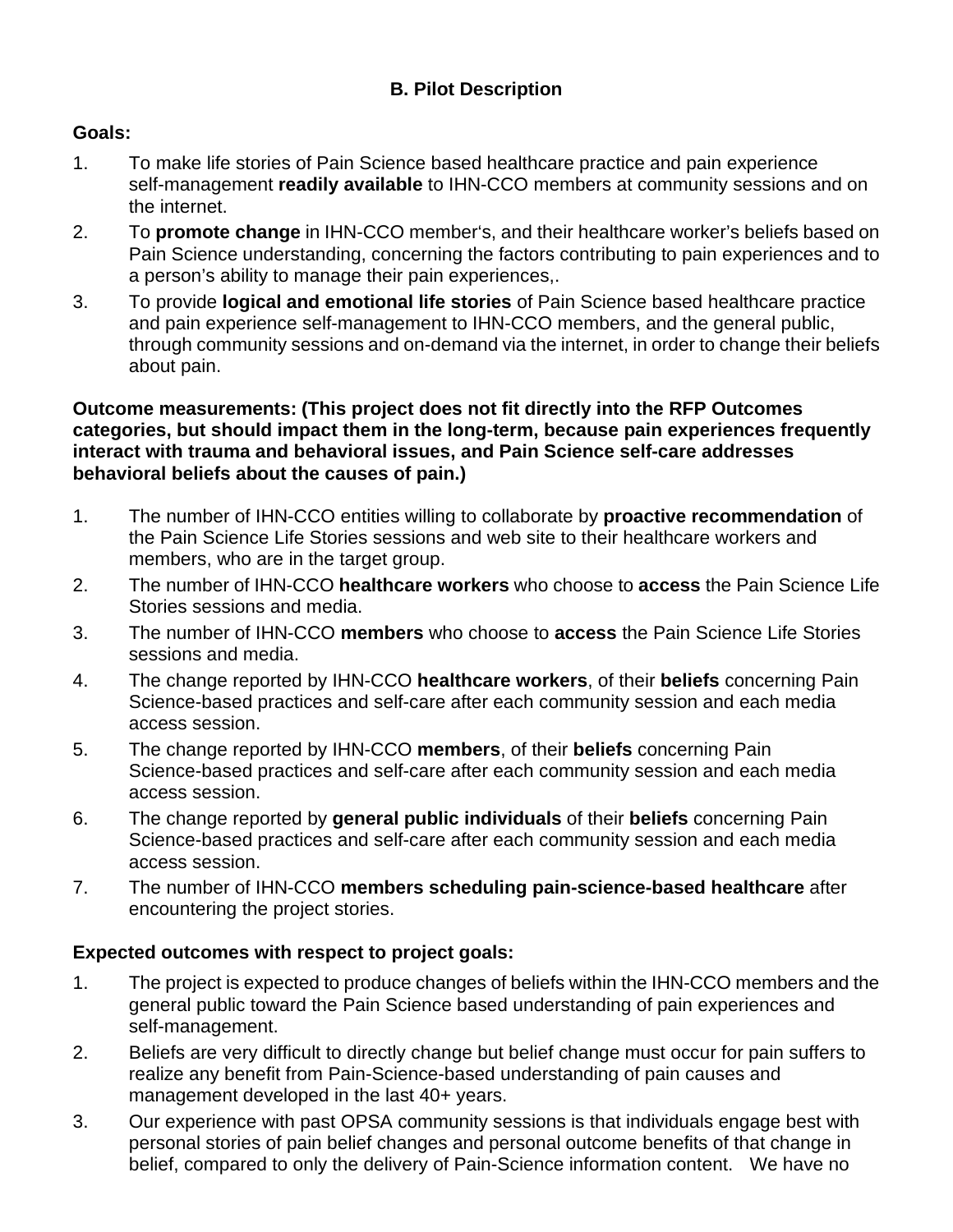basis for estimating how effective the stories will be in changing listener's beliefs, so do not have an expectation of a quantitative result.

T

#### **Target population:**

IHN-CCO members with interest in, or experiencing pain related to trauma or behavioral issues with pain symptoms and the general public.

#### **Intervention and detailed activities:**

- 1. The primary project intervention is to **change** IHN-CCO **member beliefs** about the BioPsychoSocial factors of pain and evolving self-management of pain experiences through the **logic and emotion** of life stories.
- 2. The secondary project intervention is to **provide access/contact information** to IHN-CCO members for available **Pain-Science-based healthcare** sources and information.

#### **Anticipated Partners and their tasks:**

- 1. Healthcare providers: IHN-CCO healthcare workers, Sharna Prasad and the Samaritan Health Lebanon MMaPS program, Tina Corey at Linn Co. Mental Health, and Dr. Kevin Cuccaro at Straight Shot Health
- 2. Health support groups: Wendy Trent at Marble Jar
- 3. Media providers: public access media channels in Sweet Home, Lebanon, Albany, Corvallis, and Newport to provide advertising for the community and conference sessions.
- 4. Tasks: To provide encouragement to the IHN-CCO healthcare workers and members to engage with Pain Science Life Stories, to regularly distribute the story event schedules and topics, to provide the internet link to the stories, and to identify healthcare services based on Pain Science understanding of the pain experience.

#### **Equity and tracking IHN-CCO members:**

The Oregon Pain Science Alliance Inc. is not a healthcare entity and has no ability to track IHN-CCO members. We must rely on the IHN-CCO entities to connect the project services with their members, to track individual members, and to provide HIPPA suitable results for inclusion in the project statistics.

#### **Social Determinants of Health lens:**

This project does not specifically address SDoH factors, except to the extent IHN-CCO entities collaborate with the project, but some of our advertising will be in Spanish, the videos are planned to have a Spanish translation option, and OPSA will explore adding other languages in the future. The project will also seek to engage unions and minor community retail outlets for advertising the project services. Since the understanding of Pain Science and the associated self-care based healthcare is not yet wide spread, not many in the minor communities have benefited. So Pain Science Life Stories from those communities may not be available during the project, but would be sought for future inclusion as those stories emerge.

#### **Project tasks: who, experience, roles:**

- 1. Project management: John Kinney OPSA President, retired engineer and educator.
- 2. Video capture and edit system: John Kinney OPSA President, current videographer for OPSA, with the assistance of a hired professional videographer.
- 3. Web system development: John Kinney OPSA President, retired engineer with the assistance of a hired professional web site developer.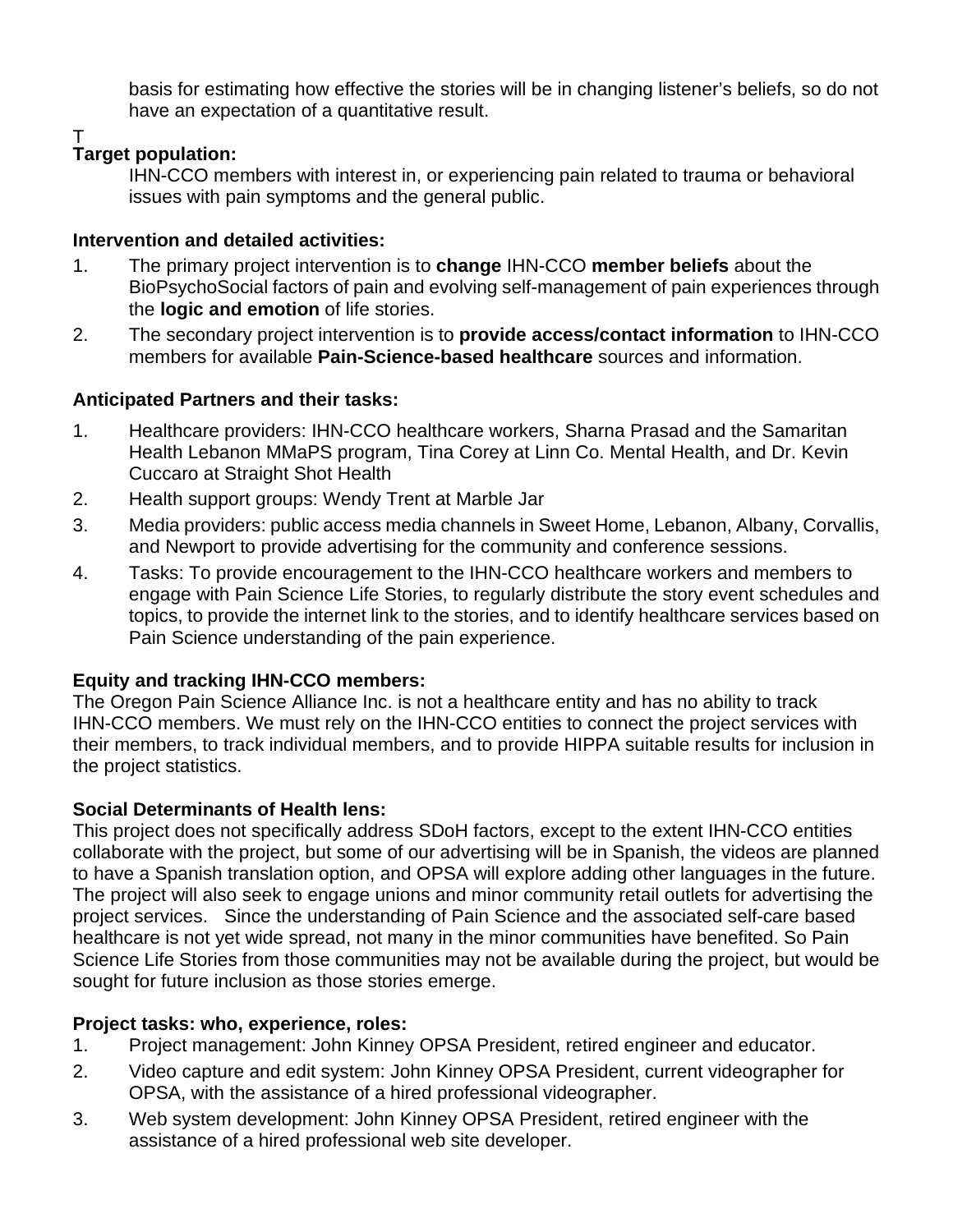- 4. Promotional material development and advertising: Cyndee Pekar OPSA member with the assistance of a hired media design professional.
- 5. Collaboration with IHN-CCO entities: Sharna Prasad OPSA member will facilitate the collaboration.
- 6. Community story events: Sandra Ragan OPSA member will coordinate the events, she has coordinated all the past community events.
- 7. Large venue events: OPSA member to coordinate these events.
- 8. Outcome survey design and tabulation: John Kinney OPSA President, retired engineer and educator, with the assistance of a hired professional

#### **Project alignment with OPSA long term goals:**

The proposed project is one of the primary goals of OPSA as quoted in the Description section above.

#### **Advertising:**

- 1. Primary advertising to IHN-CCO members by project coordinator collaboration with IHN-CCO entities to provide project promotional materials, event schedules, and internet links.
- 2. By paid advertising on local newspaper, radio and TV outlets.
- 3. By event notice distributed to local retailers and unions for public display.
- 4. By event notice distribution to collaborating IHN-CCO healthcare and pain science support entities for client and public display and distribution.

#### **Potential risks and plans to address risks:**

- 1. Reluctance of IHN-CCO entities to collaborate with the project would limit access to IHN-CCO members. Barriers to collaboration might be:
	- a. Perception of IHN-CCO entities that OPSA is not a recognized party in the delivery of credible healthcare information.
	- b. The lack of understanding of IHN-CCO decision makers of the difference between pain-science based practice and current practice, and the potential benefits to their members.
	- c. Our plan to address this risk is to enlist the assistance of Dr. E, to facilitate OPSA communication and collaboration with IHN-CCO entities.
- 2. The proposed budget for the project is an estimate based on our current understanding of the needs and costs, so execution of the project may allow us to do more or less than outlined. Our plan to address this risk as the project moves forward is to adjust tasks and costs within the budgeted total to realize the maximum benefit.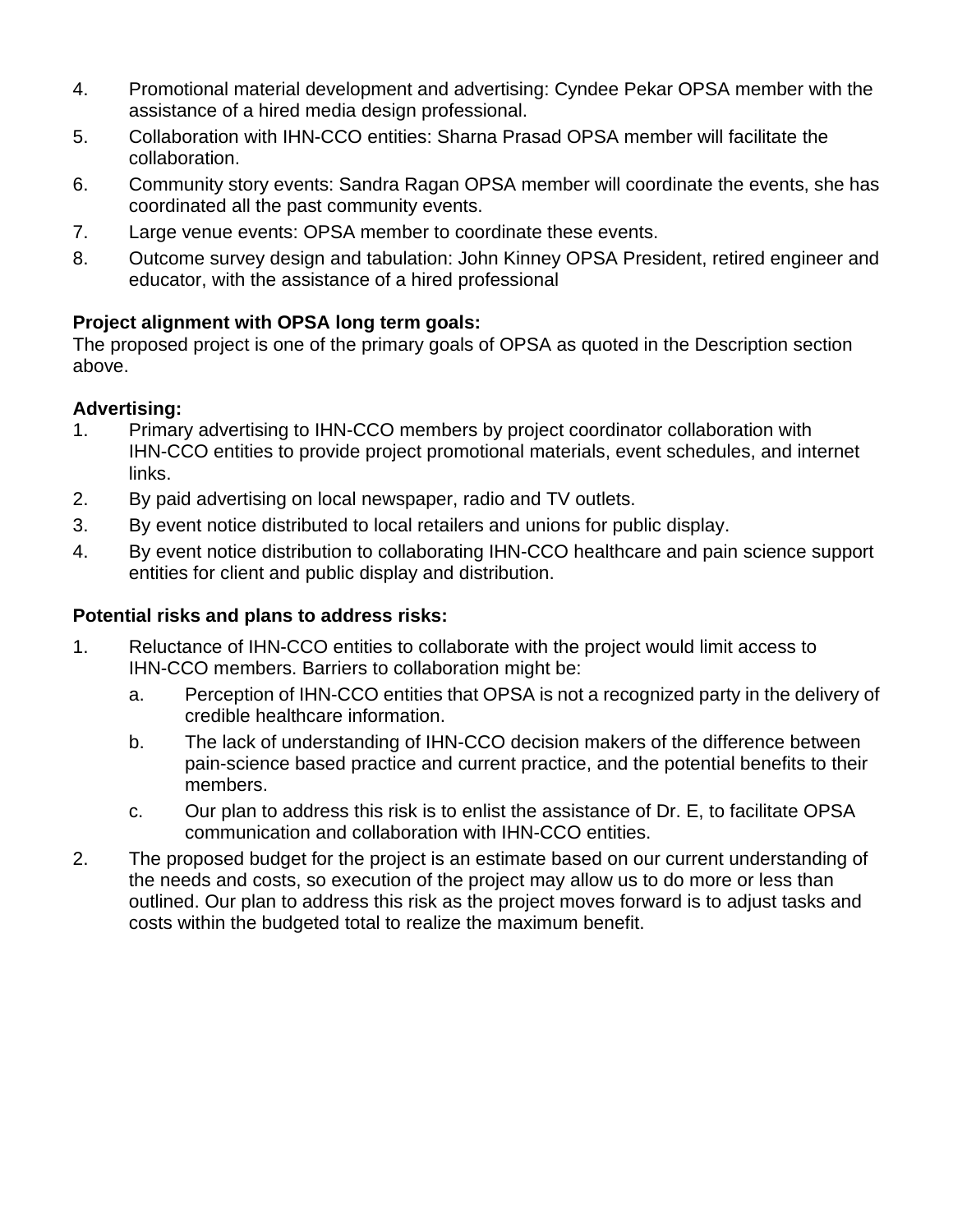#### **C. Pilot Timeline 2022**

| Identify, order, receive, and learn video equipment  Nov 1, 2021 - Mar 31, 2022                |  |
|------------------------------------------------------------------------------------------------|--|
| Create operational template for video and editing of pain stories  Nov 1, 2021 - June 30, 2022 |  |
| Stream, capture, and edit 4 Story sessions in the fall of 2021 Sep 2021 - Dec 2021             |  |
| Stream, capture, and edit 4 Story sessions in the spring of 2022 1 Feb - June 30, 2022         |  |
| Stream, capture, and edit 4 Story sessions in the fall of 2022Sep 1 - Dec 31, 2022             |  |
| Develop web site criteria, select and contract web site developer  Nov 1, 2021 - Mar 31, 2022  |  |
|                                                                                                |  |
|                                                                                                |  |
|                                                                                                |  |
|                                                                                                |  |
| Produce event advertising and engage media providersAug 1, 2021 - Aug 31, 2022                 |  |
|                                                                                                |  |
|                                                                                                |  |
|                                                                                                |  |
|                                                                                                |  |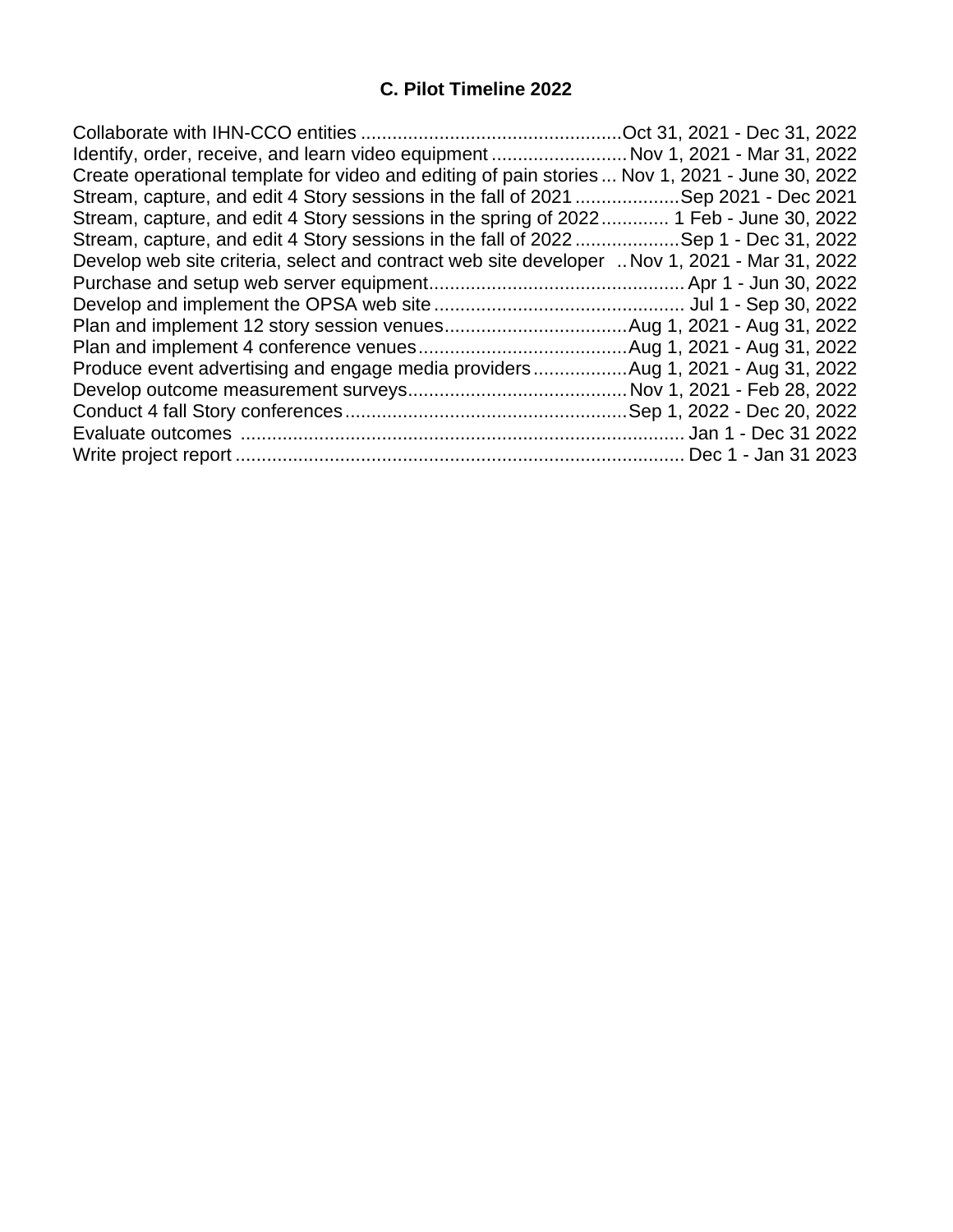#### **D. Sustainability Plan**

- 1. The equipment and procedures funded by the project provide the base for OPSA to continue providing free access to Pain Life Stories as the understanding of Pain Science and pain self-care management continues to evolve.
- 2. OPSA will continue to collaborate with IHN-CCO entities to provide current access information to the evolving Pain Science Life Stories.
- 3. The current OPSA community meeting program will sustain the Story sessions in the future.
- 4. OPSA will train 2 volunteers to stream, capture, and edit the Story videos following the project template.
- 5. OPSA will train two volunteers to maintain and update the web site with current Story events promotion.
- 6. The OPSA Education committee will continue to evaluate Story session and web site surveys and to attempt to publish the results.
- 7. We anticipate the increased visibility of the conferences and advertising will increase OPSA membership, so that member dues plus other fund-raising projects will cover the costs of future session venues, advertising, and web site service costs.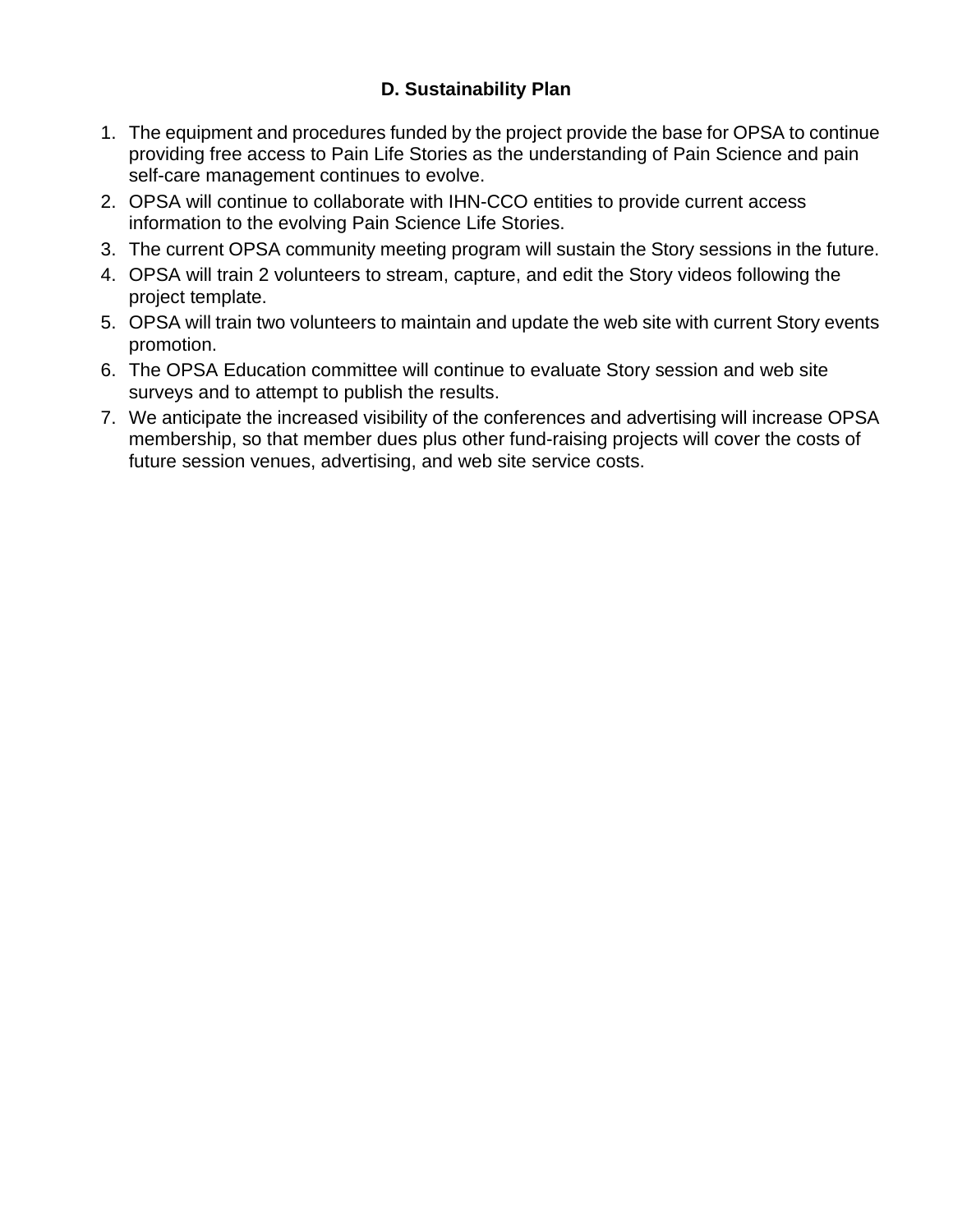## Activities Monitoring Grid Pain Science Life Stories

| <b>Baseline or</b><br><b>Current State</b>                                                                                                                                                                                                                                                                                                                                                                                       | <b>Monitoring Activities</b>                                                                                                                                                                                                                                                        | <b>Benchmark or</b><br><b>Future State</b>                                                                                                                                                                                                                                                                                                                                                                                                                                                                          | <b>Met By</b><br>(MM/YYYY)                               |
|----------------------------------------------------------------------------------------------------------------------------------------------------------------------------------------------------------------------------------------------------------------------------------------------------------------------------------------------------------------------------------------------------------------------------------|-------------------------------------------------------------------------------------------------------------------------------------------------------------------------------------------------------------------------------------------------------------------------------------|---------------------------------------------------------------------------------------------------------------------------------------------------------------------------------------------------------------------------------------------------------------------------------------------------------------------------------------------------------------------------------------------------------------------------------------------------------------------------------------------------------------------|----------------------------------------------------------|
| Add Lincoln County to venues/life story OPSA Education Committee<br>speakers for eight monthly OPSA<br>community education sessions (held<br>September thru May) for promotion to<br>tri-county IHN-CCO members and<br>other interested individuals through<br>clinicians. Stories share learned tools<br>and self-care for chronic pain based on contact clinicians in tri-county<br>current pain science.                      | to coordinate venues,<br>speakers for Corvallis, Albany,<br>Newport/Lincoln City,<br>Lebanon/Sweet Home. OPSA and clinicians, and others in<br>Committee and other<br>volunteers post flyers and<br>area, focusing on primary care<br>clinicians who may serve IHN-<br>CCO members. | Adding Lincoln County to<br>rotating roster for monthly<br>community education events<br>provides IHN-CCO members<br>addition to the Linn and Benton<br>County area, access to<br>networking with peers and health<br>professionals who are using pain<br>science in their practice.                                                                                                                                                                                                                                | <b>Start sessions</b><br>Winter of 2022,<br>then ongoing |
| Purchase video and streaming<br>equipment, editing software. OPSA<br>has had to borrow equipment to create<br>video for past meetings. Video quality<br>and sound has been marginal and<br>editing the video time comsuming.                                                                                                                                                                                                     | Videographer establish<br>needed equipment and<br>software specs and<br>procedures                                                                                                                                                                                                  | To create a library of high-quality<br>recordings of individual and<br>healthcare professional life<br>stories suitable for website                                                                                                                                                                                                                                                                                                                                                                                 | beginning<br>01/15/2022                                  |
| Develop and maintain website to share Receive professional<br>recorded personal stories from<br>professionals who use pain science in<br>their practice, and the pain experience<br>of their patients and other individuals<br>who use pain science tools to<br>overcome persistent pain. Each<br>community meeting event will also be<br>live streamed to reach those who<br>cannot or may not wish to attend live<br>sessions. | estimates to develop website,<br>and for hosting service. Also<br>explore in-house development<br>of same through hosting<br>service offering basic web<br>templates.                                                                                                               | Live stream and record/edit high-<br>quality video of community<br>education events and<br>conferences for website use.<br>This website library provides<br>accessible video and Spanish<br>translation to IHN-CCO<br>members and others for review.<br>We will monitor number of<br>visitors to website and will work<br>to determine a method that does<br>not violate HIPAA to be able to<br>count IHN-CCO members from<br>general public. We hope the<br>IHN-CCO may be able to give<br>direction on this task. | Complete by<br>12/31/2022 then<br>ongoing                |
| Create survey to query session<br>participants about understanding of<br>their pain experience before and after<br>participating in community meetings<br>and conferences.                                                                                                                                                                                                                                                       | <b>OPSA Education Committee</b><br>develop survey with input from<br>OPSA members, compile then<br>analyze data to determine<br>effect on IHN-CCO community<br>outcomes. Continue to refine<br>survey as more data is<br>received.                                                  | <b>OPSA Education Committee</b><br>maintain and refine survey using<br>input from IHN-CCO members<br>and others attending community<br>meetings, in person or via live<br>stream. Include checkboxes for<br>community member vs clinician.                                                                                                                                                                                                                                                                          | Complete by<br>1/31/22 then<br>ongoing to refine         |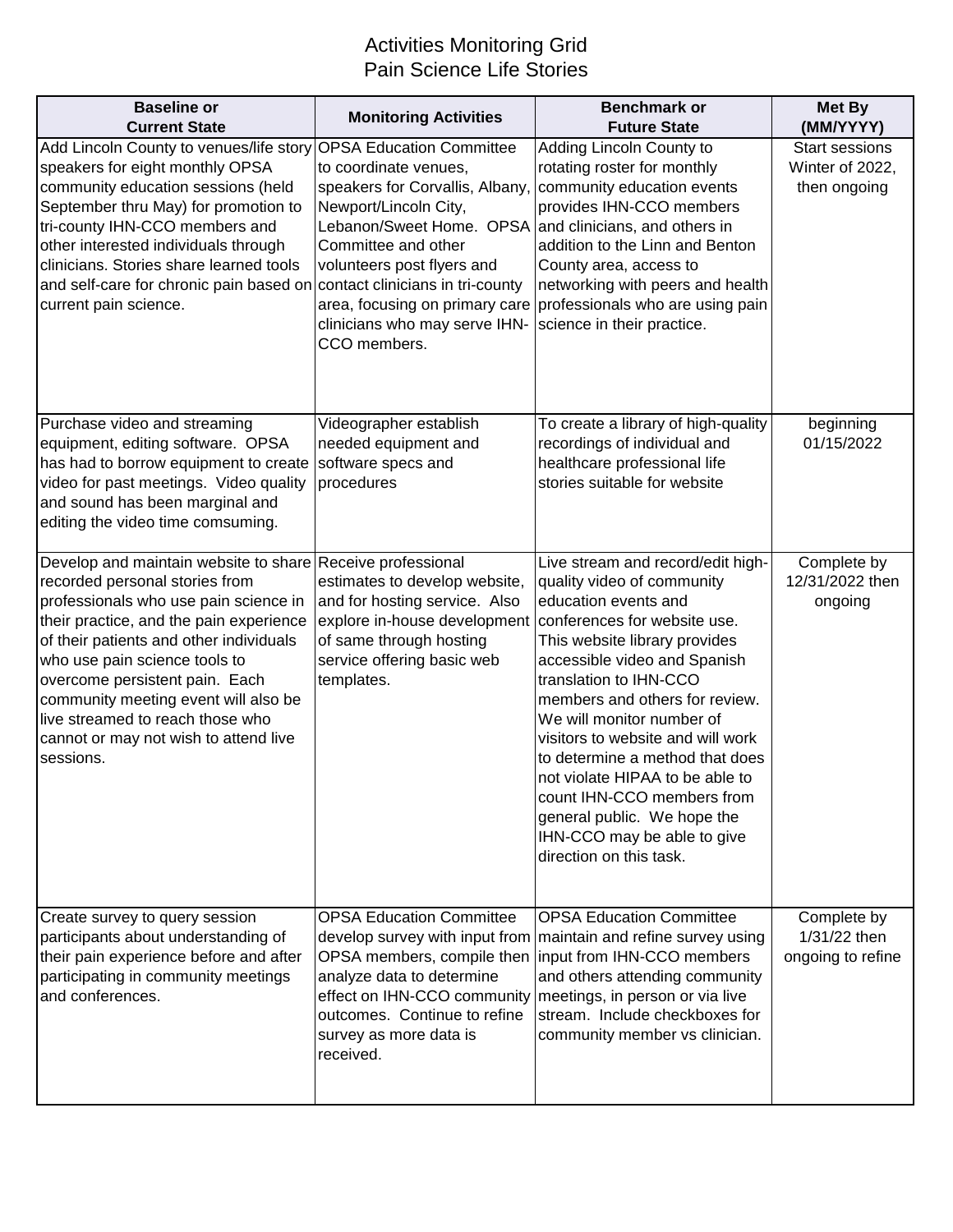## Activities Monitoring Grid Pain Science Life Stories

| <b>Baseline or</b><br><b>Current State</b>                                                                                                                                                                                                        | <b>Monitoring Activities</b>                                                                                                                                                                                                                                                      | <b>Benchmark or</b><br><b>Future State</b>                                                                                                                                                                                                                                                          | <b>Met By</b><br>(MM/YYYY)                      |
|---------------------------------------------------------------------------------------------------------------------------------------------------------------------------------------------------------------------------------------------------|-----------------------------------------------------------------------------------------------------------------------------------------------------------------------------------------------------------------------------------------------------------------------------------|-----------------------------------------------------------------------------------------------------------------------------------------------------------------------------------------------------------------------------------------------------------------------------------------------------|-------------------------------------------------|
| OPSA and collaborators present mini<br>conferences (approx 4 hours), each<br>with multiple speakers, to IHN-CCO<br>members/participants and other<br>interested individuals in the<br>community.                                                  | Have a mini conference at<br>each of four sites: Albany,<br>Corvallis, Lebanon/Sweet<br>Home, Newport/Lincoln City to<br>introduce OPSA and pain<br>science to communities. Ask<br>for pre-signup, at no charge to<br>participants, to determine<br>interest ahead of conference. | Collaborate and coordinate with<br>Kevin Cuccaro, Straight Shot<br>Health; Tina Corey, Linn County<br>Mental Health; Sharna Prassad,<br>Samaritan Health Lebanon<br>MAPS; Marble Jar self-help<br>support group. Continue to<br>explore new collaborations<br>through networking with<br>attendees. | Through proposal<br>life (2/1/22 -<br>12/20/22) |
| Order promotioinal pens/tablets with<br>OPSA logo for conference distribution                                                                                                                                                                     | <b>OPSA Education Committee</b><br>select and order                                                                                                                                                                                                                               | For promotion of OPSA website                                                                                                                                                                                                                                                                       | Order before first<br>conference                |
| Design and print material to promote<br>OPSA community meetings to PCPs<br>and their IHN-CCO patients and all<br>interested individuals.                                                                                                          | <b>OPSA Education Committee</b><br>and other OPSA Volunteers                                                                                                                                                                                                                      | Community meeting dates,<br>venues, and speaker info using<br>individual, flyers.                                                                                                                                                                                                                   | <b>Begin September</b><br>2021                  |
| Design and print material to promote<br>OPSA conferences to PCPs and their<br>IHN-CCO patients and all interested<br>individuals.                                                                                                                 | <b>OPSA Education Committee</b><br>and other OPSA Volunteers                                                                                                                                                                                                                      | Conference venues, and<br>speaker info using individual,<br>flyers.                                                                                                                                                                                                                                 | by Aug 31, 2022                                 |
| Distribute OPSA promotional materials OPSA Education Committee<br>to clinicians for introducing pain<br>science self-care to IHN-CCO and<br>other patients; and to local retailers,<br>libraries, fraternal organizations, for<br>public display. | and other OPSA Volunteers                                                                                                                                                                                                                                                         | After original promotion,<br>periodically check that<br>promotional material is still<br>prominent and easily available                                                                                                                                                                             | Ongoing through<br>project                      |
| Advertise in local areas through radio,<br>newspaper, and public access media<br>channels to reach IHN-CCO members<br>who may use these services.                                                                                                 | <b>OPSA Education Committee</b>                                                                                                                                                                                                                                                   | Targeting Albany, Corvallis,<br>Lincoln City, Newport, Lebanon,<br>and Sweet Home                                                                                                                                                                                                                   | Just prior to events<br>held in area            |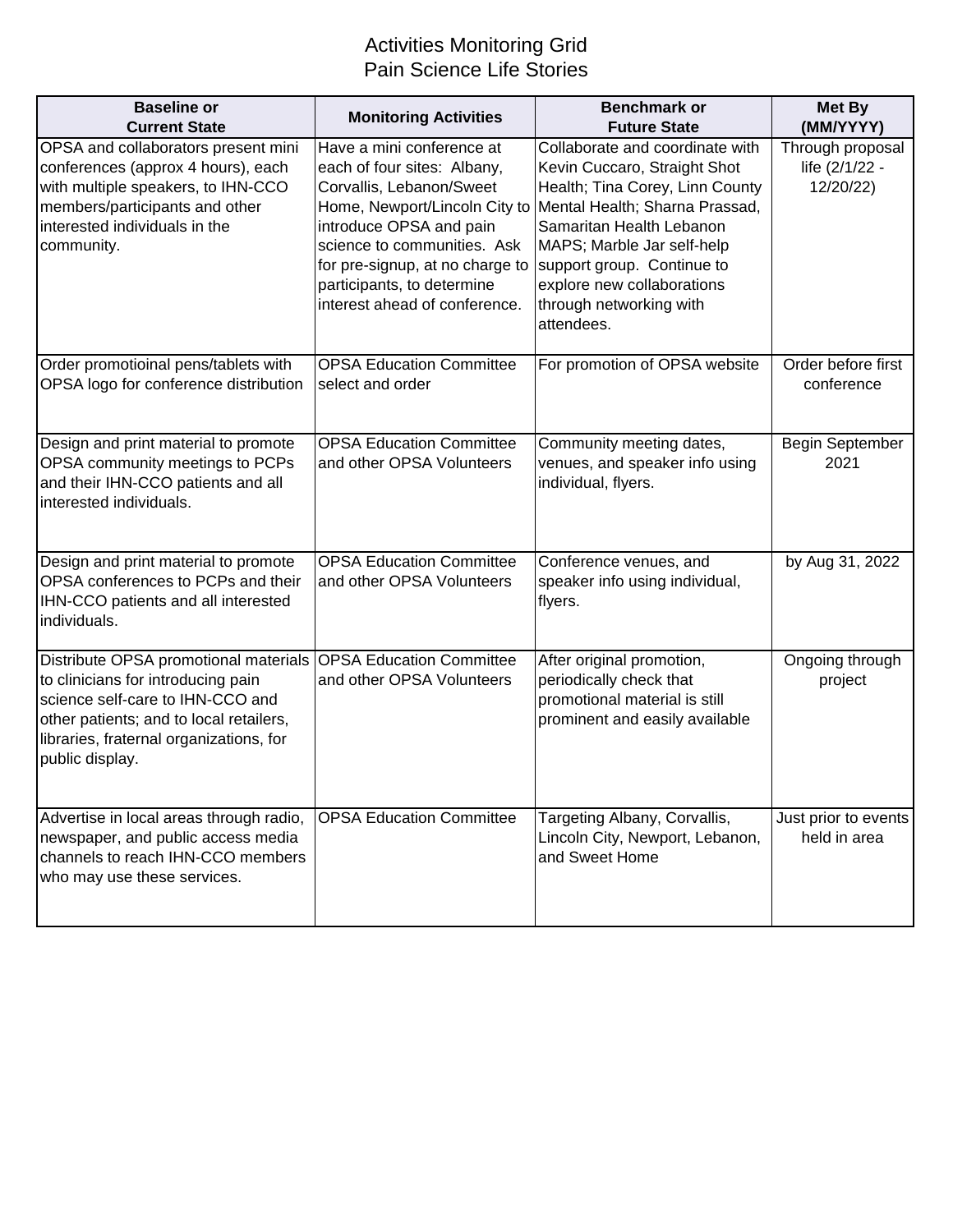# **Pilot: Pain Science Life Stories**

| Pilot End Date: 12/31/2022<br><b>Pilot Start Date: 11/01/2021</b> |                   |                                   |
|-------------------------------------------------------------------|-------------------|-----------------------------------|
| <b>General and Contracted Services Costs:</b>                     |                   |                                   |
|                                                                   | <b>Total Cost</b> | <b>Amount</b><br><b>Requested</b> |
| <b>Video and Website Development Costs:</b>                       |                   |                                   |
| Core cost to purchase video equipment to record and live          |                   |                                   |
| stream Story Sessions:                                            |                   |                                   |
| Video, audio and streaming equipment                              | 5,000             | 5,000                             |
|                                                                   |                   |                                   |
| Computer equipment for video editing and serving website          | 5,000             | 5,000                             |
| Videographer develoment assistance                                | 1,500             | 1,500                             |
| Editing software (reduced rate for non-profit)                    | 500               | 500                               |
| Website development for OPSA website and streaming Story          |                   |                                   |
| Sessions                                                          |                   |                                   |
| Web domain                                                        | 1,000             | 1,000                             |
| Hosting service for website                                       | 1,000             | 1,000                             |
| Website developer charges for creation and instruction            | 15,000            | 15,000                            |
| Subtotal, Equipment/Software/Website Development:                 | 29,000            | 29,000                            |
|                                                                   |                   |                                   |
| <b>Story Session Community Meeting Costs:</b>                     |                   |                                   |
| Venue costs for eight total, 1.5-hour Story sessions in           |                   |                                   |
| Spring/Fall 2022                                                  |                   |                                   |
| Corvallis                                                         | 750               | 750                               |
| Albany                                                            | 750               | 750                               |
| Lebanon/Sweet Home                                                | 750               | 750                               |
| Newport/Lincoln City                                              | 750               | 750                               |
|                                                                   |                   |                                   |
| <b>Subtotal, Story Session Community Meetings:</b>                | 3,000             | 3,000                             |
| <b>Venue/Catering for Four Large Conferences:</b>                 |                   |                                   |
| Corvallis                                                         | 2,500             | 2,500                             |
| Albany                                                            | 2,500             | 2,500                             |
| Lebanon/Sweet Home--Lebanon Samaritan                             |                   |                                   |
| Community Hosp.                                                   | 2,500             | 2,500                             |
| Newport/Lincoln City--Education Center at                         |                   |                                   |
| Newport Samaritan Community Hosp.                                 | 2,500             | 2,500                             |
| Travel costs for featured clinicians and patients                 | 3,000             | 3,000                             |
| Handout merchandise to participants                               | 500               | 500                               |
| Copying for conference handouts                                   | 500               | 500                               |
| Subtotal, Venue/Catering for Four Large Conference:               | 14,000            | 14,000                            |
|                                                                   |                   |                                   |
| <b>Advertising Costs for Conferences:</b>                         |                   |                                   |
| Radio in local areas                                              | 1,000             | 1,000                             |
| Newspaper in local areas                                          | 1,000             | 1,000                             |
| Color copying for handouts to clinicians to share with            |                   |                                   |
| their IHN-CCO patients and others                                 | 1,000             | 1,000                             |
| <b>Subtotal, Story Session Community Meeting:</b>                 | 3,000             | 3,000                             |
|                                                                   |                   |                                   |
| <b>Consulting and Supply Costs for Survey</b>                     |                   |                                   |
| Survey design and analysis model development                      | 1,000             | 1,000                             |
| <b>Total Direct Costs:</b>                                        | 50,000            | 50,000                            |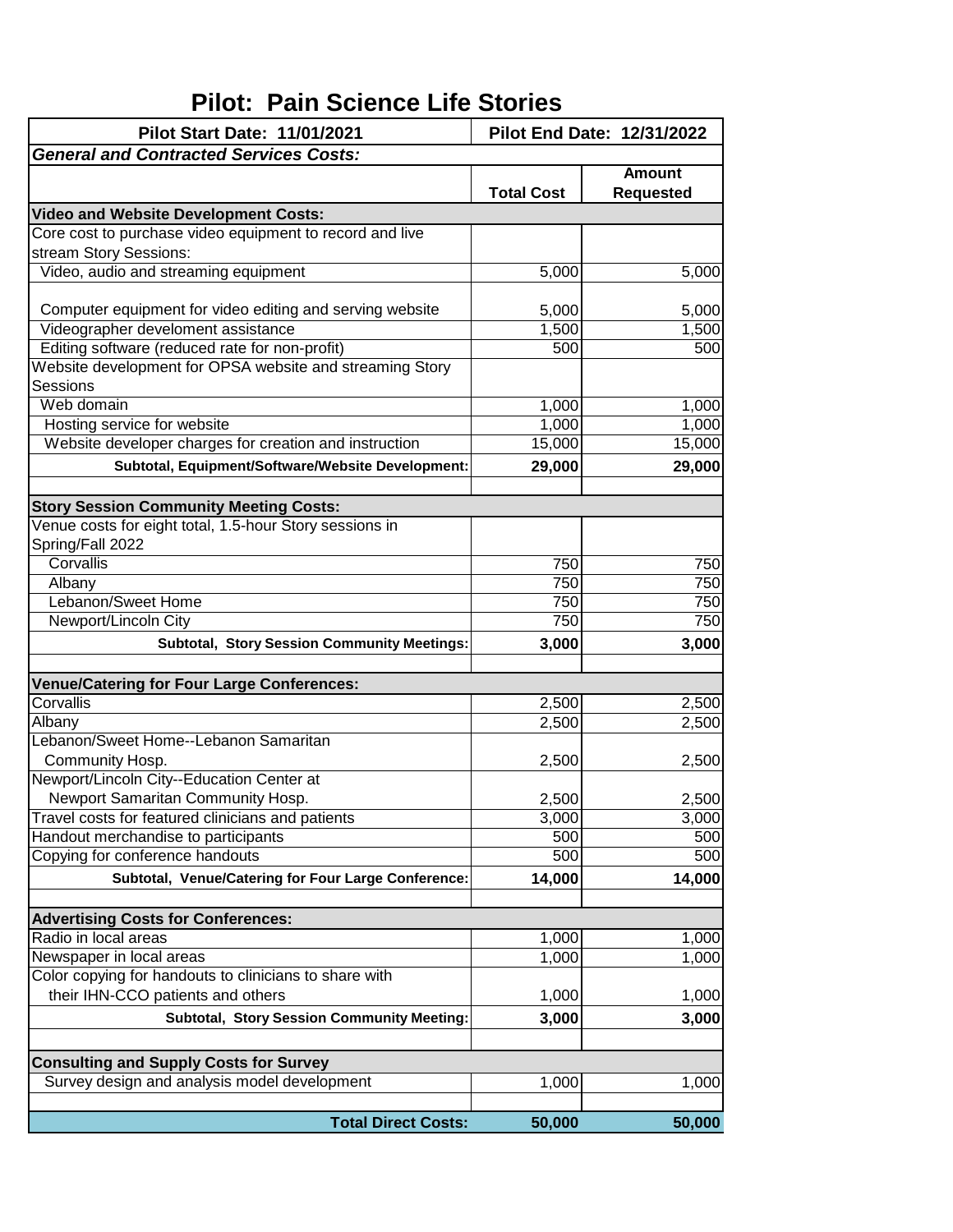#### **PUENTES:**

**Improving Language Access and Culturally Appropriate Messaging to Address Health Inequities in the Latinx Communities of Linn and Benton Counties** 

**Backbone Organization:** Casa Latinos Unidos

**Billing Address:** 1555 SW 35th Street, Corvallis, OR 97333

**Sites/Counties:** Benton and Linn Counties

**Priority Areas:** 

● Language access including health literacy, access to information in their target language, collaboration with health agencies and providing supports/feedback on the needs of the Latinx community to address health inequities

**Community Health Improvement Plan (CHIP) Outcomes, Indicator Concepts, and Areas of Opportunity:**

#### SD4: Improve health equity.

| <b>Pilot Contacts</b> | <b>Name</b>           | Email                                    |
|-----------------------|-----------------------|------------------------------------------|
| Primary               | <b>Miriam Cummins</b> | executive.director@casalatinosunidos.org |
| Proposal              | <b>Miriam Cummins</b> | executive.director@casalatinosunidos.org |
| Contracting           | <b>Miriam Cummins</b> | executive.director@casalatinosunidos.org |
| Financial             | <b>Miriam Cummins</b> | executive.director@casalatinosunidos.org |
| Reporting             | <b>Miriam Cummins</b> | executive.director@casalatinosunidos.org |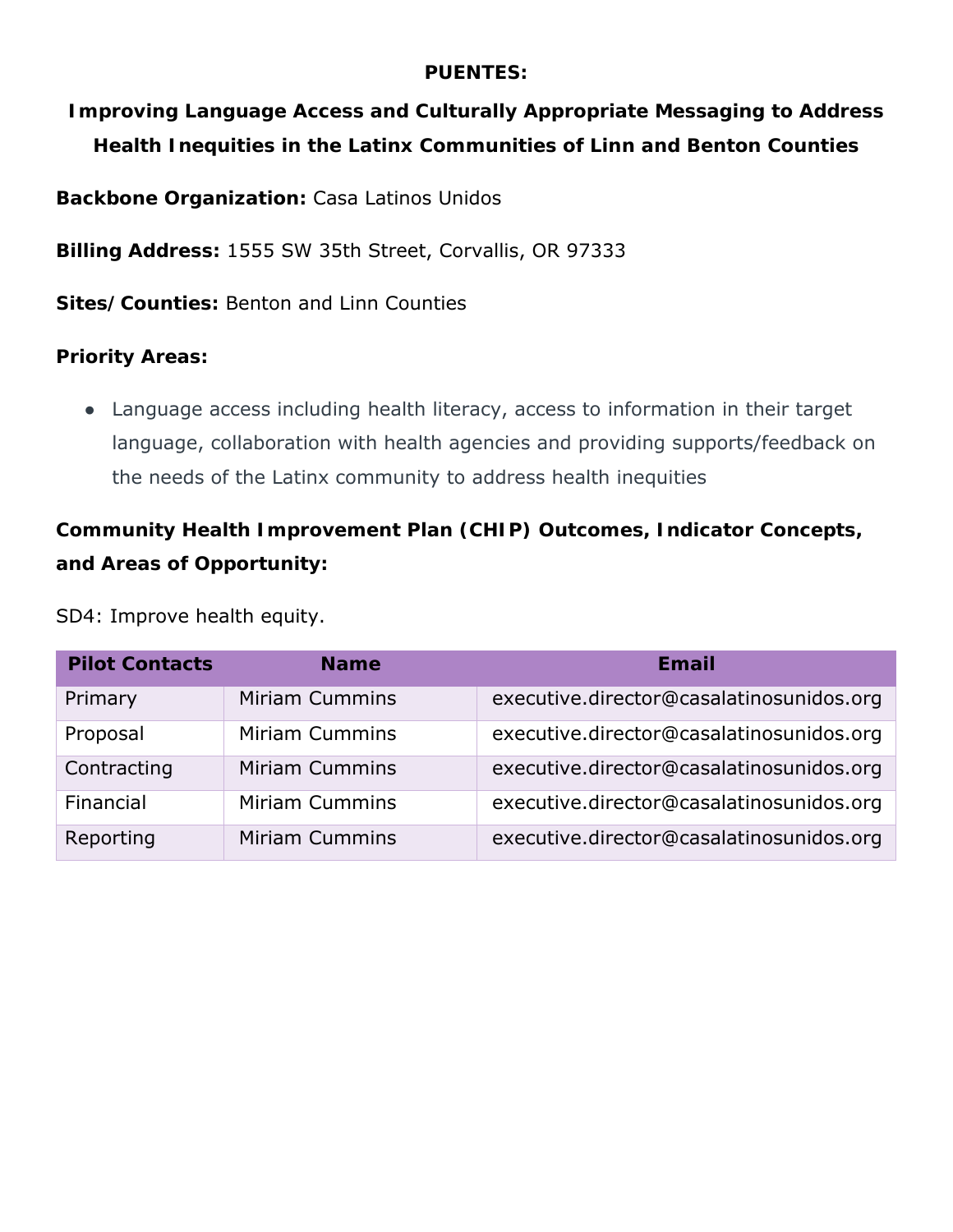#### A. Executive Summary

Casa Latinos Unidos is committed to ensuring that the Latinx community members of Benton and Linn counties have access to health materials that are culturally and linguistically appropriate. Through partnership with public health systems and the involvement of the Latinx community, we aim to establish our presence as advocates for our community by assessing written materials and messaging available to Latinx IHN-CCO members of Benton and Linn Counties. As a culturally-specific organization rooted in the Latinx community, our organization is well positioned to represent the needs of that community to access information and knowledge in ways that are relevant to the intended audience and that will increase sustainable access to services and resources. To do this, Casa Latinos Unidos will be the bridge (hence the project name 'PUENTES') between the IHN-CCO Latinx community of Benton and Linn Counties and public health services and will take responsibility for identifying challenges with the linguistic and cultural appropriateness of current written and oral materials and messaging, as well as identifying the need for new information when that is not available. Ultimately, the aim of this project is to begin the process of erasing health inequities that continue to disrupt the lives of Latinx people and that can be addressed by improving communication and cross-cultural understanding.

#### B. Pilot Description

#### **Introduction**

Casa Latinos Unidos (CLU) has a more than decade long history of facilitating communication and cross-cultural understanding between Latinx individuals and families and the system of services in Benton and Linn Counties. In general, we do this by acting as a bridge or broker between the community and the system of services, making each one aware of the characteristics and needs of the other. This translates into activities such as participating in service partnerships and coalitions as advocates for the Latinx community, translating into Spanish correspondence or emails in English that clients cannot read, helping clients complete forms online and make appointments with a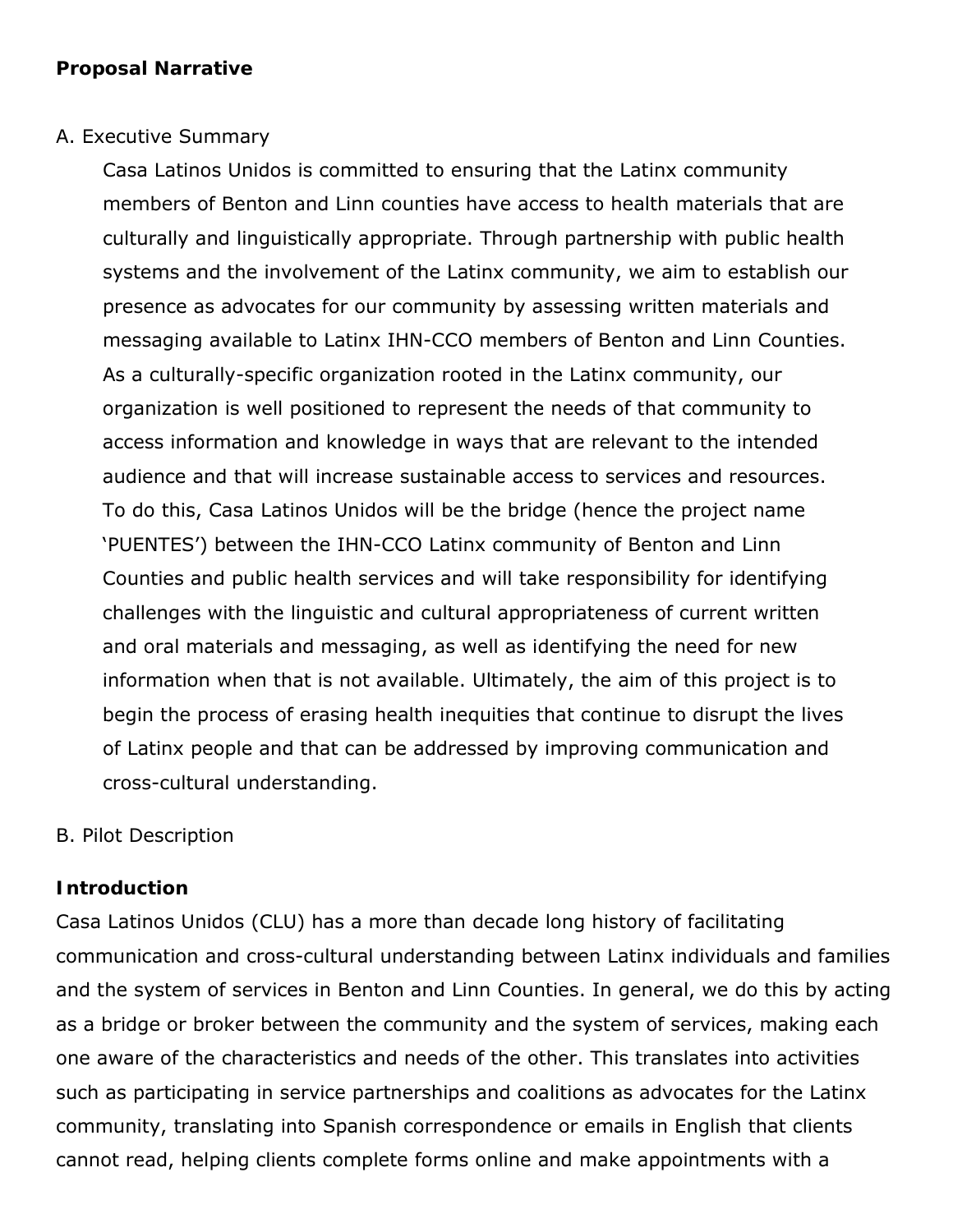variety of service providers, and by accompanying clients to appointments so that we can help with communication.

Our aim for this project is to focus our communication and cross-cultural understanding work on IHN-CCO members that are part of the Latinx community and receive health benefits from OHP and/or Medicare. We propose to work in partnership with Samaritan Health Services (SHS) to improve the quality of materials and messaging available to Latinx community members. We will provide information to SHS about how to create material and messaging that are linguistically understandable and culturally appropriate to ensure that this messaging achieves the intended purpose. The cultural diversity that characterizes the Latinx communities of Benton and Linn County will be reflected in the findings and recommendations we provide SHS; included in these communities are people whose first language is Spanish as well as those who are speakers of Mam and other indigenous languages.

**Goals and Activities**

These are the goals of the PUENTES project:

Goal A: To identify problems and issues with the linguistic and cultural appropriateness of the written material and messaging Samaritan Health Services uses to reach out to their Latinx IHN-CCO clients.

Goal B: To identify in the Latinx IHN-CCO community of clients, areas of need that are currently not addressed through existing material and messaging.

Goal C. To propose to Samaritan Health Services ways of improving the linguistic and cultural appropriateness of the existing material and messaging, or to create new ones if needed, used to reach out to their IHN-CCO clients.

To accomplish these goals, the project will engage in the following data collection, analysis, and report writing activities: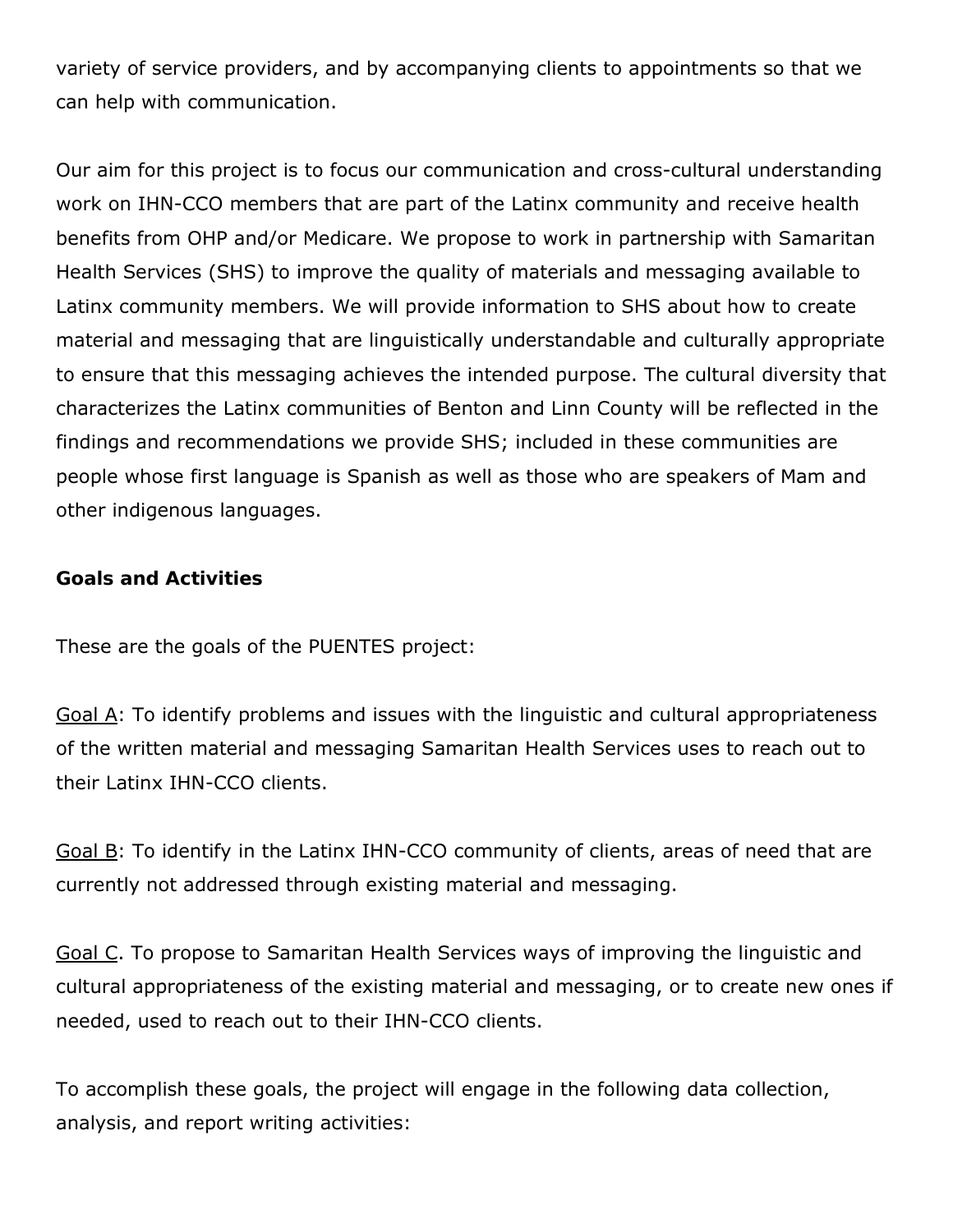- 1. Establish a committee with SHS to monitor the progress of the project. The committee will inform the project about materials and messaging that requires a quality assessment through PUENTES data collection activities. Also, we will regularly provide the committee with current information gathered through focus groups and other data related activities, as well as with suggestions about how that information can be used to improve materials. Finally, the committee will provide to us the materials they have improved with our recommendations so that we can assess quality and effectiveness in the community in the final focus group. The final report will be provided to the committee as well.
- 2. Collect data through a (simple) semi-structured questionnaire. The questionnaire will focus on problems and issues with the current material and messaging Samaritan Health Services uses to reach out to the Latinx community, as well as on areas of need that are not currently addressed through those materials and messaging. This involves the following specific activities:
	- a. Develop a semi-structured questionnaire to collect the information.
	- b. Collect information from our clients that are IHN-CCO members using the form created. Our office intake staff and the ENLACES promotoras will collect the information from their clients.
	- c. Analyze the data collected through this form to identify dominant themes.
- 3. Collect data through focus groups. Four focus groups will address problems and issues with the current material and messaging Samaritan Health Services uses to reach out to the Latinx community, as well as identify areas of need that are not currently addressed through those materials and messaging. One additional focus group will be conducted closer to the end of the grant period to assess improvements made to material by SHS.

This involves the following specific activities:

a. Create a focus group interviewing guide to collect information on problems and issues with the current material and messaging Samaritan Health Services uses to reach out to the Latinx community, as well as on areas of need that are not currently addressed through those materials and messaging.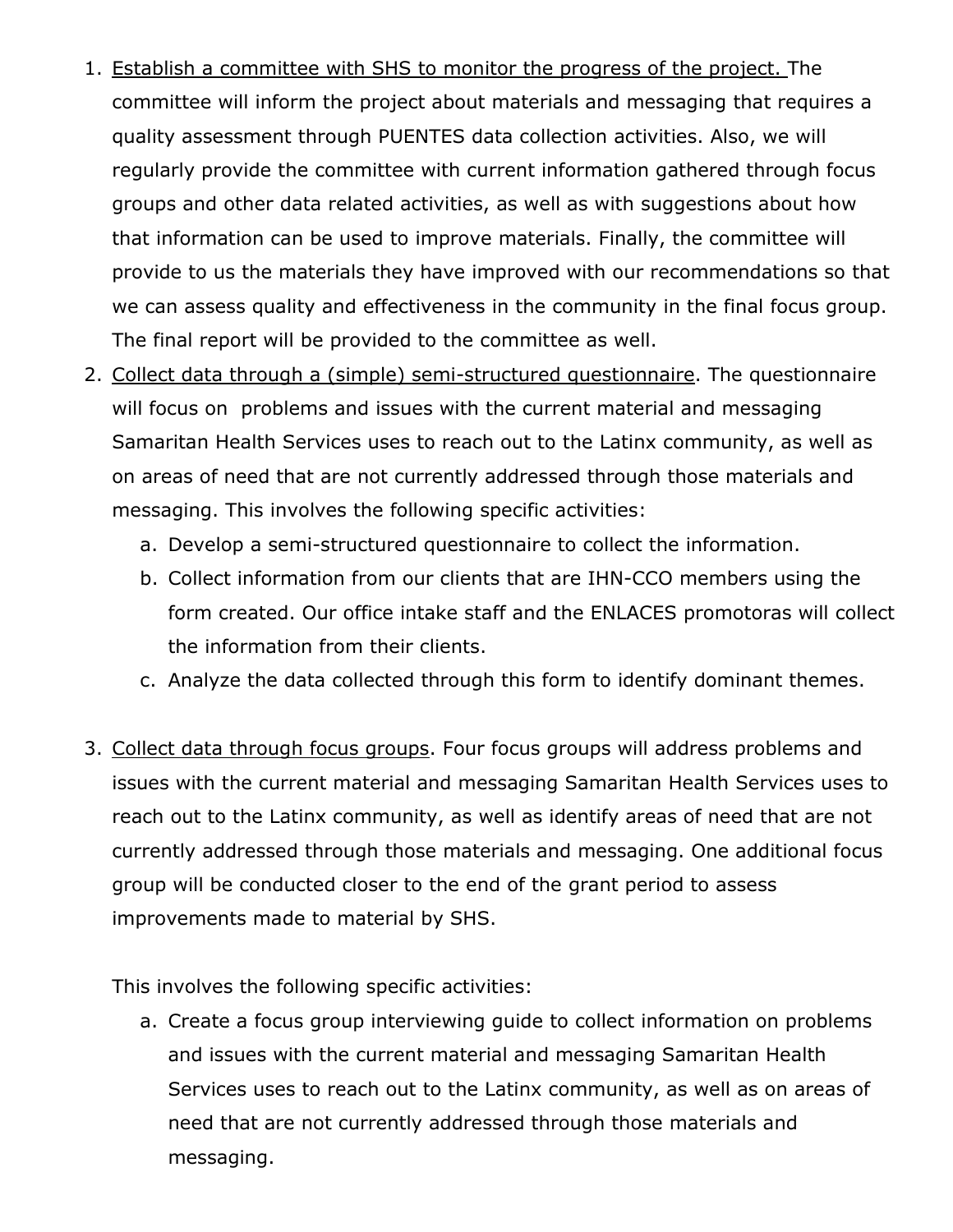- b. Conduct 4 focus group sessions with IHN-CCO members using the previously created interviewing guide. The focus groups will be conducted with IHN-CCO Latinx members in two urban (Corvallis and Albany) and two rural (Monroe and Lebanon) settings.
- c. Conduct 1 focus group close to the end of the project period to assess the point of view of the Latinx community regarding material SHS has improved through the feedback we had provided through the year. The decision on where to do this focus group will be made later on based on how well the previous focus group sessions worked.
- 4. Collect data through photovoice. Request our clients to take photographs of written printed material or online material they consider to be both good and bad examples of effective messaging on health. Also, ask them to explain their choices in a few sentences.
- 5. Analyze the collected data. Using professional software, we will perform qualitative data analysis and create engaging reports to identify dominant themes in data collected through the questionnaire, focus groups, and photovoice.
- 6. Provide regular feedback to SHS on emerging findings from research. Will will regularly inform SHS about what the people we have interviewed tell us about the material SHS produces in Spanish and Mam languages.
- 7. Write a report of findings and recommendations to Samaritan Health Services. Write an executive report listing and describing key findings and recommendations. Additionally, Casa Latinos Unidos will be available throughout the grant period to provide information from our findings that can be used for making immediate decisions regarding the need to improve the linguistic and cultural appropriateness of material and messaging.
- 8. Write an executive summary with findings and recommendations for the Latinx community. Write a short report (only a couple of pages) in Spanish with key findings and recommendations from the project. This will be published on the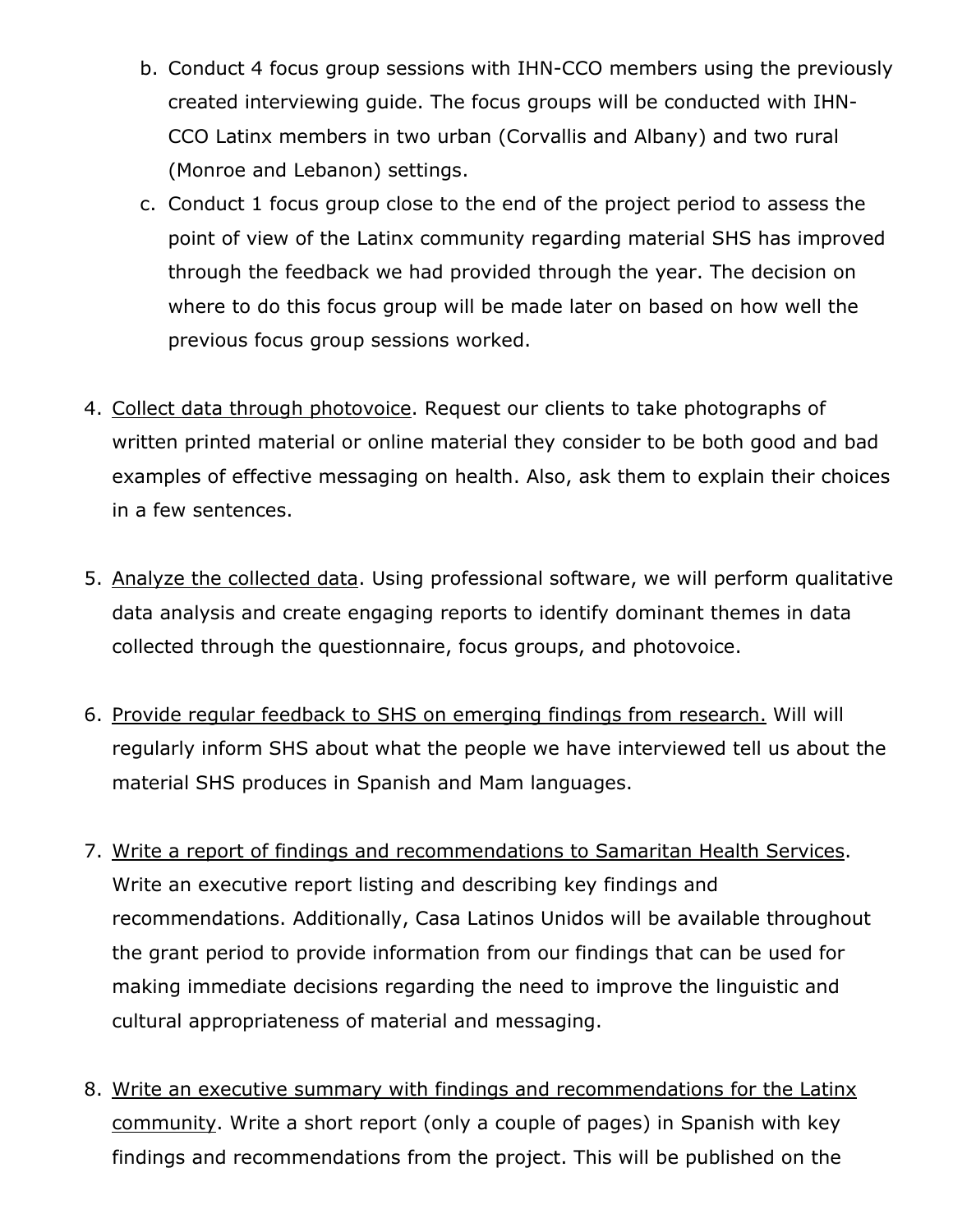organization's website and through our social media channels. This report is intended for the Latinx community.

#### **Promotion of Health Equity and Reduce of Health Disparities**

Through the PUENTES project we will promote health equity and aim at reducing health disparities by contributing to improve SHS communication effectiveness when reaching out to Latinx IHN-CCO members. As mentioned in the National Culturally and Linguistically Appropriate Services Standard<sup>1</sup>, providing culturally and linguistically appropriate services is instrumental in advancing health equities and eliminating health disparities. For members of the Latinx community to make use of services effectively, they first need to understand all that is related to those services. To achieve that, it is not enough to have well-done translations of written material. Rather, it is necessary for the messages to be meaningful from the point of view of the cultural nuances of the intended audience. The working assumption is that if Latinx IHN-CCO members fully understand the messages, they will improve their health literacy and therefore be able to "find, understand, and use information and services to inform health-related decisions and actions for themselves and others."2

#### **Individuals tasked with portions of the pilot**

The PUENTES project pilot will be managed by Miriam Cummins, CLU Executive Director. Administrative support will be provided by Paige Hook, Executive Administrative Assistant for CLU. Data collection, focus groups, and photovoice recruitment, analysis, and report writing will be managed by Dr. Ricardo Contreras, Applied Cultural Anthropologist and External Consultant with Casa Latinos Unidos. Dr. Contreras will be supported by Tye Vossler-Shipp, Executive Communications Specialist for CLU and a paid student intern studying public health or applied anthropology. Data collection questionnaires will be administered by Cynthia Salgado, CLU Office Intake Coordinator, and the ENLACES Community Health Workers/Promotoras de Salud, Cynthia de la Torre, Melissa Sanchez, Karina Ruiz Lopez and Susy Ibarra.

<sup>&</sup>lt;sup>1</sup> Think Cultural Health (n.d.). National CLAS Standards. Retrieved July 14, 2021, from https://thinkculturalhealth.hhs.gov/clas

<sup>&</sup>lt;sup>2</sup> CDC. (n.d.). WhatIs Health Literacy? Retrieved July 14, 2021, from https://www.cdc.gov/healthliteracy/learn/index.html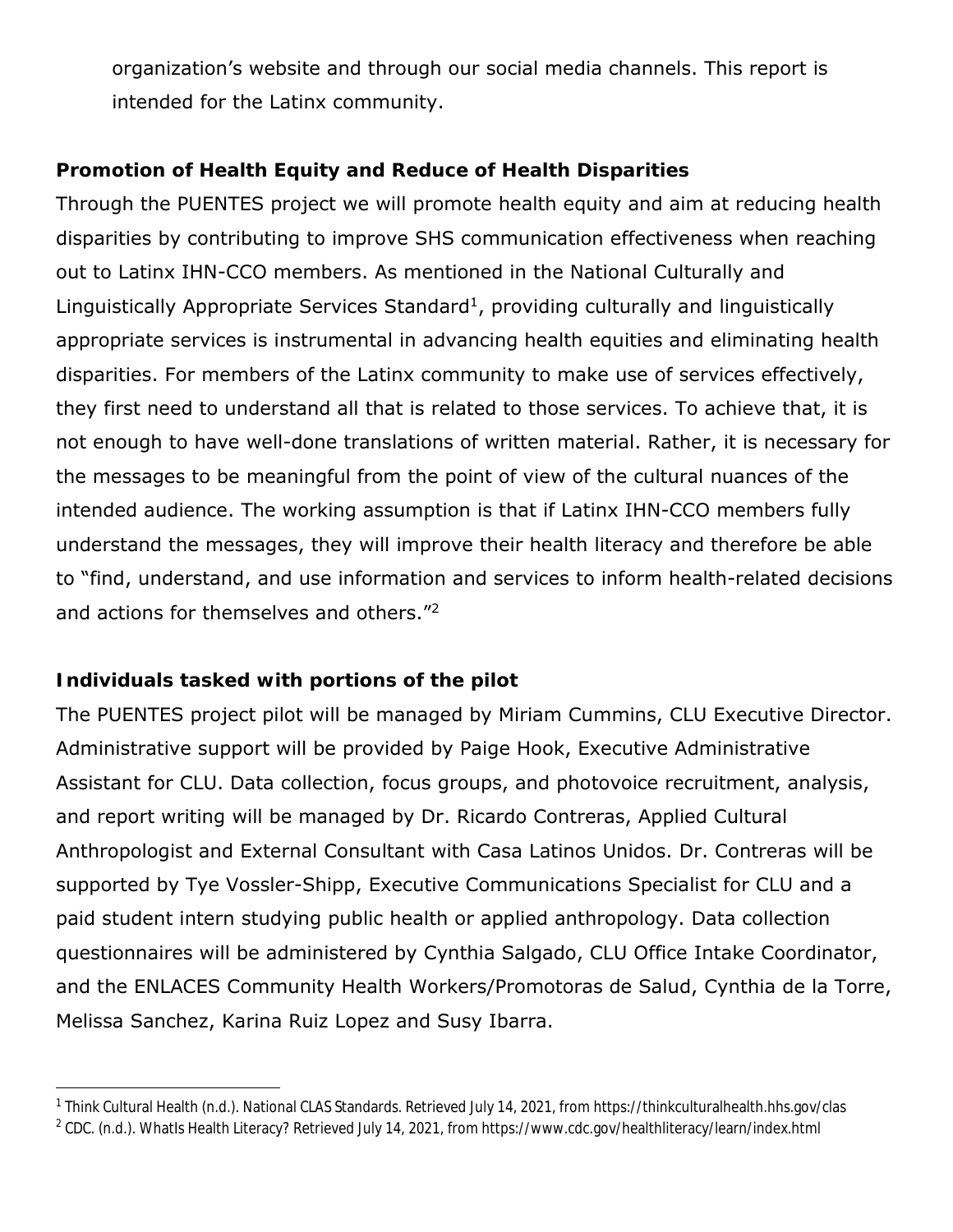#### **How the community will hear about it**

We will inform the Latinx community about this project, and recruit participants for the focus groups and photovoice, through our social media channels as well as direct communication with clients. For this, our community health workers/promotoras will play a key role, given their knowledge of the Latinx community in Albany, Corvallis, Lebanon, and Monroe, the four sites where we will conduct the focus groups. Our many established connections with local business and community leaders will significantly increase awareness about PUENTES. Additionally, we will write an executive summary of the project in Spanish that will be made available to the Latinx community through our website and social media channels.

#### **Potential risks and how we will address them**

We do not anticipate potential risks for this project. Still, we will ensure confidentiality of the data collected through informed consents and we will request approval for the project from the Oregon State University IRB. The report provided to Samaritan Health Services, as well as any communication with the organization, will never include names of the individuals in the Latinx community that provided the data.

#### **C. Sustainability Plan**

This project is innovative in the sense that it will use research to inform the production of written material and messaging that is linguistically and culturally appropriate. Not only does this exploratory stage strengthen the relationship between SHS and CLU, it provides a uniquely personal perspective through systematic data collection allowing the PUENTES committee to make recommendations to SHS that represent the points of view of members of the Latinx community that are IHN-CCO clients. We envision a future for PUENTES that will transcend this particular project by incorporating a research methodology that will act as a replicable model that is vital to sustainability of this project and future projects focused on messaging and audience. Furthermore, we foresee that our organization will play an ongoing, dynamic role in supporting other agencies in Linn, Benton, and other counties that need to tailor their services to the cultural characteristics of Latinx communities. At the same time, the data we collect through this project, as well as the recommendations we make to Samaritan Health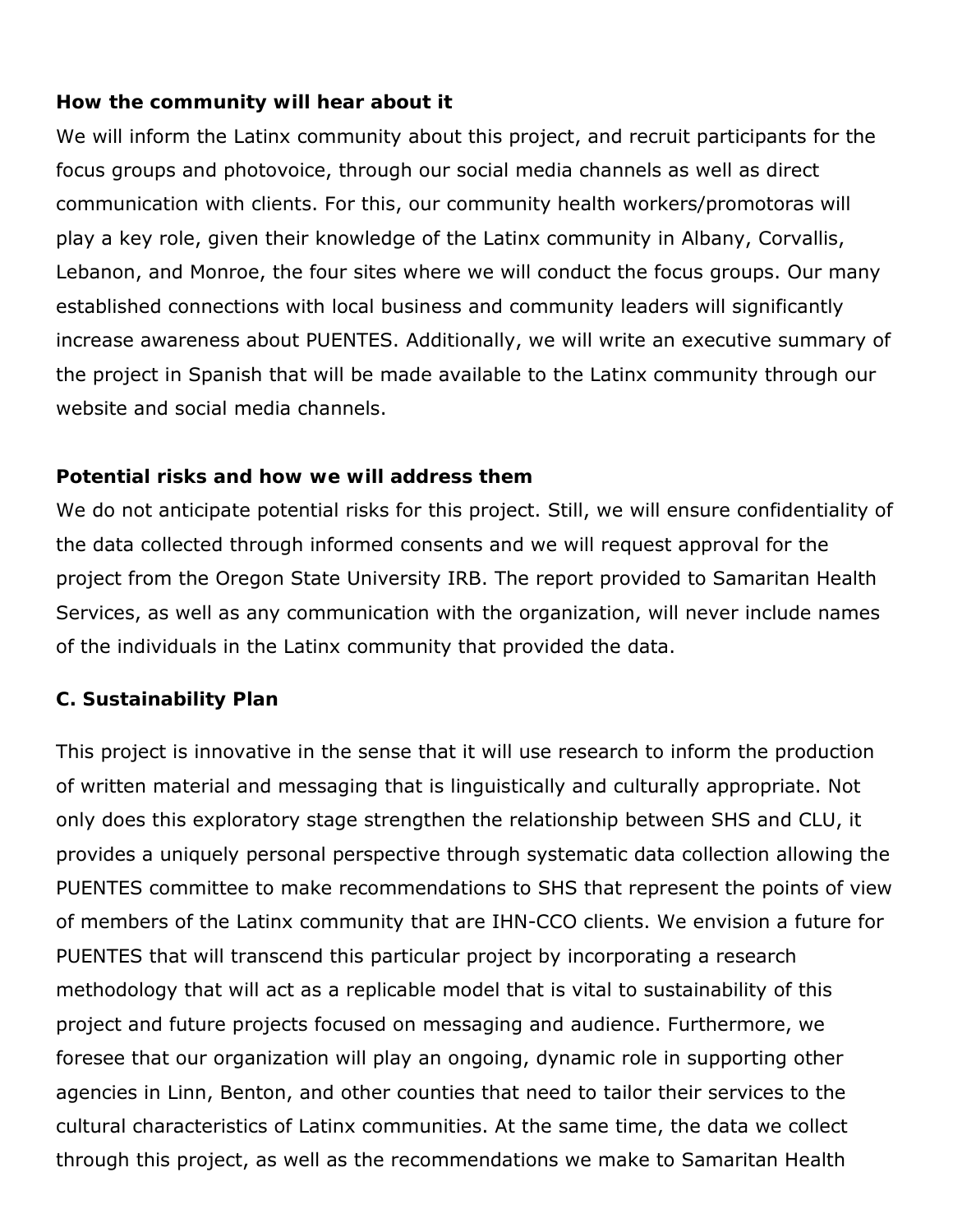Services, will be useful to inform other projects related to cross-cultural communication and outreach that our organization implements in the future.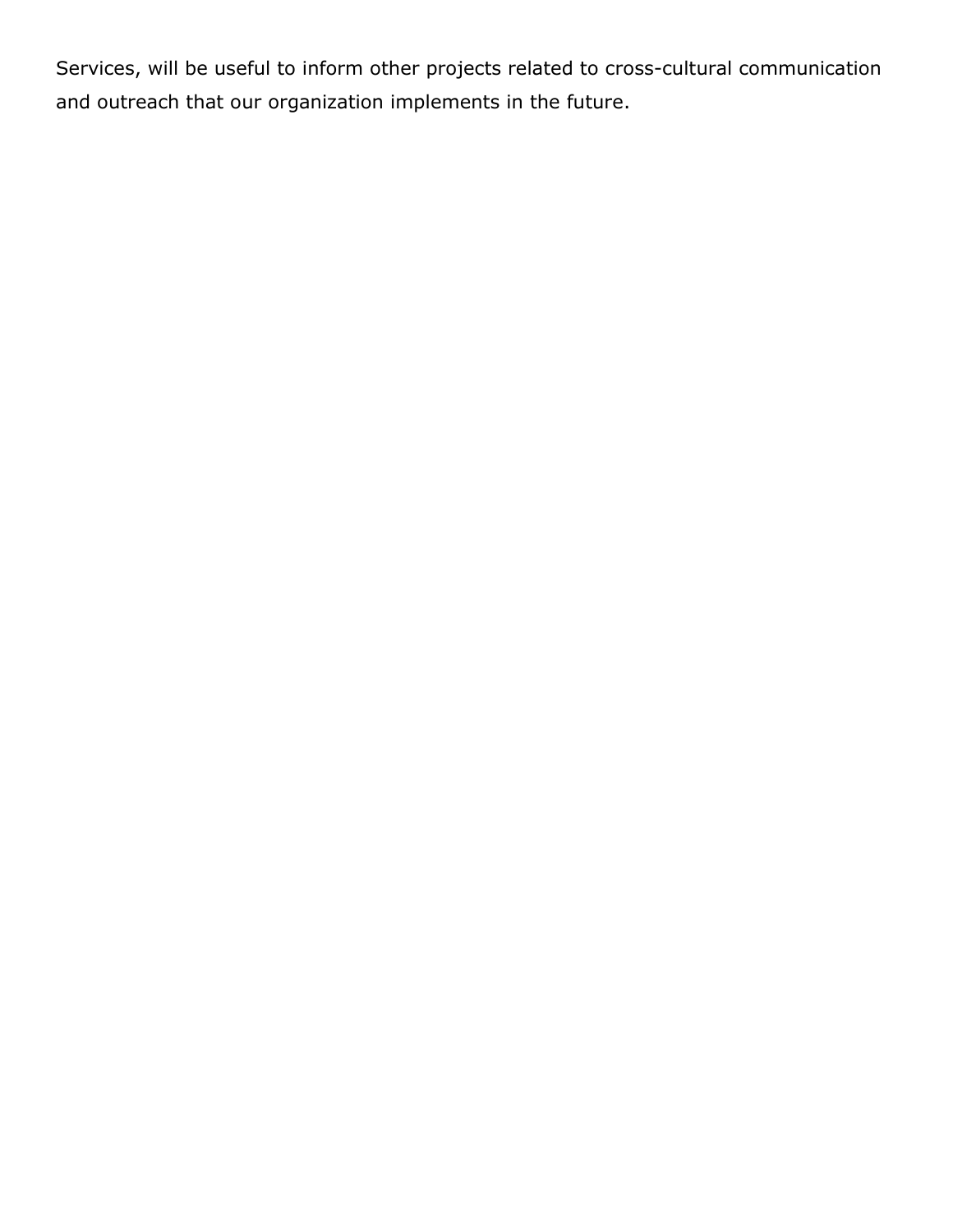## Activities Monitoring Grid PUENTES

| <b>Baseline</b> or                                     |                                | <b>Benchmark or</b>                                                                         |                             |
|--------------------------------------------------------|--------------------------------|---------------------------------------------------------------------------------------------|-----------------------------|
| <b>Current State</b>                                   | <b>Monitoring Activities</b>   | <b>Future State</b>                                                                         | Met By (MM/YYYY)            |
| There is a lack of                                     |                                |                                                                                             |                             |
| systematically collected                               | Collect data through the       |                                                                                             | Data will be collected      |
| information on the linguistic                          | following procedures: a)       |                                                                                             | starting on month 2 and     |
| and cultural appropriatness                            | questionnaires                 | The project will collect and analyze data from the Latinx                                   | throughout the project      |
| of material and messaging                              | administered by CLU staff.     | community about how to best tailor health material and                                      | period. The last focus      |
| related to health and health                           | b) 5 focus group sessions. c)  | messaging to the linguistic and cultural characteristics of that                            | group will be conducted by  |
| services.                                              | Photovoice.                    | community.                                                                                  | month 10.                   |
|                                                        |                                | a) The committee will have provided the material and                                        |                             |
|                                                        |                                | messaging whose linguistic and cultural appropriatness the                                  |                             |
|                                                        |                                | project will assess in the community. b) The committee will be                              |                             |
|                                                        |                                | informed throughout the project period of emerging findings                                 |                             |
|                                                        |                                | and recommendations about improving materials and                                           |                             |
|                                                        |                                | messaging. c) The commitee will provide the project the                                     |                             |
|                                                        |                                | material and messaging SHS will have improved based on the                                  |                             |
|                                                        |                                | project's recommendations. d) The project will inform the                                   |                             |
|                                                        |                                | committee of the findings from the focus group conducted                                    |                             |
|                                                        |                                | closer to the end of the project period to assess the linguistic                            |                             |
|                                                        |                                | and cultural appropriatness of the material that was improved $ a $ Committe established by |                             |
| A committee will be                                    | Bi-monthly meetings,           | based on the project's recommendations. e) the project will                                 | Month 1; b) Comittee will   |
| established to oversee the                             | meeting agendas, meeting       | submit to the commitee the final report with findings and                                   | work throughout the         |
| project.                                               | notes.                         | recommendations.                                                                            | duration of the project.    |
| At least some of the material                          |                                |                                                                                             |                             |
| and messaging that SHS                                 |                                | a) The material will be written in a way that is fully                                      |                             |
| produces aimed at the Latinx The project commitee will |                                | understood by the Latinx clients. b) Whenever appropriate,                                  |                             |
| community requires                                     | provide the material whose     | the project will recommend alternative modes of                                             |                             |
| improvent so that it is better                         | linguistic and cultural        | communication to transmit the messages that best suit the                                   |                             |
| understood by their Latinx                             | appropriatness needs to be     | characteristics of the community (e.g., videos, fotonovelas,                                | Throughout the project      |
| clients.                                               | improved.                      | comic books, acting).                                                                       | period.                     |
|                                                        |                                |                                                                                             | Throughout the project      |
| There are areas of                                     |                                | a) The project will have identified areas of community need                                 | period. Recommendations     |
| community need that are not                            |                                | that are not currently addressed by the SHS health-related                                  | on this will be included in |
| addressed by the current                               | The project staff will collect | material. b) The project will propose how to communicate in a                               | the regular commitee        |
| health-related material that                           | the data through focus         | linguistically and culturally appropriate way aout these areas                              | meetings and in the final   |
| <b>SHS produces in Spanish.</b>                        | groups sessions.               | of community needs.                                                                         | report.                     |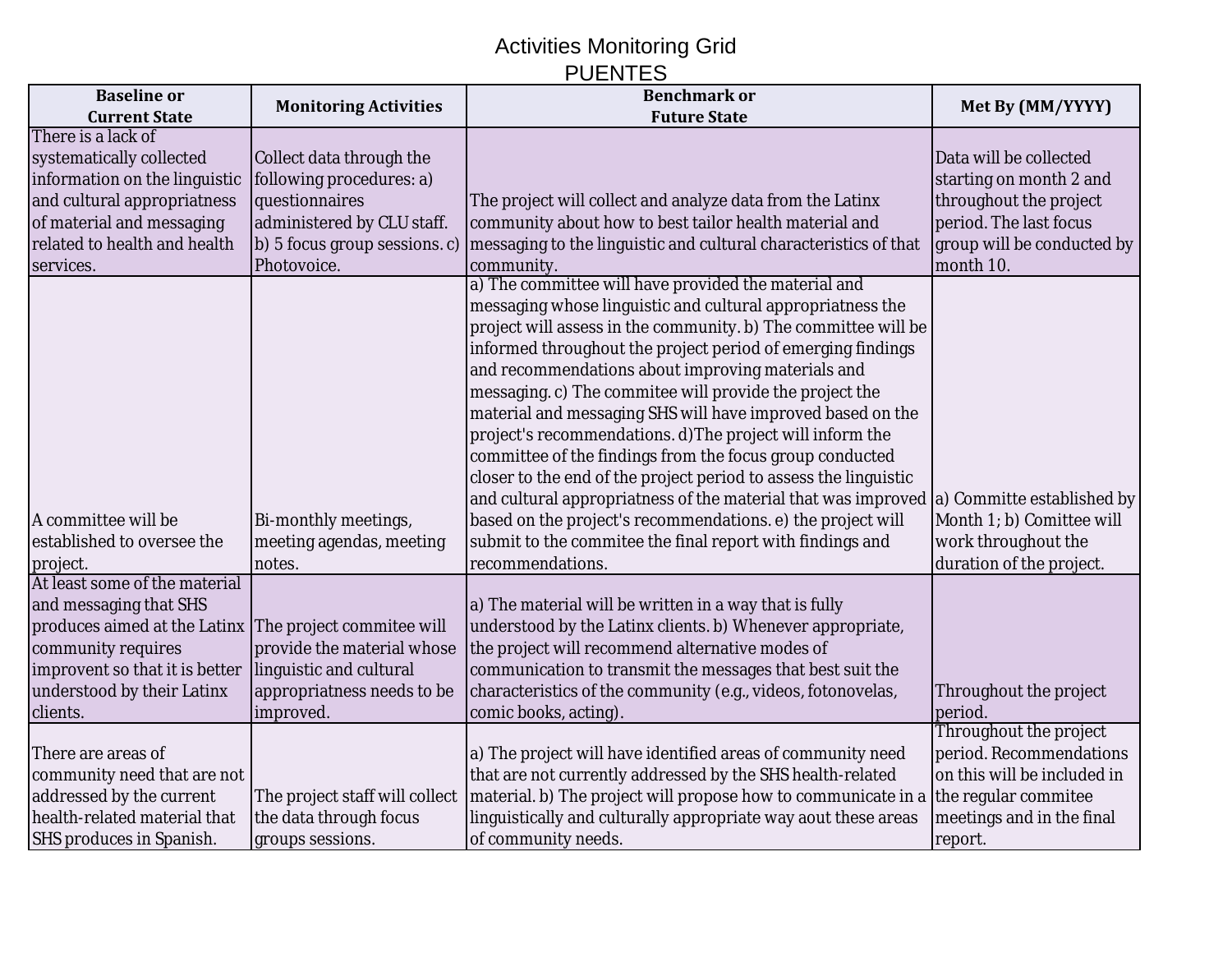#### **Pilot: PUENTES - Improving Language Access and Culturally Appropriate Messaging to Address Health Inequities in the Latinx Communities of Linn and Benton Counties**

| <b>Pilot Start Date:</b>                                         | 11/1/2021                                                                            |                   | <b>Pilot End Date:</b> | 2/1/2023    |
|------------------------------------------------------------------|--------------------------------------------------------------------------------------|-------------------|------------------------|-------------|
| <b>Direct Costs</b>                                              |                                                                                      | <b>Total Cost</b> | Amount Requested*      |             |
|                                                                  | Collaboration with Samaritan - Research, Data Collection, Consultation, Meetings FTE |                   | \$28,800.00            | \$20,000.00 |
| Software - Qualititive Data/Analysis and Report Writing software |                                                                                      | \$6,050.00        | \$5,000.00             |             |
| Latinx Focus Group - Food, Childcare, Materials                  |                                                                                      | \$29,000.00       | \$25,000.00            |             |
| <b>Total Direct Costs</b>                                        |                                                                                      | <b>Rate (%)</b>   | \$63,850.00            | \$50,000.00 |
| Indirect Expenses<br>15% of Direct Costs)                        | (not to exceed                                                                       | 5.00%             | \$3,192.50             | \$2,500.00  |
| <b>Total Project Budget</b>                                      |                                                                                      | \$67,042.50       | \$52,500.00            |             |

\*if amount requested is different from total cost, please describe the source of the additional funds in the narrative.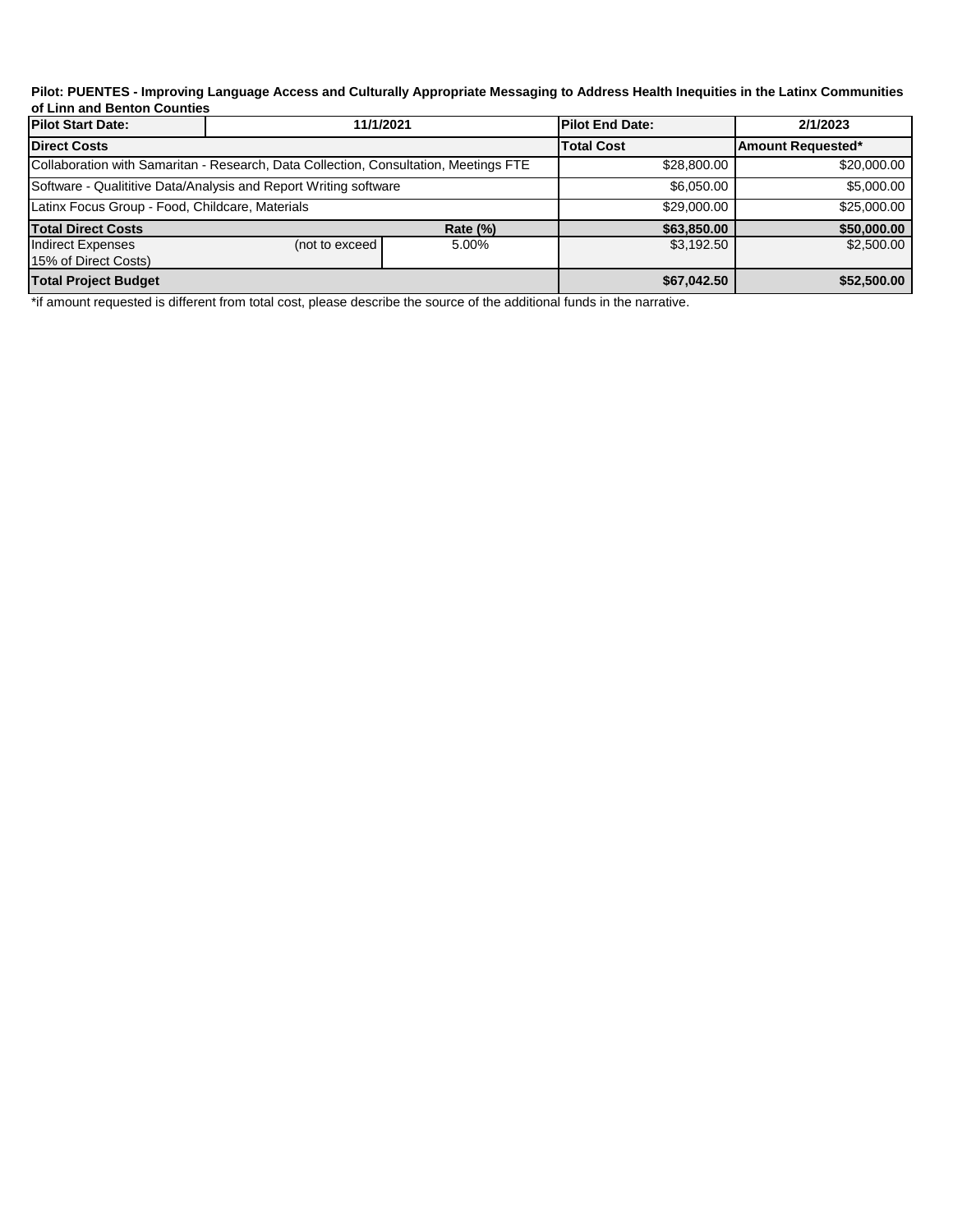## **Red Feather Ranch Women Veterans Cohort**

#### **Backbone Organization:** Red Feather Ranch

**Billing Address:** P.O. Box 815, Philomath, OR 97370

**Site(s):** Virtual, In-person site – TBD (COVID permitting)

**County(s):** Benton, Lincoln, Linn

**Priority Areas:** Addressing Trauma; Improving access to behavioral health in non-traditional ways; Increasing and improving access to behavioral health care in light of COVID-19; Subpopulation that experiences health disparities

#### **Community Health Improvement Plan (CHIP) Outcomes, Indicator Concepts, and Areas of Opportunity:**

#### **Outcomes:**

- 1. Increase the percentage of women veterans who receive appropriate care at the appropriate time and place. (A1)
- 2. Reduce stigma and increase community awareness about behavioral health issues experienced by women veterans. (BH1)
- 3. Increase mental health and substance use screenings, services, referrals, and peer and parent support for women veterans. (BH3)
- 4. Improve care for women veterans experiencing severe and persistent mental illness. (BH5)
- 5. Behavioral health funded and practiced with equal value and priority as physical health. (BH6)
- 6. Increase health equity for women veterans. (SD4)

#### **Indicator Concepts:**

Trauma-informed care (A1 c), (BH1 a), Peer delivered (BH1 b), (BH3 ii), Suicide, self-harm (BH3 b) overdose (BH3 c)

#### **Areas of Opportunity:**

Stigma (BH1 i), (BH5 v) Peer delivered ((BH3 ii) Not in crisis (BH3 iv) Health equity (BH5 iv) Preventative behavioral healthcare promotion wellbeing (BH5 ii) Health disparities (SD4 i) Health equity data (SD4 ii)

| <b>Pilot Contacts</b> | <b>Name</b>   | Email                     |
|-----------------------|---------------|---------------------------|
| Primary               | Paige Jenkins | paige@redfeatherranch.org |
| Proposal              | Paige Jenkins | paige@redfeatherranch.org |
| Contracting           | Paige Jenkins | paige@redfeatherranch.org |
| Financial             | Paige Jenkins | paige@redfeatherranch.org |
| Reporting             | Paige Jenkins | paige@redfeatherranch.org |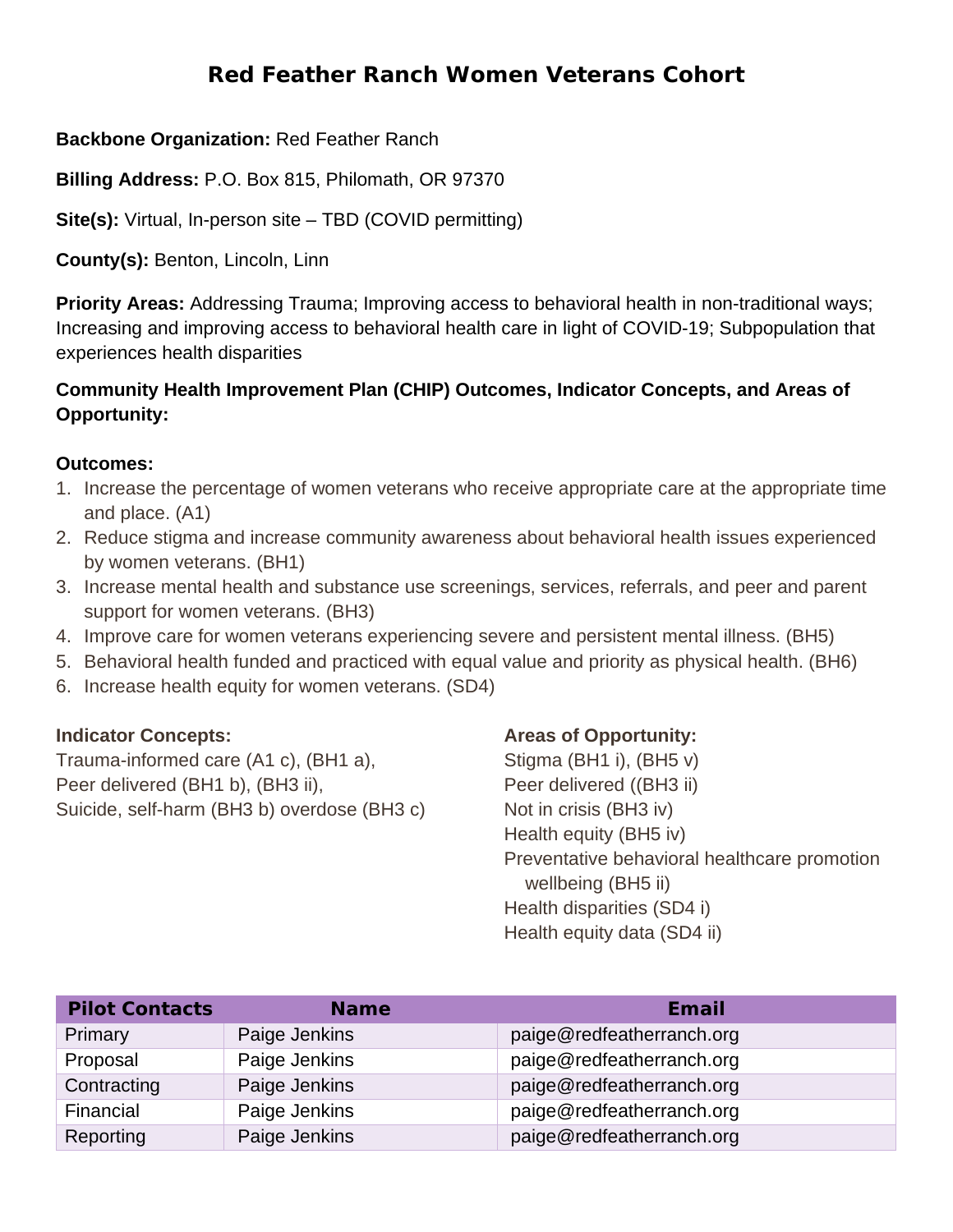#### **Executive Summary:**

**Women veterans** are the fastest growing subpopulation of veterans. Oregon Department of Veterans Affairs (ODVA) estimates 1500-3000 women veterans live in the Benton, Linn, Lincoln tri-county area. Service women are marginalized during their military service and again when they become veterans in the civilian community due to their unconventional gender roles and experience. Women vets are known to have poor health outcomes; they are twice as likely to suicide and 3-4 times more likely to become homeless as compared to civilian women. Due to military related traumas and exposures women experience more chronic physical and mental health issues than male veterans or civilian women. More than half who experienced Military Sexual Trauma (MST) also experienced childhood trauma resulting in complex trauma. Women veterans remain disadvantaged in attaining their full health potential.

Evidence suggests that self-destructive behaviors including neglecting preventative care, can be improved through bonding in culturally informed and trauma-informed social support networks. The **Women Veteran Cohort Pilot** provides a framework to build a local community peer support network wherein participants are given tools to identify aspects of their own health that they would like to improve and ways to visualize and attain those improved outcomes. Women participants will finally be seen, mirrored, validated, and honored for their service and sacrifice. The pilot addresses all forms of trauma and grief, especially MST and institutional betrayal trauma. The Cohort resolves the isolation and internalized stigma that occurs from not fitting in with the largely male veteran community and not fitting in with civilian women.

**Red Feather Ranch: A Place for Women Veterans** in Philomath, Oregon has successfully provided virtual peer-support programs for women veterans since March 2020. With minimal outreach we have served 43 unique individuals in our online Healing Room for 74 weeks with an average of 9 women participating weekly. Last year we conducted an online 6-month beta-cohort with 4 women. In our **Women Veteran Cohort Pilot**, we intend to expand and enhance our Cohort to include 16 women and, Covid permitting, include two inperson weekend gatherings at the beginning and end.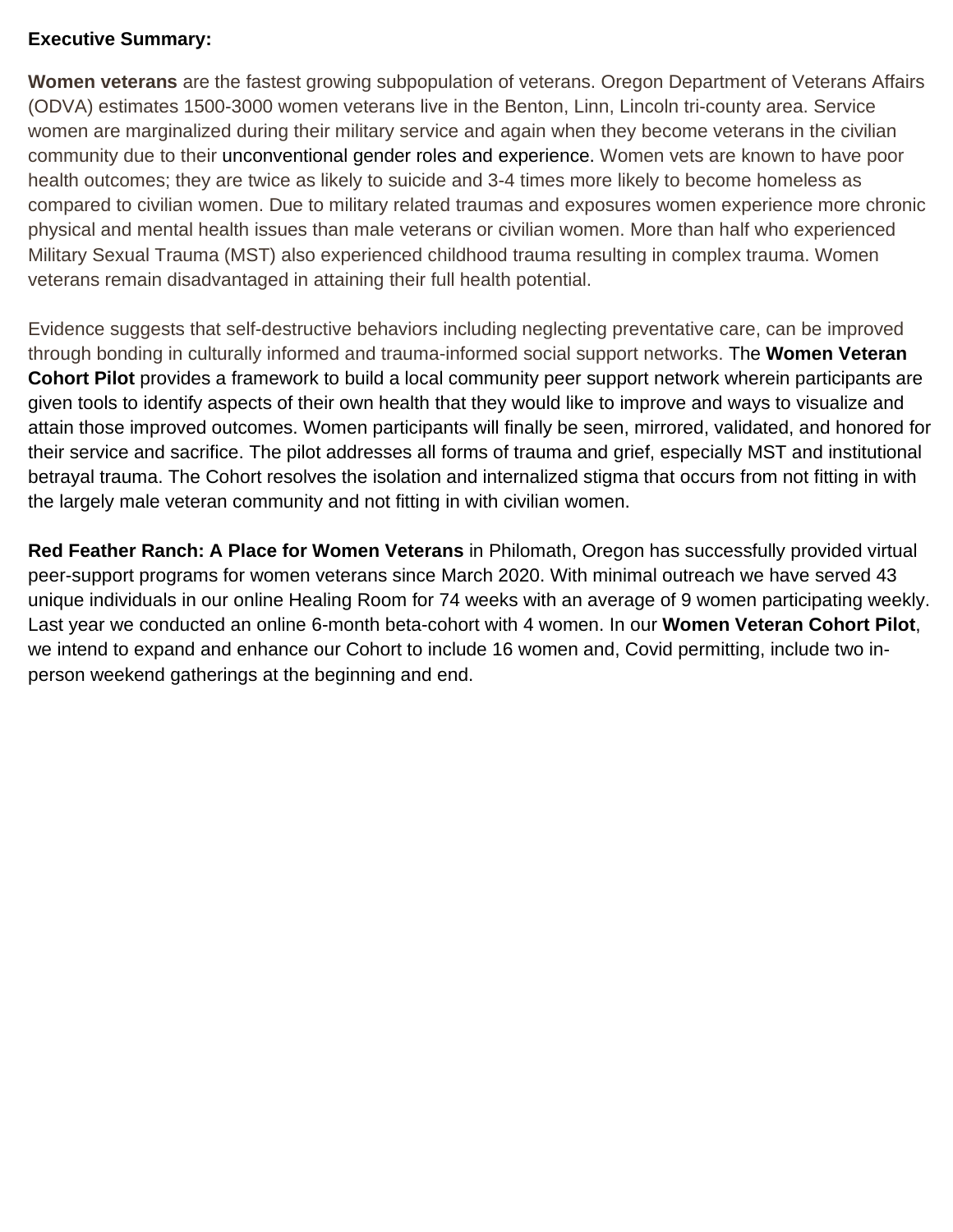#### **Pilot Description**

#### **The first goal of the Women Veterans Cohort Pilot is to identify at least 300 women veterans in the tricounty area, with targeted outreach to rural veterans and Siletz and Grand Ronde tribal members.**

The primary activities include communications and public relations campaigns. Specific activities include developing and distributing press releases, public service announcements, pre-recorded videos, social media content, and marketing materials including a flyer and brochure. Communications will be shared online (email, social media, pre-recorded videos on our website) and offline for those people and places that we cannot reach online. We will target military and veteran organizations and institutions, primary care providers, behavioral healthcare providers, other relevant community service providers, and colleges and universities in the tri-county area. (Also see page 5: **How members of the community will hear about Red Feather Ranch and the Cohort Pilot**)

We will track and record our efforts and results by the:

- Number of contacts made
- Number of referrals received  $\mathbf{r}$
- Number of women veteran responses via our website, email, social media, and phone

#### **The second goal of our pilot is to conduct a needs assessment survey and interviews.**

Develop, coordinate, and distribute 100 surveys and conduct 50 interviews with women veterans in the tricounty area, including Siletz and Grand Ronde. This effort will add to existing health equity data on women veterans that is currently fragmented and deficient. To encourage survey and interview participation, we plan to offer the first 150 participants cash cards of \$25 for the survey and another \$25 for the interview, for a maximum expense of \$3750. We will continue our communications outreach and needs assessment surveys beyond our baseline goals. By 2/2022 we will provide a comprehensive report based on the first 150 needs assessment survey/ interviews to describe the health disparities and barriers women veterans experience in the tri-county area. In 12/2022 we will update the report with additional survey data.

We will track our efforts and results by:

The number of women veterans who complete the survey and/or interview Compiling health disparity and barriers to receiving behavioral and physical health care The number of women reporting a lack of mental health services when not in crisis The number of women veterans who report a diagnosis of severe and persistent mental illness and the care they are receiving.

#### **The third goal of the Cohort Pilot is educating 100-150 community service providers, primary care providers, and academic public health departments about the experiences of women veterans in an effort to reduce stigma and normalize behavioral health issues.**

Activities include developing a fact sheet, a white paper, pre-recorded video, and presentation materials. Scheduling virtual live presentations and Q & A sessions. In-person presentations will be accommodated as requested, COVID permitting.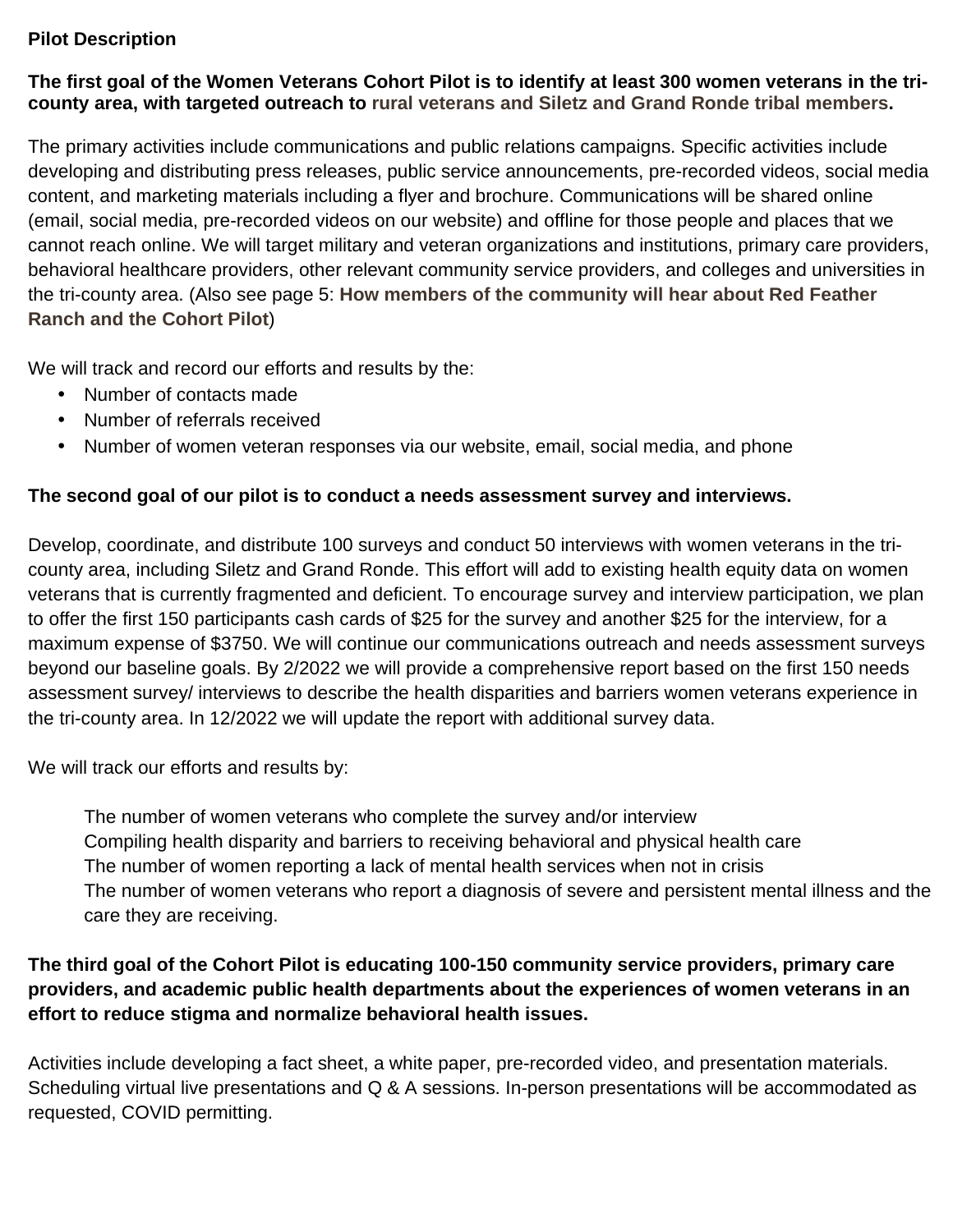Tracking the:

- Number of community service providers who attend educational presentations
- Number of white papers distributed
- Number of fact sheets distributed  $\mathbf{r}$
- Number of video views  $\mathbf{r}$

**The fourth and final goal of the Cohort Pilot is to develop and facilitate an innovative, sustainable, scalable, and transferrable peer support community for women veterans to improve general wellbeing and health outcomes.**

#### **Cohort Participant Goals and Activities**

- Develop and expand women veterans' knowledge, skills, and abilities toward improving their own behavioral and physical health care and general well-being, through self-advocacy, peer advocacy, and skill development.
	- o Encourage participants to focus on their own health and wellbeing to reduce self-harming behaviors, (e.g., overeating, substance use, suicidal ideations and attempts, overdose, etc.), introduce practices associated with improved health outcomes, and prevent mental health crises.
	- o Throughout and upon completion of the pilot, participants will identify triggers resulting from trauma, projections, judgments, and boundaries, practice setting personal boundaries, and develop better communication skills.
	- o The peer community provides regular and ongoing opportunities to practice and receive feedback on new levels of awareness, challenges, and accomplishments. Pilot participants practice communicating regularly with their peers and developing supportive relationships.
	- o Participants graduate with new and refined tools to enhance their self-care and wellness. Their actions and reactions will become more intentional toward their own highest good. They will learn how they can ground themselves at any time and how to pause before engaging in selfdestructive behavior.

#### **Activities**:

- o Develop participant brochure, application, agreement, and participant materials.
- o Provide staff trainings, debriefings, and trauma-informed care.
- $\circ$  Coordinate and conduct Cohort activities that include scheduling and interviewing prospective applicants, assessing for conflicts or obstacles to participation, e.g., internet access, transportation, employment or care-giving duties, mental health and substance use disorders (SUDs).
- o Plan and facilitate two 3-day, 2 night in person gatherings (COVID permitting) at the beginning and end of the Cohort.
- o Facilitate monthly virtual group meetings.
- o Coordinate monthly Battle Buddies assignments.
- o Conduct monthly individual assessments.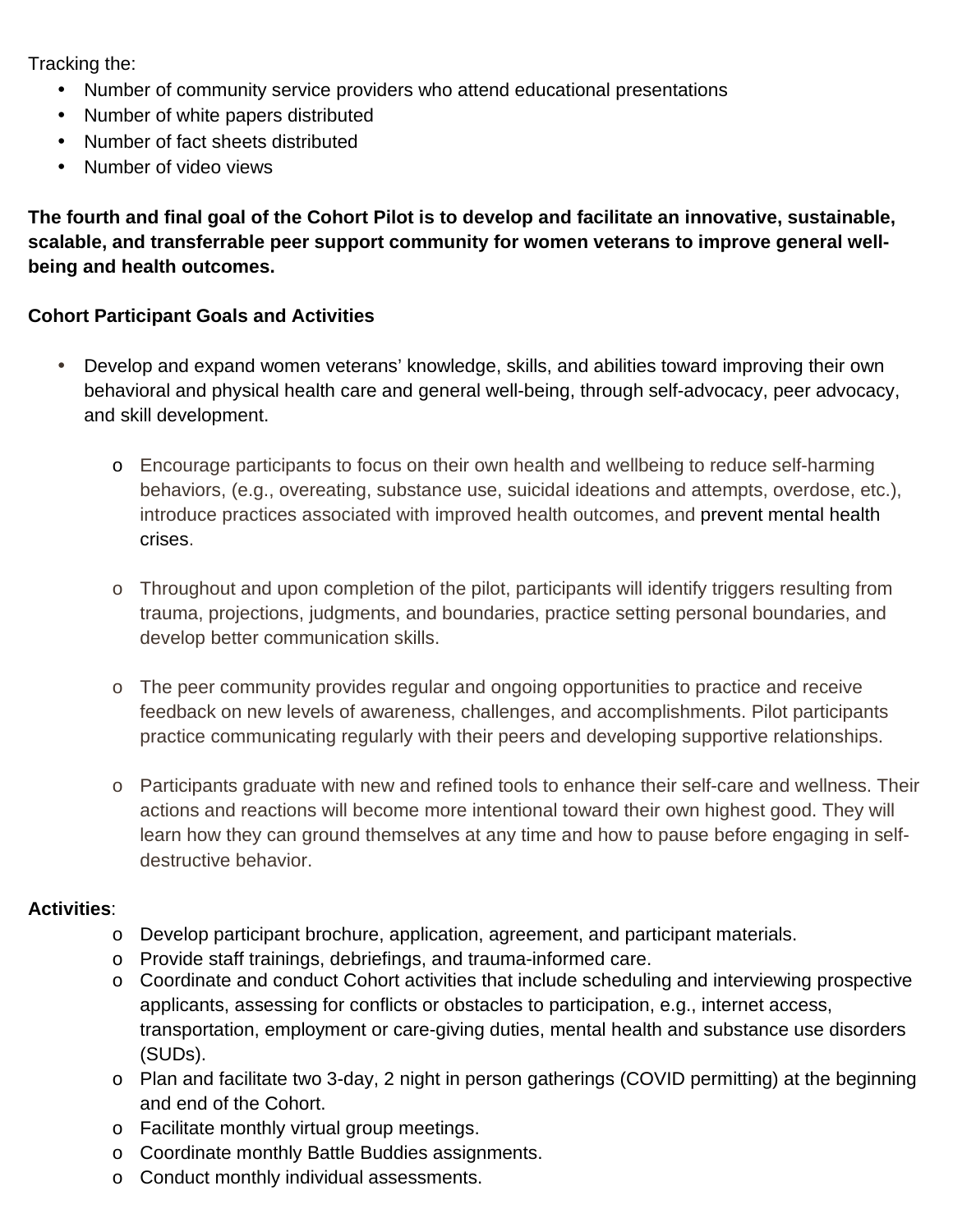o Administer Davidson Trauma Scale Assessment at beginning of Cohort, end of the Cohort, and 6 months after the Cohort ends.

#### Tracking:

- How the subpopulation is hearing about the Cohort Pilot
- The number of women veterans receiving peer-delivered education and support
- Davidson Trauma Scale (DTS) results, e.g., track suicidal ideation, attempts, self-harming behaviors, and overdose rates within this subpopulation
- Monthly individual biopsychosocial assessment

#### **Partners** include:

- o Kyle Hatch, Samaritan Veterans Outreach: provide relevant data about members of this subpopulation and offer warm introductions to community service and healthcare providers.
- o Dr Jamie Lusk, PsyD, Salem Vet Center: professional staff for in-person Cohort meetings.

**This pilot promotes health equity and addresses health disparities** by targeting a population that has been and continues to be underserved. Much of the public assumes that military veterans receive or should receive their healthcare at VA facilities which is both impractical and untrue. Rural veterans and tri-county veterans have to travel significant distances to get to a VA facility. Women veterans face additional challenges at VA facilities. Many women report feeling unwelcome and invisible by staff assuming that they are wives and not veterans themselves. Many women veterans are also retraumatized at VA facilities due to sexual harassment or assault, reliving their military trauma experience.

**Women Veterans Cohort Pilot** provides local behavioral health support services in a safe, supportive, non-traditional (non-medical) environment and reduces some of the inequities and disparities they typically experience. Our goal is to bring these women out of isolation and provide a local, culturally informed and trauma-informed peer-support community for short-term (6 month Cohort) and longer term support. We seek to reduce stigma and normalize concerns about behavioral health issues and mental health diagnoses within the peer community. Members experiencing severe and persistent mental illness who meet the requirements of the Cohort are welcome participants. The peer community will result in increased mental health and substance use screenings, services, and referrals through peer-delivered education and services. To remove barriers to access, we would like to offer financial assistance with transportation, childcare, or other caregiving duties. We will be ADA compliant, including service dogs.

#### **The individuals tasked with this pilot include:**

- **Paige Jenkins, MSW, military veteran and founder of Red Feather Ranch**, will lead in person ä, groups and virtual groups, provide staff training, educational presentations, outreach, and provide ultimate oversight for all aspects of the pilot.
- **Jennifer Vazqueztell, MSW Intern,** will conduct initial interviews, monthly assessments, and interviews with Cohort participants.
- **Gillian Chandler MSW Intern, Program Manager.** Gillian and Jennifer will share administrative duties of communications, record keeping, developing and conducting surveys, researching and preparing fact sheet, white paper, educational presentation, and press releases.
- **Dr Jaimie Lusk, PsyD** will co-lead in person groups.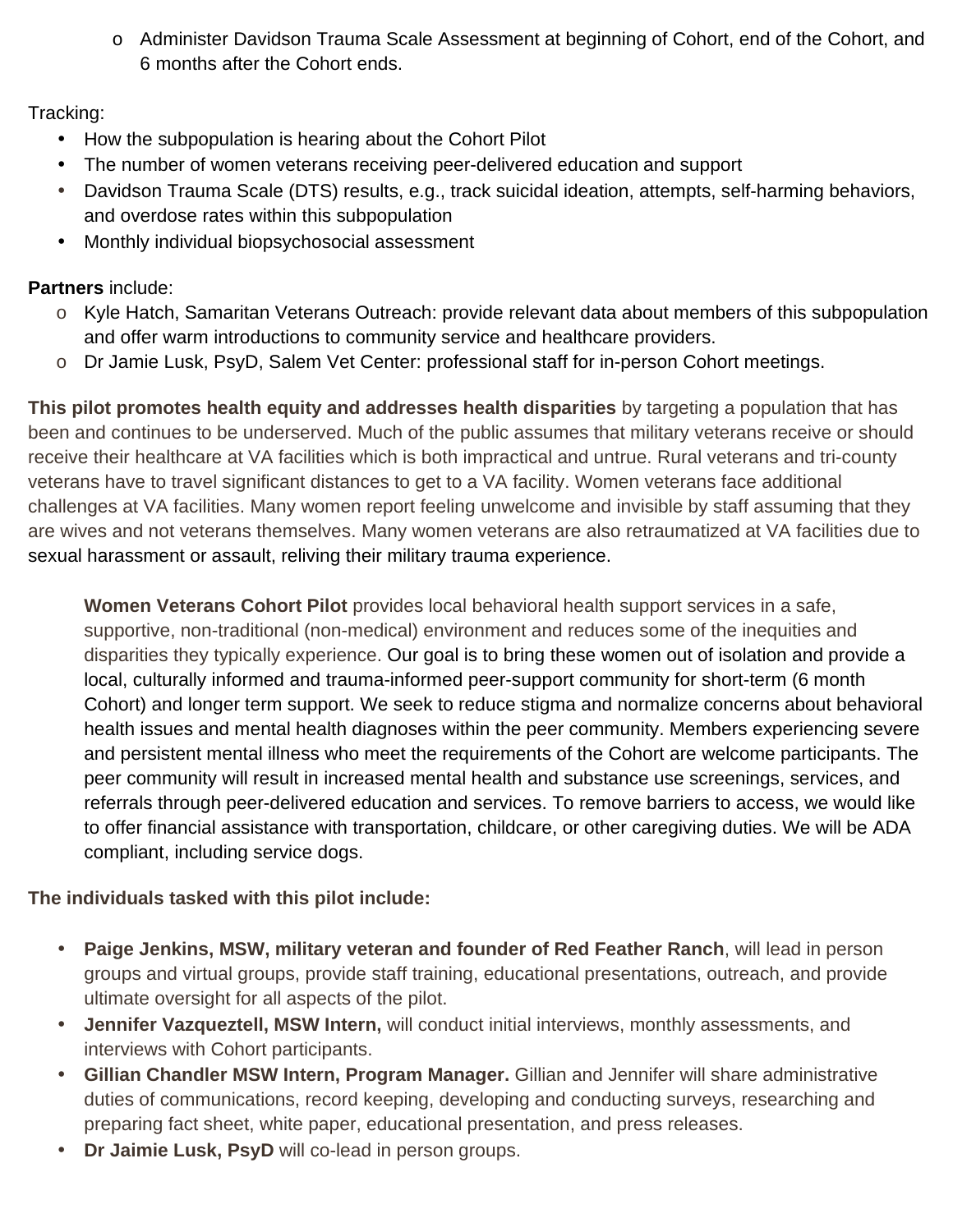#### **How members of the community will hear about Red Feather Ranch and the Cohort Pilot**:

#### **Brochures and videos shared via email and social media**

#### **Within tri-counties – Benton, Lincoln, Linn**

- o Flyers at grocery stores and retail stores that offer veterans discounts
- o Press releases to local media
- o Public service announcements
- o Referrals from:
	- **§** Primary care providers
	- § Behavioral health providers
	- **§** Community services providers
	- § Local colleges and universities
	- § Military and Veteran institutions, organizations, and networks
	- § Siletz Tribal Veterans Rep.
- **Outside tri-counties** ODVA, VA Portland, Roseburg, Eugene, Salem, Grand Ronde Tribal Veterans Rep.

**Potential risks of this pilot** include COVID-19, climate/natural disasters, personal emergencies or health issues that change participant's lives in substantial ways, or a triggering episode or relapse beyond our scope of practice. We expect some attrition and plan to address that by thoroughly vetting participants before they are approved to participate and by starting with a larger group. Should a participant have a triggering episode or relapse beyond our scope we will refer them to one of our partner organizations.

#### **Sustainability Plan**

The Cohort is innovative in that there are no peer support communities specifically for women veterans outside a clinical setting in the VA. It is innovative in using nature-where-you-are for trauma recovery. It is innovative in primarily meeting through online platforms. The pilot is scalable in that it can be offered indefinitely with new and former participants taking part. It can be duplicated in other locations. Former participants can repeat the pilot further refining their skills and may also become peer leaders in future Cohorts. The pilot is transferable to other populations with a common experience, language, or interest. Sustainability is built in as past participants will be encouraged to become peer leaders in future Cohorts.

**Organizations with a vested interest** in this pilot include Samaritan Health, Portland and Roseburg VA Healthcare, ODVA, Salem and Eugene Community Based Outpatient Clinics (VA), Salem Vet Center, local mental health providers with women veteran clients as this pilot supports and dovetails with their existing services, local law enforcement and domestic violence support organizations, like CARDVA, local hospitals and emergency services as improved health outcomes result in fewer calls to emergency services, fewer emergency room visits, and fewer or shorter hospital visits.

**Future funding** could come from ODVA, as they have previously offered grants up to \$50,000 and will likely do so again. Larger veteran foundations like Wounded Warrior may also provide financial assistance once we are able to show success with this pilot.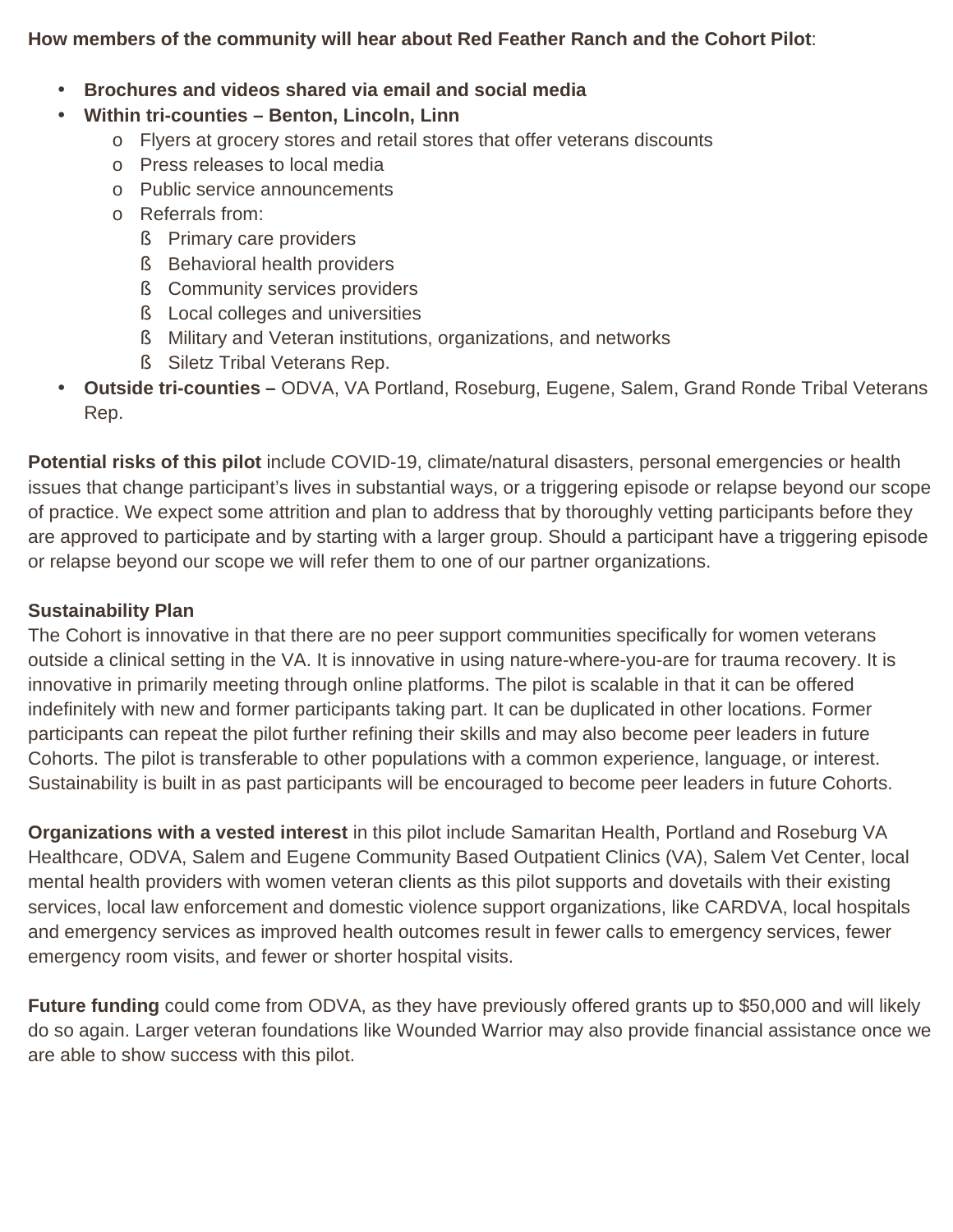# Activities and Monitoring Grid

| Red Feather Ranch Women Veterans Cohort<br><b>Baseline</b> or<br><b>Benchmark or</b> |                              |                            |                     |
|--------------------------------------------------------------------------------------|------------------------------|----------------------------|---------------------|
| <b>Current State</b>                                                                 | <b>Monitoring Activities</b> | <b>Future State</b>        | Met By<br>(MM/YYYY) |
| A1 - Unknown how many women                                                          | Administer Davidson          | See reduction in           | 11/2022             |
| veterans are receiving                                                               | Trauma Scale at              | frequency and severity of  |                     |
| appropriate care at appropriate                                                      | beginning, end, and 6        | trauma scores for the 16   |                     |
| time and place                                                                       | months* after the Cohort     | women participating in the |                     |
|                                                                                      | ends                         | Cohort                     |                     |
| <b>BH1-a - Unknown how many</b>                                                      | Tracking number of           | 100-150 community          | 11/2022             |
| community members & providers                                                        | community members            | members and providers      |                     |
| understand the experience of                                                         | and providers who            | who attend presentation,   |                     |
| women veterans, including                                                            | receive training through     | receive white paper, or    |                     |
| Military Sexual Trauma (MST)                                                         | presentations, white         | watch video                |                     |
| and Institutional Betrayal Trauma                                                    | paper, or video              |                            |                     |
|                                                                                      |                              |                            |                     |
| <b>BH1-b - Women veterans feel</b>                                                   | <b>Administer Davidson</b>   | See reduction in           | 11/2022             |
| shame, guilt, and stigma around                                                      | Trauma Scale at              | frequency and severity of  |                     |
| behavioral health issues that                                                        | beginning, end, and 6        | trauma scores for the 16   |                     |
| resulted from Military Sexual                                                        | months* after the cohort     | women participating in the |                     |
| Trauma (MST), Institutional                                                          | ends and monthly             | Cohort                     |                     |
| Betrayal Trauma, and not fitting                                                     | assessments during           |                            |                     |
| into traditional gender roles                                                        | Cohort                       |                            |                     |
|                                                                                      |                              |                            |                     |
| <b>BH3-ii</b> - Peer-delivered education                                             | Track number of              | Provide peer-delivered     | 11/2022             |
| and support for women veterans                                                       | participants in Cohort       | education and support to   |                     |
| is non-existent                                                                      |                              | 30 applicants and 16       |                     |
|                                                                                      |                              | Cohort participants        |                     |
| <b>BH3-b - Unknown rates of</b>                                                      | Administer Davidson          | Reduce or eliminate all    | 11/2022             |
| suicidal ideation, attempts,                                                         | Trauma Scale at              | instances of suicidal      |                     |
| suicide, and/or self-harming                                                         | beginning, end, and 6        | ideation, attempts,        |                     |
| behaviors                                                                            | months* after the Cohort     | suicide, and/or self-      |                     |
|                                                                                      | ends, monthly                | harming behaviors          |                     |
|                                                                                      | assessments during           |                            |                     |
|                                                                                      | cohort, and self-report      |                            |                     |
| <b>BH3-iv - Unknown number of</b>                                                    | <b>Administer Davidson</b>   | <b>Red Feather Ranch</b>   | 11/2022             |
| women veterans lacking mental                                                        | Trauma Scale at              | Cohort and other           |                     |
| health services when not in crisis                                                   | beginning, end, and 6        | programs provide mental    |                     |
|                                                                                      | months* after the cohort     | health services to women   |                     |
|                                                                                      | ends, monthly                | veterans who are not in    |                     |
|                                                                                      | assessments during           | crisis                     |                     |
|                                                                                      | Cohort, and self-report      |                            |                     |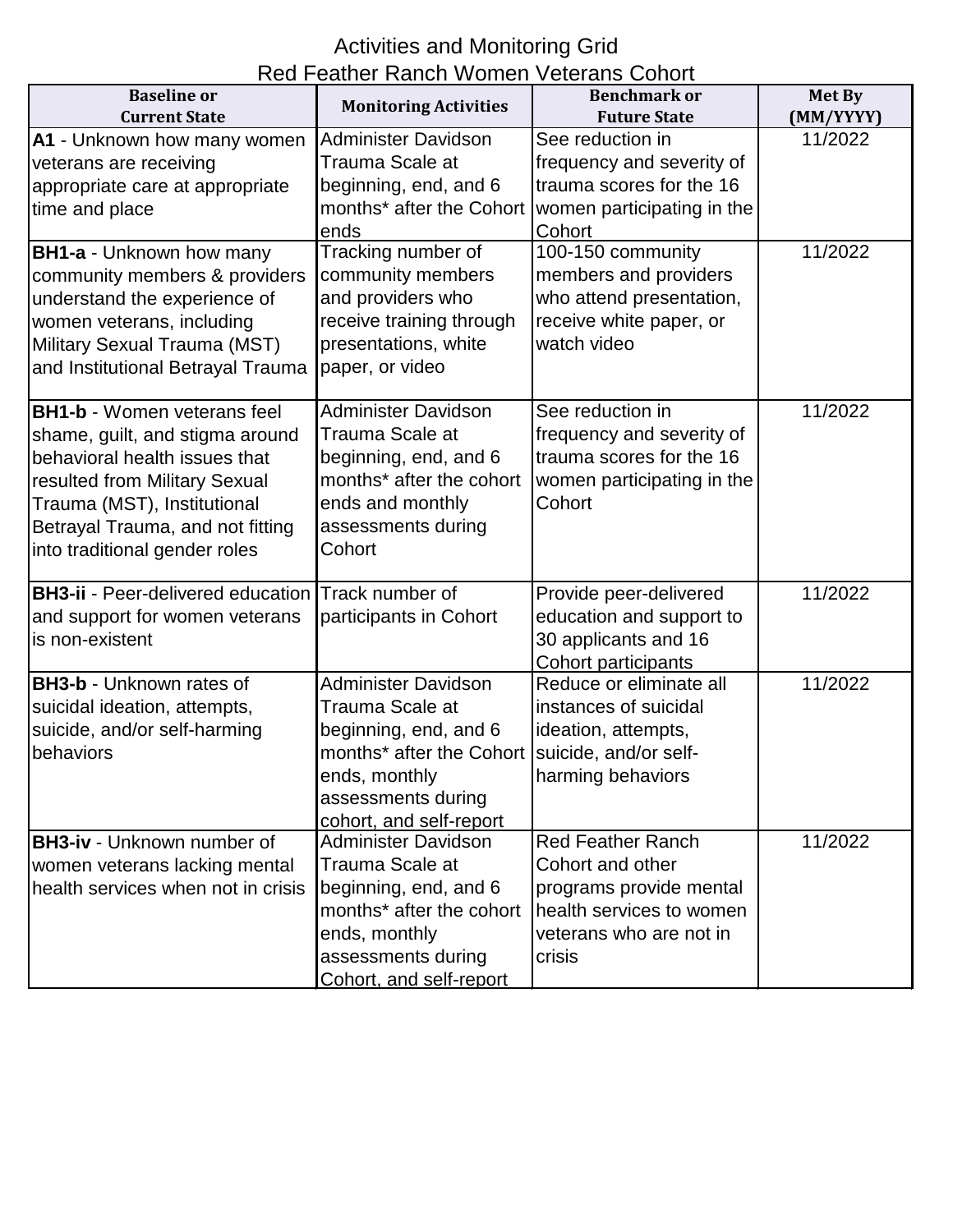## Activities and Monitoring Grid

|                                                                                                                                                                                                                                  | Red Feather Ranch Women Veterans Cohort                                                                                                                                                                                           |                                                                                                                                                                                                              |         |
|----------------------------------------------------------------------------------------------------------------------------------------------------------------------------------------------------------------------------------|-----------------------------------------------------------------------------------------------------------------------------------------------------------------------------------------------------------------------------------|--------------------------------------------------------------------------------------------------------------------------------------------------------------------------------------------------------------|---------|
| <b>BH5-iv - Unknown what care</b><br>women veterans experiencing<br>severe & persistent mental illness<br>are receiving                                                                                                          | Track number of women<br>veterans who are<br>diagnosed with severe<br>and persistent mental<br>illness and the care they<br>are receiving through our<br>survey or interview<br>process                                           | Provide health equity data<br>to IHN-CCO                                                                                                                                                                     | 2/2022  |
| <b>BH5-v</b> - Women veterans are<br>often diagnosed with severe and<br>persistent mental illness following<br>Military Sexual Trauma (MST)<br>and Institutional Betrayal Trauma<br>resulting in feelings of shame and<br>stigma | Interviews and monthly<br>assessments throughout<br>Cohort                                                                                                                                                                        | A percentage of women<br>veterans diagnosed with<br>severe and persistent<br>mental illness participate<br>in the Cohort and show a<br>reduction in their self-<br>stigmatization via monthly<br>assessments | 11/2022 |
| <b>BH6-ii</b> - Women veterans have<br>many physical health issues that<br>are linked or related to their<br>mental health issues                                                                                                | Monthly assessments<br>during Cohort, and self-<br>report                                                                                                                                                                         | Through the Cohort, 16<br>participants will engage in<br>more preventative<br>behavioral health care<br>and become more<br>focused on their general<br>well being on an ongoing<br>basis                     | 11/2022 |
| <b>SD4-i</b> - Based on national<br>research on women veterans, we<br>know there are health disparities,<br>but we don't know the specific<br>experiences of women veterans<br>in tri-county area                                | Conduct survey and<br>interviews to understand<br>health disparities and<br>acquire health equity<br>data                                                                                                                         | To survey 100 women<br>veterans and interview 50<br>women veterans to<br>understand health<br>disparities                                                                                                    | 1/2022  |
| <b>SD4-ii - Incomplete and sparse</b><br>information about health equity<br>for women veterans in tricounty                                                                                                                      | Conduct survey and<br>interviews to understand<br>health disparities and<br>acquire health equity<br>data<br>* Cohort ends 10/2022.<br><b>Third Davidson Trauma</b><br>Scale to be administered<br>six months later in<br>4/2023. | To survey 100 women<br>veterans and interview 50<br>women veterans to<br>understand health<br>disparities                                                                                                    | 1/2022  |